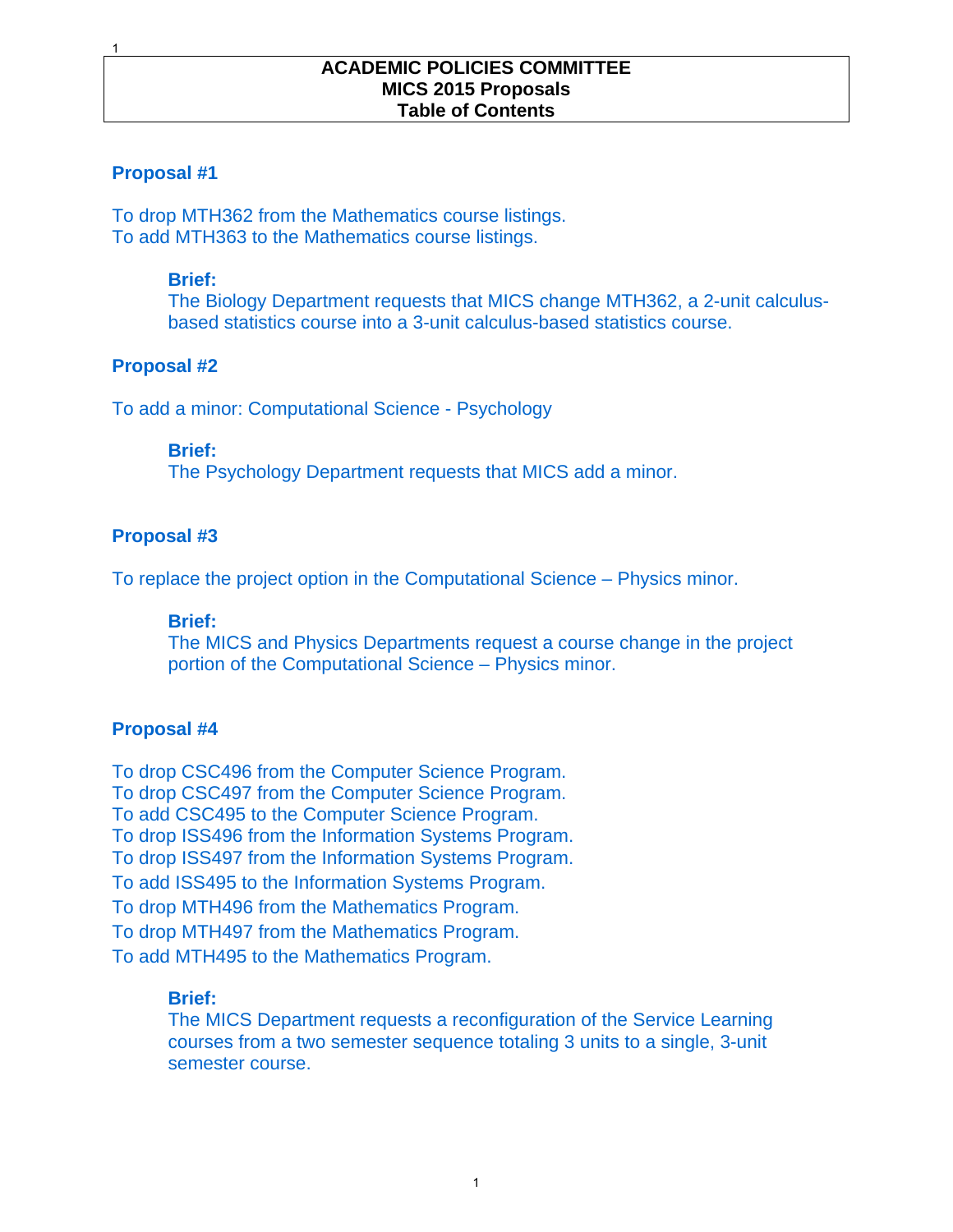#### **Proposal #5**  2

To drop MTH 382 from the BA and BS in mathematics. To drop MTH 392 from the BA and BS in mathematics. To add MTH 383 to the BA and BS in mathematics.

### **Brief:**

The MICS Department requests that the 2-unit Mathematical Statistics course and the 2-unit Mathematical Probability course be recombined into a single 3-unit course.

### **Proposal #6**

To change the title and modify the description of CSC 154

### **Proposal #7**

To add ECO 460 to the list of electives for the Mathematics (BA) and Mathematics (BS) majors.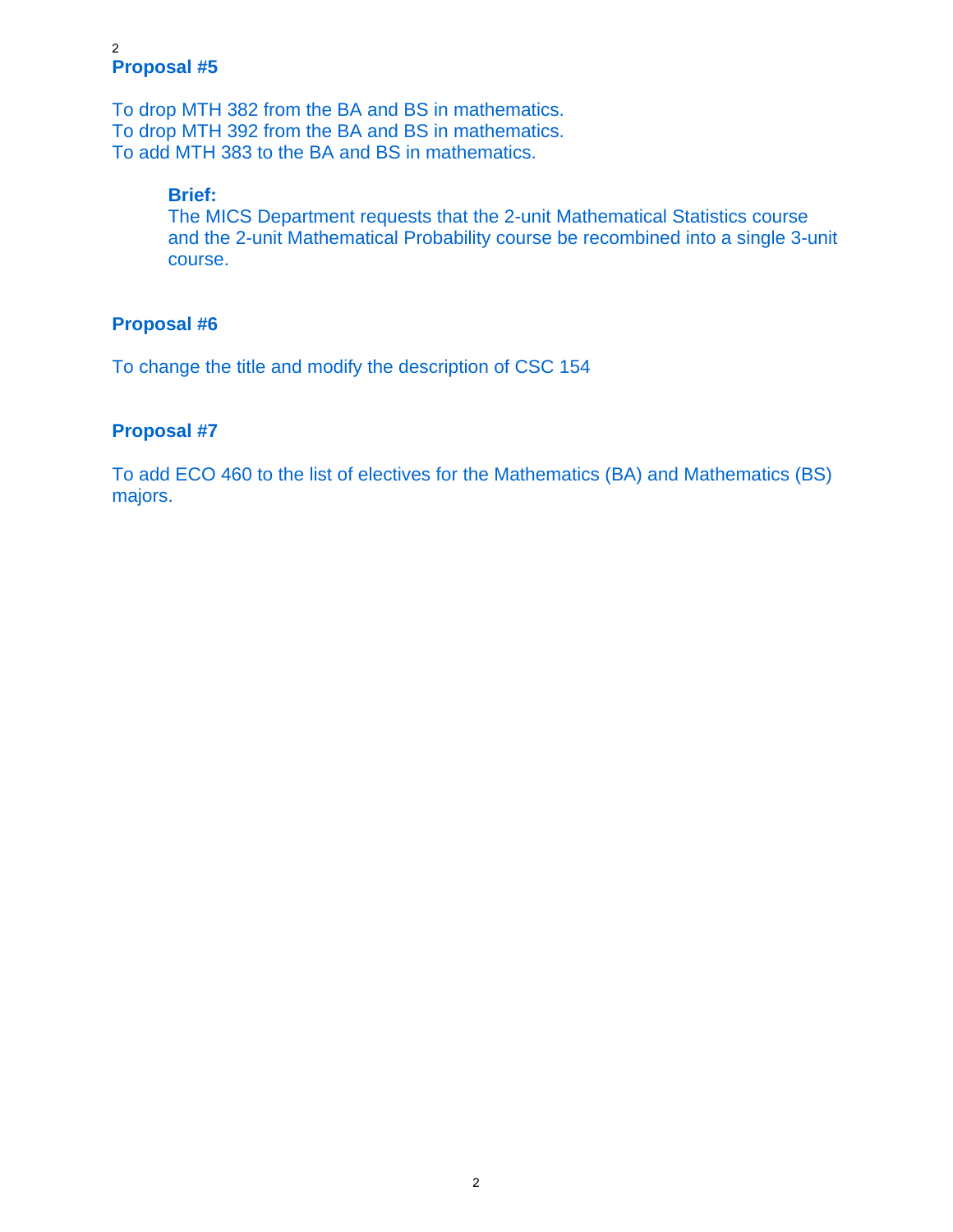#### **ACADEMIC POLICIES COMMITTEE LONG FORM PROPOSAL TEMPLATE**

- Proposals should use this long form if they:
	- o Need faculty and/or WASC approval;
	- o Request elimination, addition or revision of multiple courses and/or courses impacting other departments or schools; or
	- o Request elimination, addition or revision of a major, minor, concentration or credential program.
- All submitted proposals need to adhere to the following template in order to facilitate the work of the Academic Policies Committee.
- **Please read the attached "APC Proposal Reference Information" before completing this form.**

 For ease of APC Committee reading, please submit your responses in BLUE text. **SUBMISSION DATE:** 6-Nov-2015

## **SECTION ONE: WHO**

- 1. **Academic Unit Name:** Mathematical, Information, and Computer Sciences
- **2. Recorded Department/School Vote** (Please provide the number and percentage of department/school faculty who voted in approval for this proposal): 5 Yes, 0 No
- **3. Impact on Other Department(s)/School(s)** (Are there other departments/schools impacted by this proposal? If so, how did the other department[s]/school[s] vote on this proposal?): This is a service course which has primarily been populated with Biology majors, but will draw a wider audience in other fields in the future. Here is a complete list of the catalog sections (see attached catalog copy with track changes) in which the course appears:
	- a. Biology, B.A.
	- b. Biology, B.S.
	- c. Environmental Science (Biology), B.S.
	- d. Environmental Science (Chemistry), B.S.
	- e. Computational Science Minor Biology/Environmental Science
	- f. Computational Science Minor Biology/Genetics
	- g. Computational Science Minor Chemistry
	- h. Computational Science Minor Psychology
	- i. Mathematics Minor

| <b>Biology Vote:</b>   | 11 Yes, 0 No |
|------------------------|--------------|
| <b>Chemistry Vote:</b> | 7 Yes, 0 No  |
| <b>Physics Vote:</b>   | 1 Yes, 0 No  |

## **4. Impact on Services:**

- a. Ryan Library:
	- i. What new library acquisitions, if any, will be needed to support the proposed changes (if none, please state that): None
	- ii. Person and Date of Contact:
- b. Instructional Technology: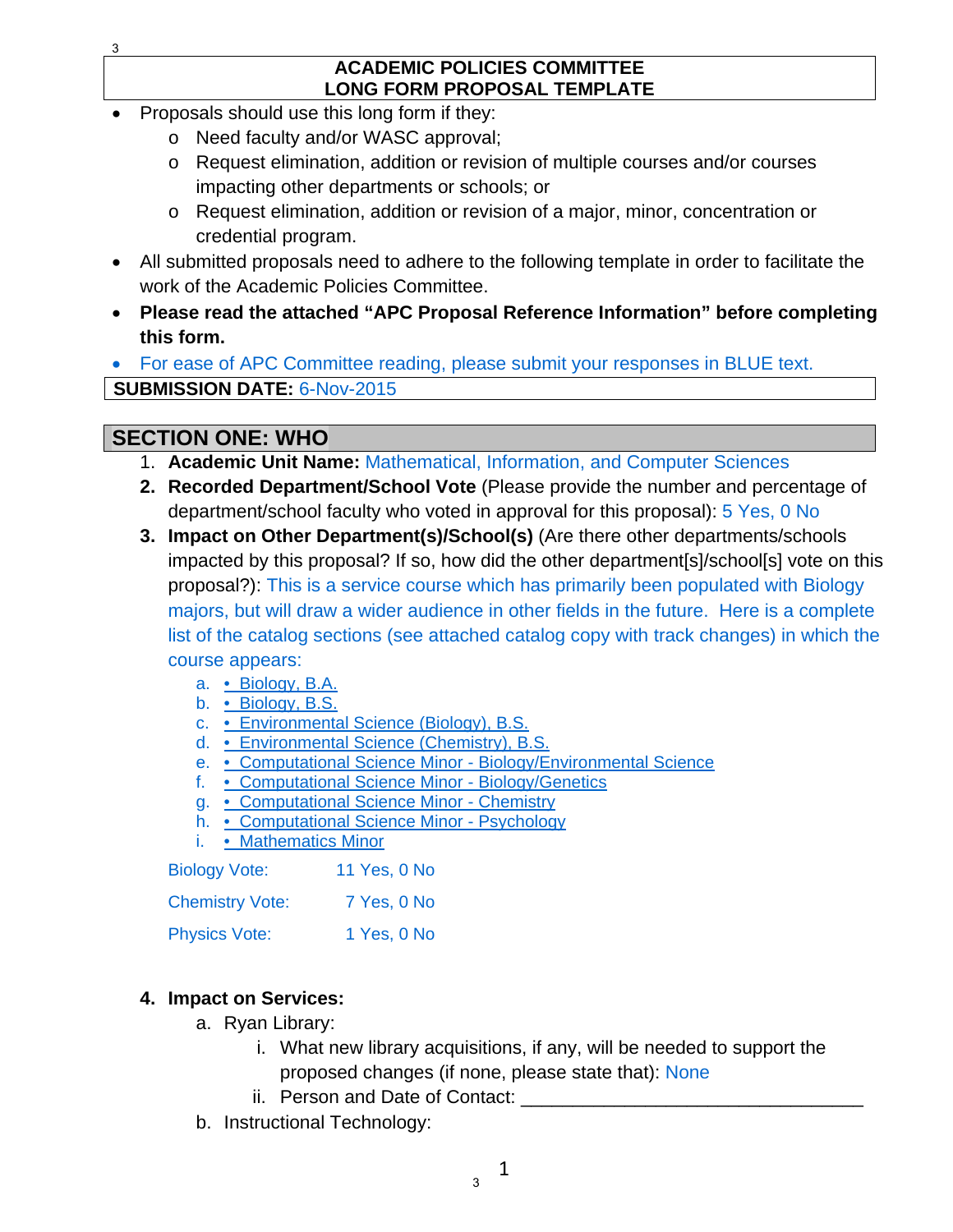- i. How many new online/hybrid courses does this proposal include: None
- ii. How many instructors will need online training or course development assistance over the first two sessions if this proposal is approved: None
- iii. Person and Date of Contact:

## **SECTION TWO: WHAT**

- 1. **Overall Proposal Description (**In one sentence, describe the nature of the proposed changes or the proposed new academic offering): Change the number of units in a course requirement by deleting a two (2) unit course and adding a three (3) unit course.
- 2. **Items** (Please describe each item of the proposal with a phrase or one-sentence abstract. Examples might be, "Item 1: To drop XXX course from XX program. Item 2: To add XX course as a requirement", etc. Some proposals will only have 1 item. Add item lines as needed.):
	- a. Item 1: To drop MTH 362 from the Mathematics course listings.
	- b. Item 2: To add MTH 363 to the Mathematics course listings.

## **SECTION THREE: WHY**

1. **General** Rationale (Please provide a one-sentence rationale for this proposal.):

From the e-mail of 1:02 p.m. 20-Oct-2015 sent from the Chair of the Biology department to the Chair (Acting) of the MICS Department:

The Biology Department requests that MICS change MTH362, a 2-unit Calculus-Based Statistics course that is required for Biology and Environmental Science majors, into a 3-unit statistics course. There are two major reasons for requesting this change:

- 1) Our majors need a more robust statistics course in order to meet the demands of the data analyses required by modern biology, which includes many large data sets related to genomics, proteomics, metabolomics, etc. In particular, students need to learn the use of the statistics package R, and this content cannot be added into the existing 2-unit course without deleting other important content. Moreover, R is not appropriate for the lower division statistics course MTH203, which serves a different audience.
- 2) Many of our majors are going on to health professions schools or graduate schools that require a 3-unit statistics course. Thus, the new MTH363 course would automatically serve their needs as well. In the past, to meet the graduate school requirement, the students would take MTH203 and then do a 1-unit independent study to have it count for the upper-division MTH362. Alternatively, they would take MTH362 and then do a 1-unit independent study to get to 3 units total. Both of these options are obviously sub-optimal solutions for the students and the MICS faculty.

This is a two unit per year increase in staffing load (2/24 FTE), because this class is scheduled to be taught twice per year starting in 2016-17. The change was made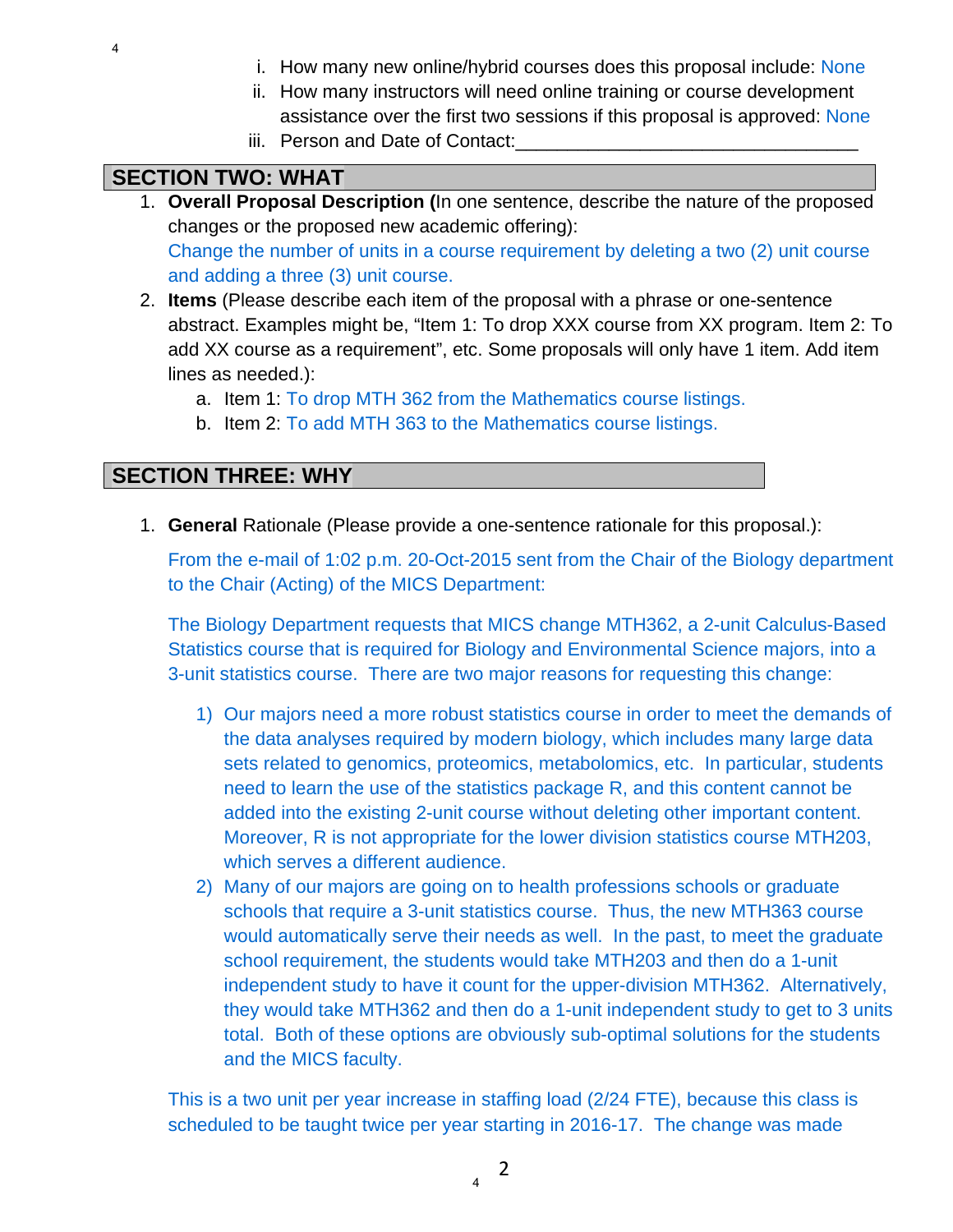(approved via APC changes) in 2015-16, but staffing shortages in MICS postponed the change for a year.

- 2. **Mission (**How do the proposed changes support the mission of the university?): It strengthens the programs in Biology, Biochemistry and Environmental Science by helping the students to be better prepared for work (more exposure to relevant technology) and prepared to meet change admissions requirements for some graduate and medical school programs.
- 3. **Internal Factors (**Please provide additional rationale by answering the following questions as applicable: How does the proposal(s) …address the PLNU strategic plan? …address factors arising from assessment data or program review findings? …accommodate the department or school's learning outcomes for the major, minor, concentration, etc.? …increase departmental effectiveness/efficiency? …enhance enrollment or generate new revenue? What impact will it have on the size of the major, minor, etc.? Other internal rationale?): This change is being requested due to findings from the Biology Program Review, which is still in progress. The findings relating to the problems with the current statistics course came from three sources: 1) senior exit interviews, 2) interviews with recent alumni, and 3) the department chair's experience with students trying to get approval for various statistics class options.
- 4. **External Factors (** Please provide additional rationale by answering the following questions as applicable: To what extent have external factors motivated this proposal, for example what comparable colleges and universities are doing? …improvements suggested by alumni or outside reviewers? …stipulations imposed by outside accrediting agencies? …other external rationale?.)**:** See above.

# **SECTION FOUR: HOW**

- A. **Assessment Plan** For new programs, please provide an assessment plan. (If not needed, please state as such.) The assessment results from this course will flow into the existing assessment plans where the results from the previous course had flowed.
- B. **Teach**-**Out**  Provide a plan detailing how students who begin this program will be able to finish if the institution determines that the program is to be closed. (If not needed, please state as such). NA
- C. **Catalog Copy**--In this section, please demonstrate in a two-step process how the department/school would like the change to be made. Keep in mind academic policies with regard to number of units for major, minors, certificates, etc. See Academic Proposal Resource Information at the end of this template.
- **Step 1:** In the applicable set of boxes below:
	- o For revision, addition or elimination of majors, minors, concentrations or certificates, complete Sections C1-2, entering current and/or proposed catalog text as indicated in the section instructions.
	- o For revision, addition or elimination of courses only, please scroll down to and complete Section C-2 only, entering current and/or proposed catalog text as indicated in the section instructions

**Section C-1—Program Changes:** Proposals for elimination of a major, minor, concentration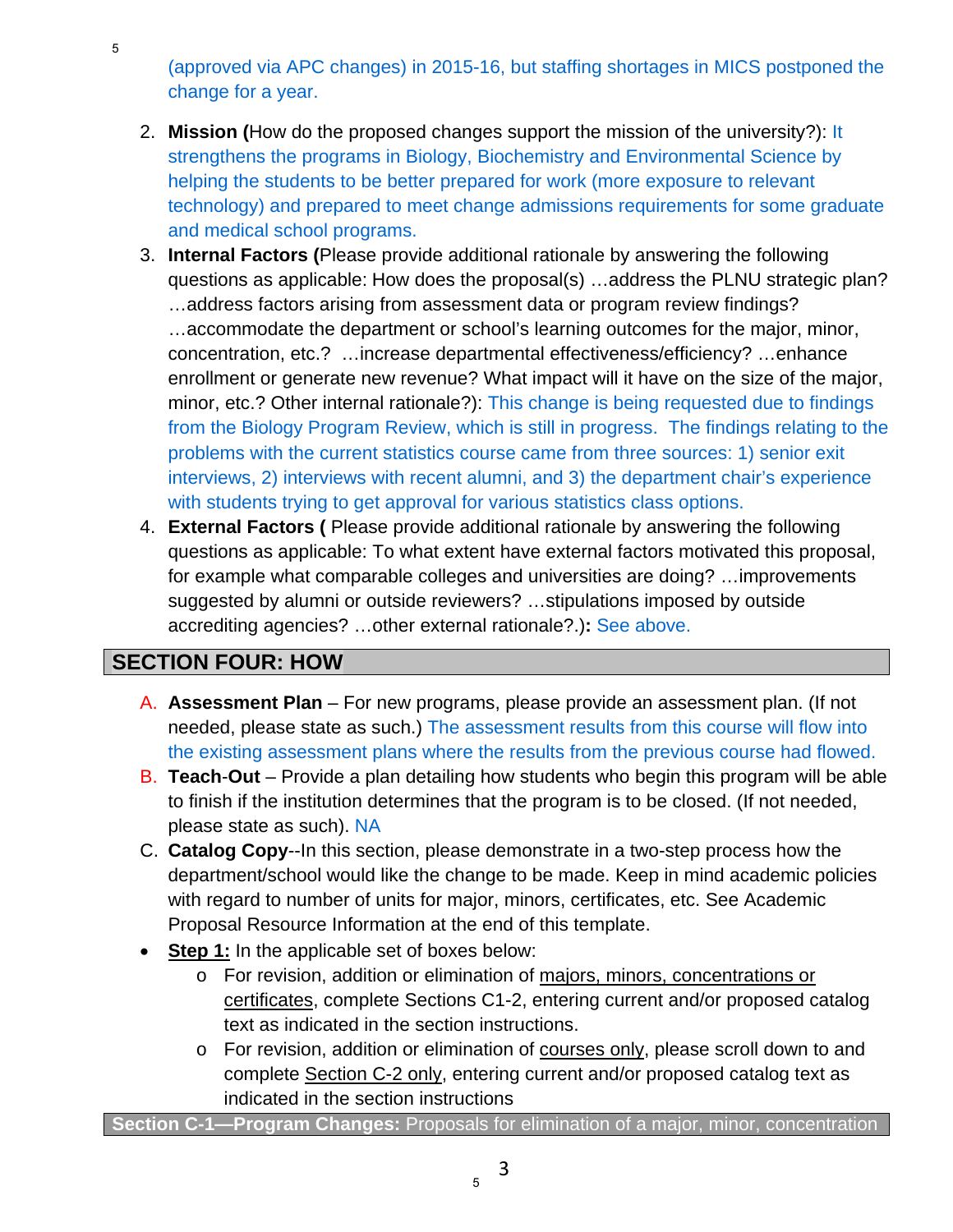| 6                                                                                                                                                                                                                                                                                                                                                                                                 |                                                                                                                                                                                         |  |
|---------------------------------------------------------------------------------------------------------------------------------------------------------------------------------------------------------------------------------------------------------------------------------------------------------------------------------------------------------------------------------------------------|-----------------------------------------------------------------------------------------------------------------------------------------------------------------------------------------|--|
| revision of any of these should complete both sides of Section A.                                                                                                                                                                                                                                                                                                                                 | or certificate should complete the shaded (left) side of this section only, proposals for<br>addition of any of these should complete the unshaded (right) side only, and proposals for |  |
| Current Program (or major, minor,<br>concentration, certificate) Name and<br><b>Introductory Text: NA</b>                                                                                                                                                                                                                                                                                         | Proposed Revised or New Program (or major,<br>minor, concentration, certificate) Name and<br><b>Introductory Text: NA</b>                                                               |  |
| <b>Current Program Learning Outcome: NA</b>                                                                                                                                                                                                                                                                                                                                                       | Proposed Revised or New Program Learning<br>Outcomes (needed for new majors only): NA                                                                                                   |  |
| <b>Current Lower Division Requirements</b><br>and Unit Numbers for Majors. All<br>requirements for minors, concentrations<br>or certificates: NA                                                                                                                                                                                                                                                  | Proposed Revised or New Lower Division<br>Requirements and Unit Numbers for Majors. All<br>requirements for minors, concentrations or<br>certificates: NA                               |  |
| <b>Current Total Lower Division Units:</b><br><b>NA</b>                                                                                                                                                                                                                                                                                                                                           | <b>Proposed Total Lower Division Units: NA</b>                                                                                                                                          |  |
| <b>Current Upper Division Requirements</b><br>and Unit Numbers for Majors. (Highlight<br>new or revised classes in red.) NA                                                                                                                                                                                                                                                                       | Proposed Upper Division Requirements and Unit<br>Numbers for Majors. (Highlight new or revised<br>classes in red.) NA                                                                   |  |
| <b>Current Total Upper Division Units:</b><br><b>NA</b>                                                                                                                                                                                                                                                                                                                                           | <b>Proposed Total Upper Division Units: NA</b>                                                                                                                                          |  |
| <b>Current Elective Options (Highlight new</b><br>or revised classes in red.): NA                                                                                                                                                                                                                                                                                                                 | Proposed Elective Options (Highlight new or<br>revised classes in red.): NA                                                                                                             |  |
| <b>Current Total Required Elective</b><br><b>Units: NA</b>                                                                                                                                                                                                                                                                                                                                        | <b>Proposed Total Required Elective Units: NA</b>                                                                                                                                       |  |
| <b>Current Names and Course Titles of</b><br>Concentration #1 (if any—use additional<br>boxes for each concentration.): NA                                                                                                                                                                                                                                                                        | Proposed Names and Course Titles of<br>Concentration #1 (if any—use additional boxes for<br>each concentration.): NA                                                                    |  |
| <b>Current Total Program Units: NA</b>                                                                                                                                                                                                                                                                                                                                                            | <b>Proposed Total Program Units: NA</b>                                                                                                                                                 |  |
| Current Notes (if any) at the bottom of<br>program catalog copy: NA                                                                                                                                                                                                                                                                                                                               | Proposed Notes (if any) at the bottom of program<br>catalog copy: NA                                                                                                                    |  |
| Section C-2-Course Changes: Proposals for course elimination should complete the<br>shaded (left) side only, proposals for course addition should complete the unshaded (right)<br>side only, and proposals for program or course revision should complete both sides of<br>Section B. Proposals involving only course additions, eliminations or revisions should<br>complete only this section. |                                                                                                                                                                                         |  |
| Current course code and description<br>(including units, prerequisites and grade<br>type): NA                                                                                                                                                                                                                                                                                                     | Proposed new course code and description<br>(including units, course learning outcomes,<br>prerequisites and grade type): NA                                                            |  |
| Course 1:<br>MTH 362 - Calculus Based Statistics (2)                                                                                                                                                                                                                                                                                                                                              | Course 1:<br>MTH 363 - Calculus Based Statistics With R (3)                                                                                                                             |  |
| A first course in descriptive and inferential                                                                                                                                                                                                                                                                                                                                                     | A first course in descriptive and inferential statistics for                                                                                                                            |  |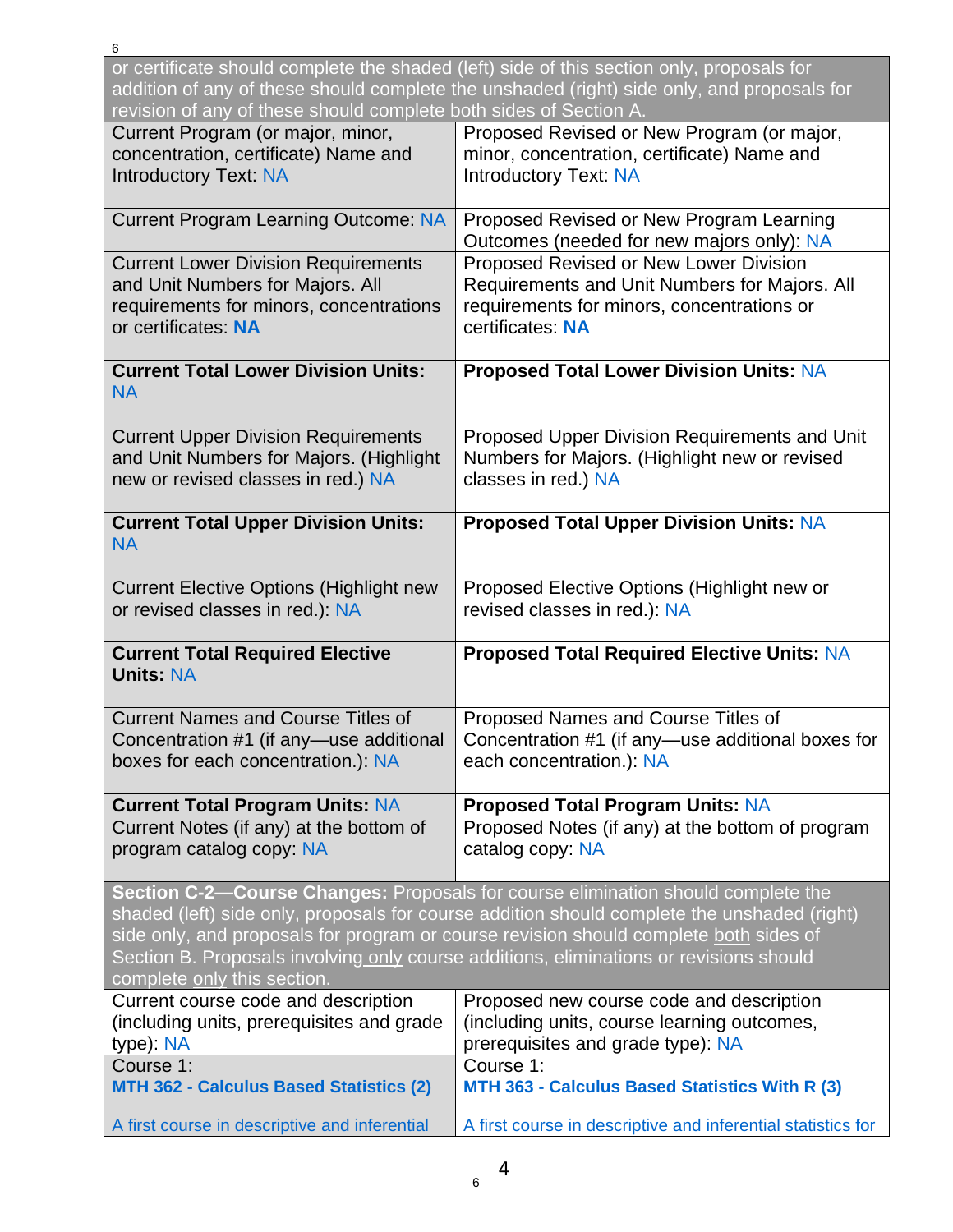| 7                                                                                                                                                                                                                                                                                                                   |                                                                                                                                                                                                                                                                                                                                                                                     |
|---------------------------------------------------------------------------------------------------------------------------------------------------------------------------------------------------------------------------------------------------------------------------------------------------------------------|-------------------------------------------------------------------------------------------------------------------------------------------------------------------------------------------------------------------------------------------------------------------------------------------------------------------------------------------------------------------------------------|
| statistics for general students who have<br>taken calculus. Topics include experimental<br>design, sampling and sampling<br>distributions, point estimation and<br>hypothesis testing supported by the use of<br>statistical software. Offered on a Quad<br>basis. Not applicable toward a major in<br>Mathematics. | general students who have taken calculus. Topics<br>include experimental design, sampling and sampling<br>distributions, estimation and hypothesis testing. This<br>course also provides a basic introduction to statistical<br>analysis in the statistical software package R. Not<br>applicable toward a major in Mathematics.<br>Prerequisite: MTH 144 or MTH 164 or equivalent. |
| Prerequisite: MTH 144 or MTH 164 or<br>equivalent.                                                                                                                                                                                                                                                                  | <b>Class Learning Outcomes:</b>                                                                                                                                                                                                                                                                                                                                                     |
| <b>Class Learning Outcomes:</b><br>Students will be able to compute measures<br>of central tendency for data.<br>Students will be able to compute measures<br>of dispersion for data.<br>Students will be able to use statistical<br>methods to make inferences from data.                                          | Students will be able to compute measures of central<br>tendency for data.<br>Students will be able to compute measures of<br>dispersion for data.<br>Students will be able to use statistical methods to<br>make inferences from data.<br>Students will be able to implement basic statistical<br>analyses in R.                                                                   |
| Course 2: NA                                                                                                                                                                                                                                                                                                        | Course 2: NA                                                                                                                                                                                                                                                                                                                                                                        |
| Course 3: NA                                                                                                                                                                                                                                                                                                        | Course 3: NA                                                                                                                                                                                                                                                                                                                                                                        |
|                                                                                                                                                                                                                                                                                                                     |                                                                                                                                                                                                                                                                                                                                                                                     |

- **Step 2:**
	- o Arrange a meeting: Arrange a meeting with the APC chair to review the completed portion of the proposal and to receive assistance from the Records liaison in submission of current and/or draft proposed catalog copy called for.
	- o Attach Catalog copy:
		- For proposed revisions to existing programs, majors, minors, courses, etc, after this page attach the following supplied by Records: 1) The current year catalog copy for that program, major, etc, and 2) the proposed revised catalog pages for your proposal, based on the information from Step One.
		- For entirely new programs, majors, minors, courses, etc, after this page attach the draft new catalog pages for your proposal supplied by Records based on the information in Step One.

STEP TWO: ATTACH CURRENT AND/OR PROPOSED CATALOG COPY AFTER THIS PAGE AS SEPARATE PAGES.

See attached file (page 59 and throughout).

STEP TWO: ATTACH CURRENT AND/OR PROPOSED CATALOG COPY BEFORE THIS PAGE AS SEPARATE PAGES.

## **SECTION FIVE: SUMMARY CHECKLIST**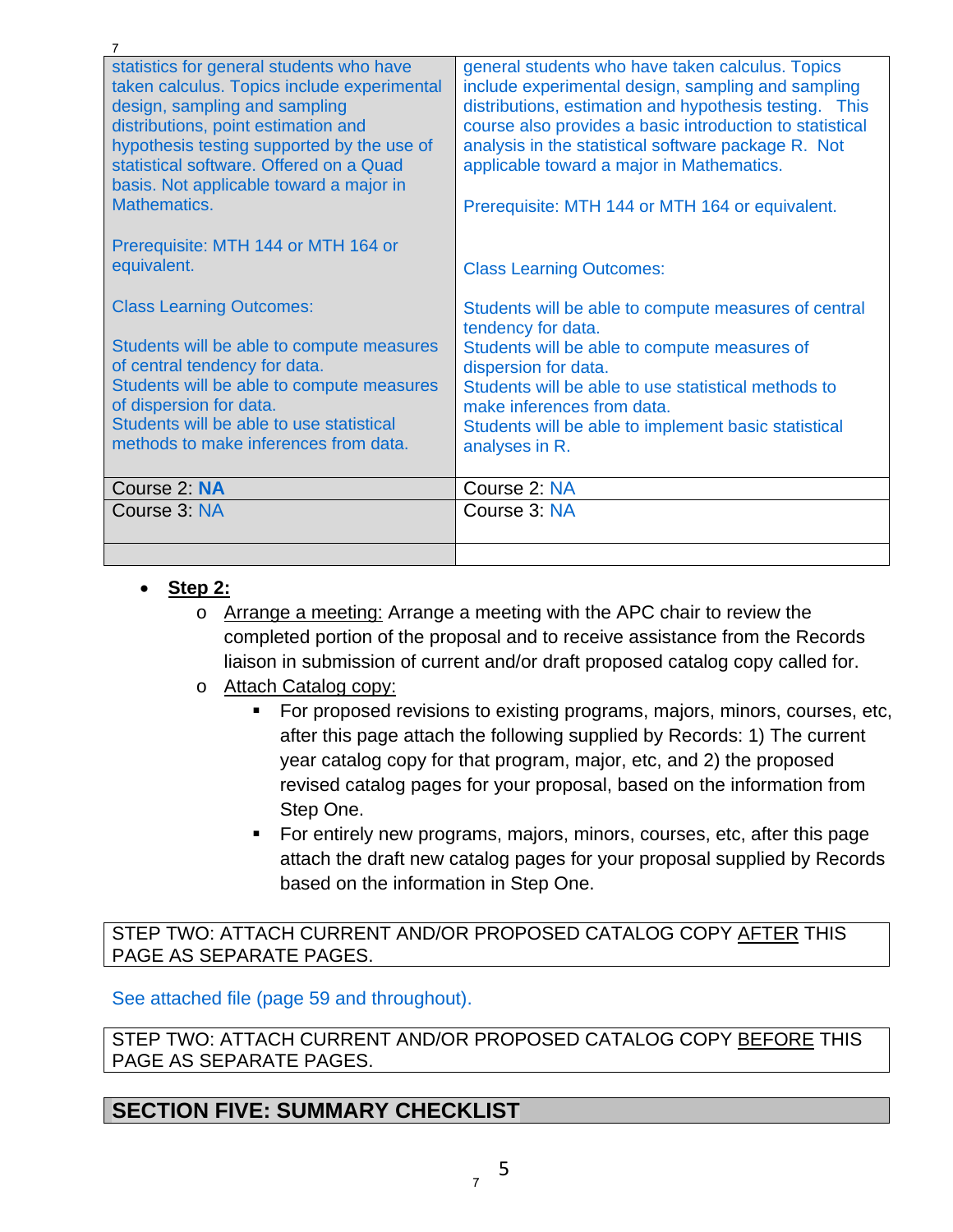8

**Review course and staffing impact with your academic unit's direct report (College Dean or Provost).** 

- **Total course additions:** 1
- **Total course deletions:** 1
- **Total unit additions:** 1
- **Total unit deletions:** 0
- **Staff impact (increase or decrease):** 2 unit increase
- **Rotation of courses or deletions of sections to accommodate additions:** This course is taught once each semester and course sizes do not allow for reductions or change in rotation.

**I have reviewed this proposal and the items above and believe the proposal meets all university requirements and is ready for APC review.** 

**Department or School Direct Report:** 

**\_\_\_\_\_\_\_\_\_\_\_\_\_\_\_\_\_\_\_\_\_\_\_\_\_\_\_\_\_\_\_\_\_\_\_\_\_\_\_\_\_\_\_\_\_\_\_\_\_\_\_\_ Date\_\_\_\_\_\_\_\_\_\_\_\_\_\_\_\_\_** 

**College Dean or Provost as applicable**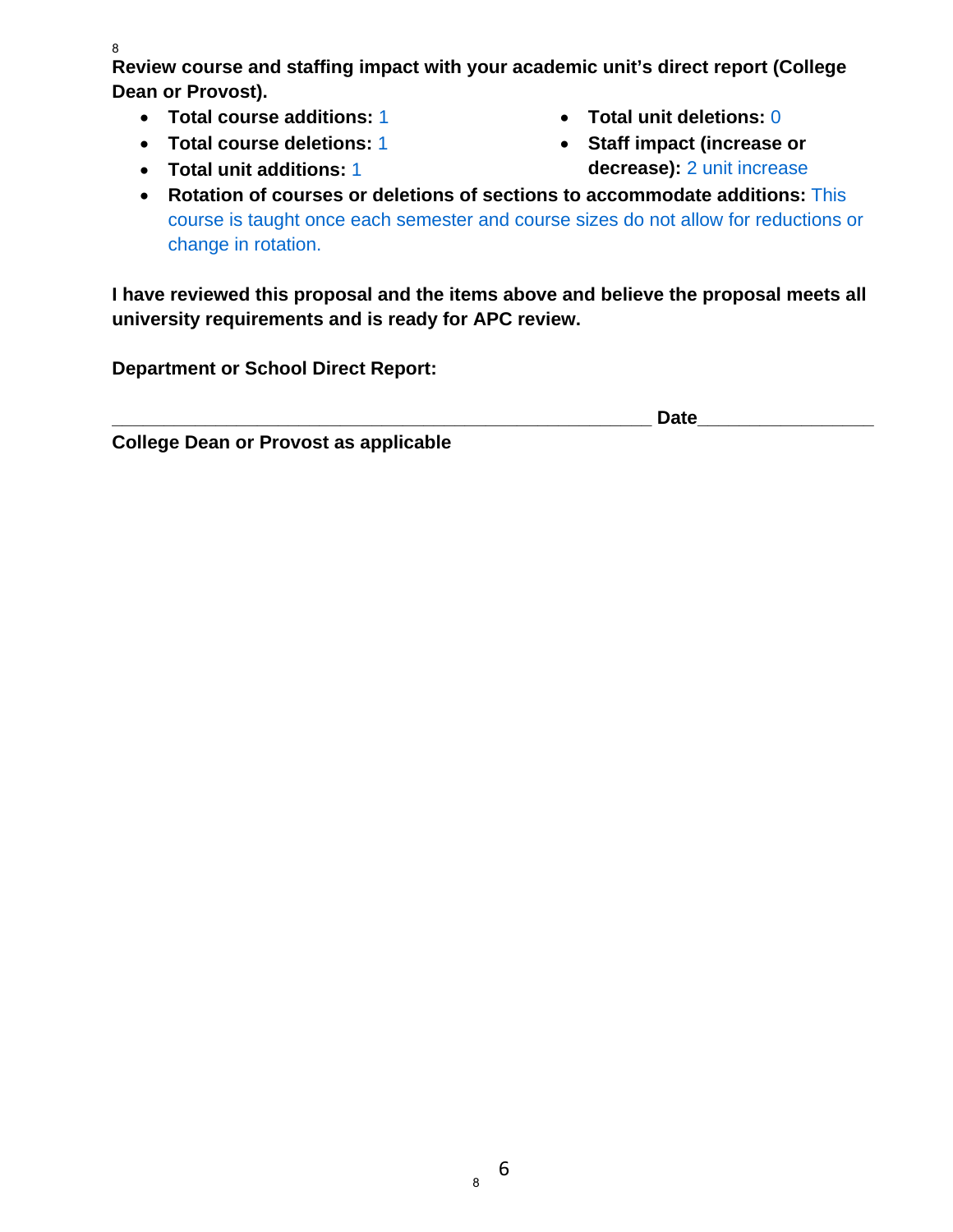## **DEADLINES:**

1. Review any Long Form proposal drafts in person with your College Dean or appropriate administrator by **October 2 ….,** prior to submitting the proposal to APC;

2. Submit a short narrative to the APC chair highlighting the proposed changes by **October 9;** 

3. Final Long Form proposals are due no later than **November 6 …, MEETING THE APPROPRIATE DEADLINES WILL ENSURE THAT APC WILL HAVE ENOUGH TIME TO PROCESS YOUR PROPOSAL(S). PROPOSALS SUBMITTED AFTER THAT DATE MOST LIKELY WILL BE CONSIDERED FOR THE 2017-2018 CATALOG.** 

## **BASIC ASSUMPTIONS:**

- 1. May be generated by any faculty member within a department;
- 2. Are made as a result of a department or school program review and assessment data or due to external requirements made by outside accrediting agencies (provide appropriate documentation);
- 3. Are voted on and approved by all full time department members;
- 4. Will be thoroughly discussed with other departments who are directly affected by the proposed changes (a written response must be received by affected schools or departments and included in the proposal);
- 5. Will be reviewed by the dean of the College of Arts & Humanities or the Dean of Natural and Social Sciences or appropriate administrator before the proposal is sent to APC;
- 6. APC chair will consult with Institutional Research and Institutional Effectiveness to determine any potential external reporting problems;
- 7 . Will be recommended for consideration by APC to the faculty at large;
- 8. Are finally voted on by the entire faculty.

## **ACADEMIC POLICIES INFORMATION:**

## **Majors:**

- 1. Maximum number of units for a B.A. major: **49 units beyond G.E.**
- 2. Maximum number of units for a B.S. major: **59 units beyond G.E.**
- 3. Minimum number of upper division units in any major: **24 units**, half of which must be completed in residency.

## **Minors:**

- 1. Minimum number of units for a minor: **16 units**
- 2. Minimum number of upper division units: **12 units**
- 3. Minimum number of units completed in residency: **9 units**
- 4. Of the 16+ units in the minor, **9 units** must be distinct from the major.

## **Certificates:**

1. Only academic certificates are acceptable for approval.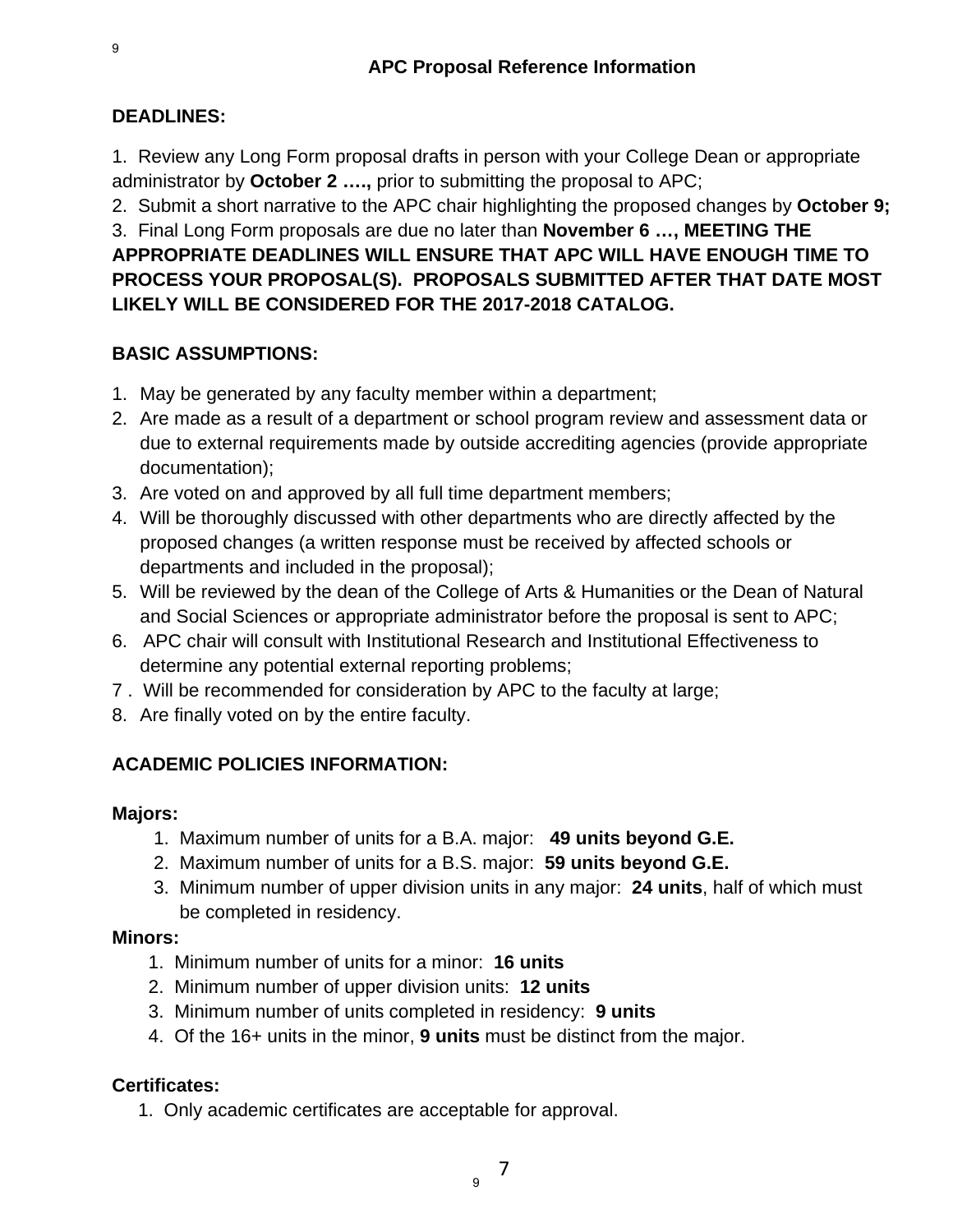10

 2. Certificates vary in size: **6-15 units** when associated with a major but up to **24 units**  when not aligned with a major.

3. 50% of the units must be unique to that certificate.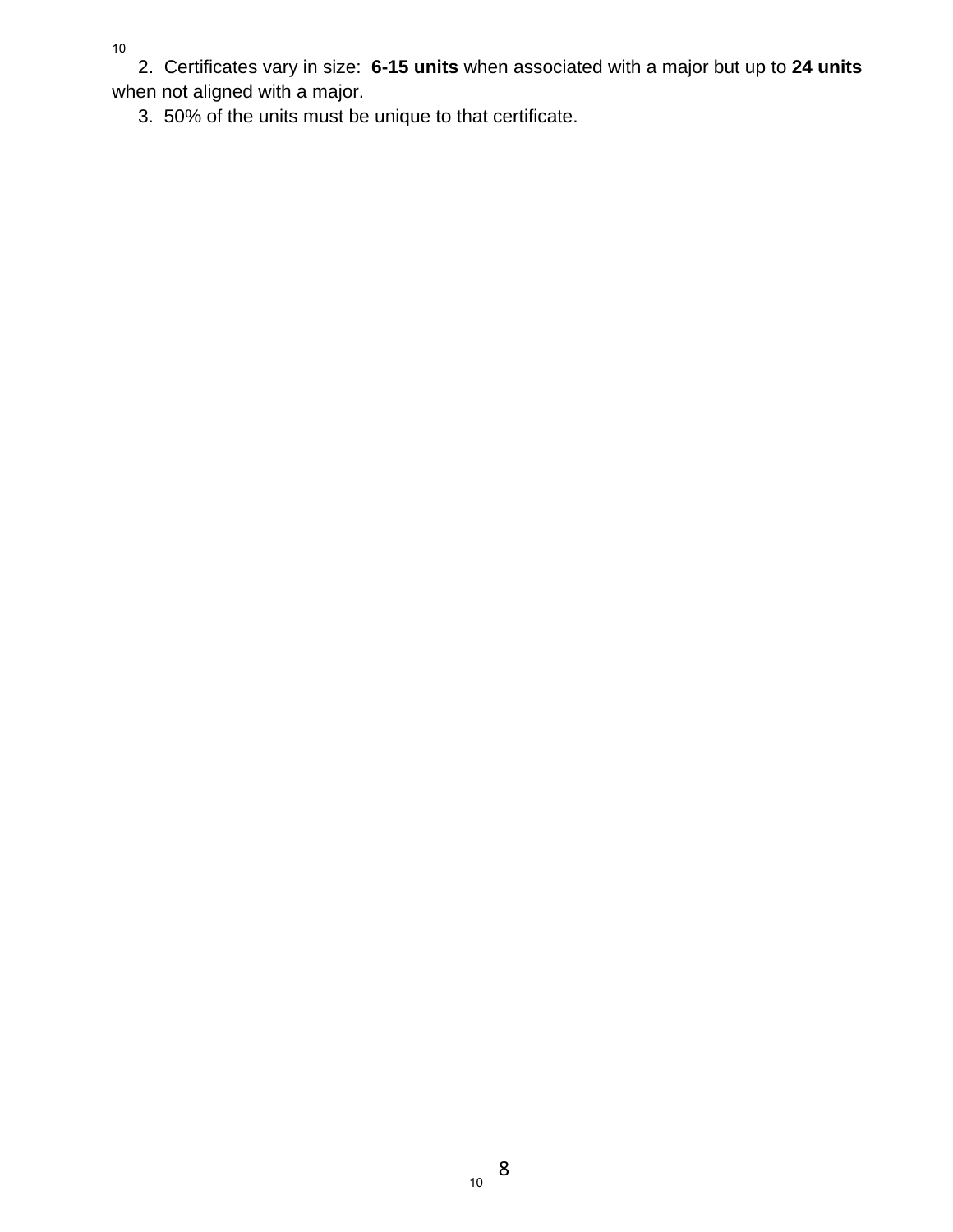#### **ACADEMIC POLICIES COMMITTEE LONG FORM PROPOSAL TEMPLATE**

- Proposals should use this long form if they:
	- o Need faculty and/or WASC approval;
	- o Request elimination, addition or revision of multiple courses and/or courses impacting other departments or schools; or
	- o Request elimination, addition or revision of a major, minor, concentration or credential program.
- All submitted proposals need to adhere to the following template in order to facilitate the work of the Academic Policies Committee.
- **Please read the attached "APC Proposal Reference Information" before completing this form.**

 **For ease of APC Committee reading, please submit your responses in BLUE text. SUBMISSION DATE:** 6-Nov-2015

# **SECTION ONE: WHO**

- **1. Academic Unit Name:** Mathematical, Information, and Computer Sciences
- **2. Recorded Department/School Vote** (Please provide the number and percentage of department/school faculty who voted in approval for this proposal): 5 Yes, 0 No
- 3. **Impact on Other Department(s)/School(s)** (Are there other departments/schools impacted by this proposal? If so, how did the other department[s]/school[s] vote on this proposal?):

This is a new minor:

a. • Computational Science Minor - Psychology

| <b>Biology Vote:</b>    | 11 Yes, 0 No |
|-------------------------|--------------|
| <b>Chemistry Vote:</b>  | 7 Yes, 0 No  |
| <b>Physics Vote:</b>    | 1 Yes, 0 No  |
| <b>Psychology Vote:</b> | 6 Yes, 0 No  |

## **4. Impact on Services:**

- a. Ryan Library:
	- i. What new library acquisitions, if any, will be needed to support the proposed changes (if none, please state that): None
	- ii. Person and Date of Contact:
- b. Instructional Technology:
	- i. How many new online/hybrid courses does this proposal include: None
	- ii. How many instructors will need online training or course development assistance over the first two sessions if this proposal is approved: None
	- iii. Person and Date of Contact:

# **SECTION TWO: WHAT**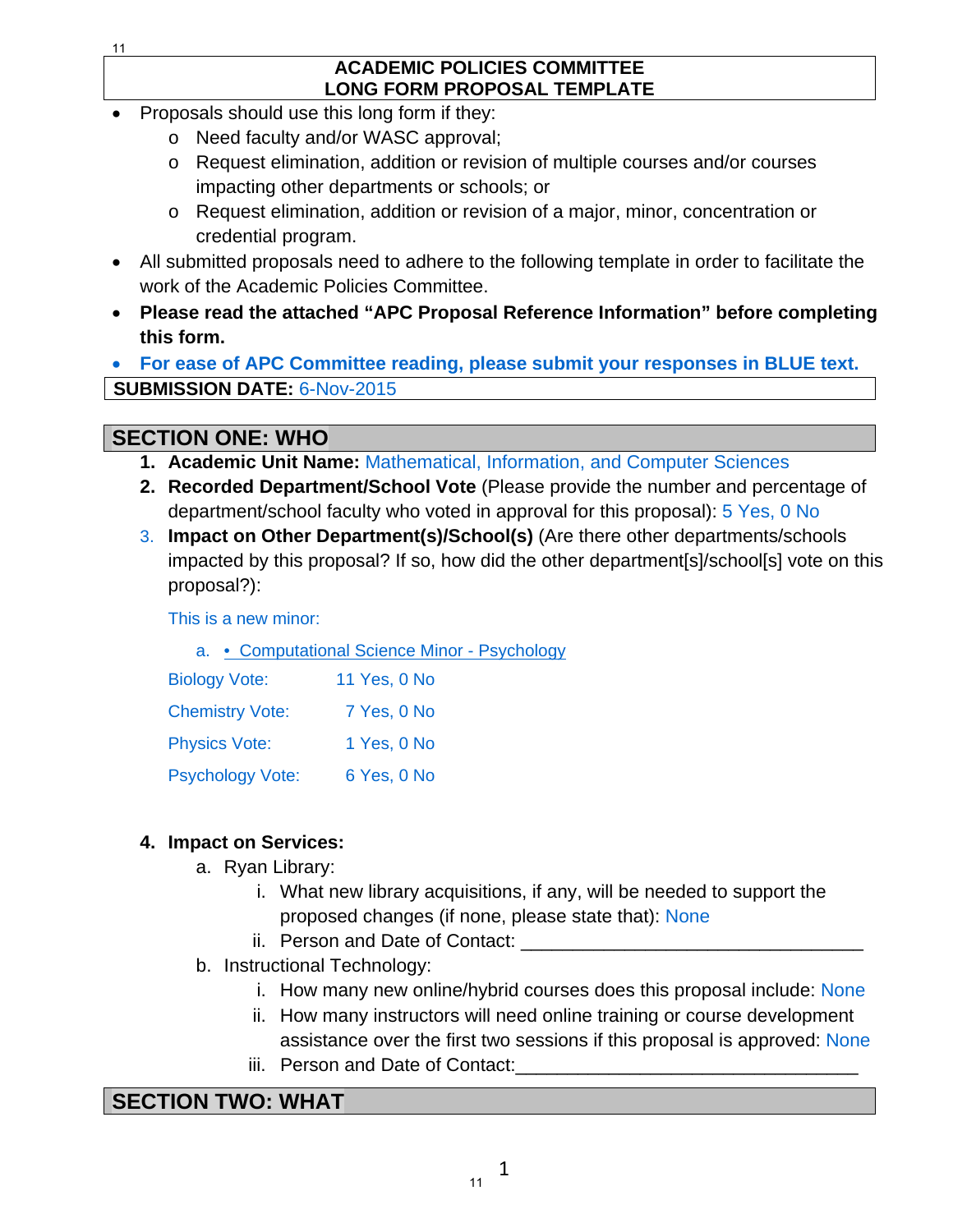- 1. **Overall Proposal Description (**In one sentence, describe the nature of the proposed changes or the proposed new academic offering): NA
- 2. **Items** (Please describe each item of the proposal with a phrase or one-sentence abstract. Examples might be, "Item 1: To drop XXX course from XX program. Item 2: To add XX course as a requirement", etc. Some proposals will only have 1 item. Add item lines as needed.):
	- a. Item 1: To add a minor: Computational Science Minor Psychology

## **SECTION THREE: WHY**

1. **General** Rationale (Please provide a one-sentence rationale for this proposal.):

The *Computational Science Minor – Psychology* is to be offered to those who wish to combine their knowledge of Psychology with Mathematics and Computer Science. This minor allows students to have the skills to work in cross disciplinary teams to solve challenging research problems. This minor is intended for students majoring in Computer Science, Mathematics, or Psychology.

- 2. **Mission (**How do the proposed changes support the mission of the university?): NA
- 3. **Internal Factors (**Please provide additional rationale by answering the following questions as applicable: How does the proposal(s) …address the PLNU strategic plan? …address factors arising from assessment data or program review findings? …accommodate the department or school's learning outcomes for the major, minor, concentration, etc.? …increase departmental effectiveness/efficiency? …enhance enrollment or generate new revenue? What impact will it have on the size of the major, minor, etc.? Other internal rationale?): NA
- 4. **External Factors (** Please provide additional rationale by answering the following questions as applicable: To what extent have external factors motivated this proposal, for example what comparable colleges and universities are doing? …improvements suggested by alumni or outside reviewers? …stipulations imposed by outside accrediting agencies? …other external rationale?.)**:** NA

# **SECTION FOUR: HOW**

- A. **Assessment Plan** For new programs, please provide an assessment plan. (If not needed, please state as such.) NA
- B. **Teach**-**Out**  Provide a plan detailing how students who begin this program will be able to finish if the institution determines that the program is to be closed. (If not needed, please state as such). If it is determined that the minor will not continue, MICS commits to providing a way for students who have declared the minor to complete the minor.
- C. **Catalog Copy**--In this section, please demonstrate in a two-step process how the department/school would like the change to be made. Keep in mind academic policies with regard to number of units for major, minors, certificates, etc. See Academic Proposal Resource Information at the end of this template.
- **Step 1:** In the applicable set of boxes below:

2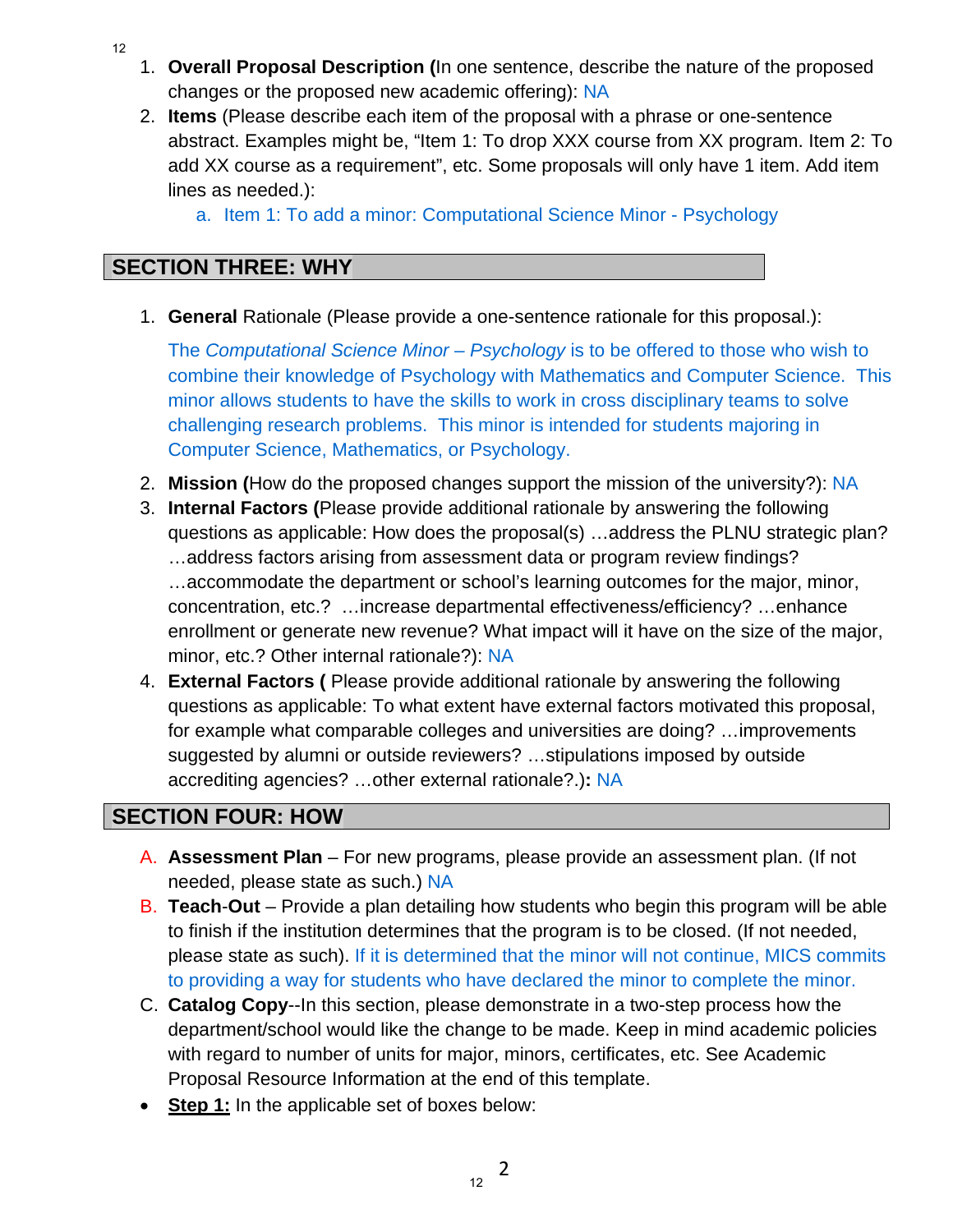- o For revision, addition or elimination of majors, minors, concentrations or certificates, complete Sections C1-2, entering current and/or proposed catalog text as indicated in the section instructions.
- o For revision, addition or elimination of courses only, please scroll down to and complete Section C-2 only, entering current and/or proposed catalog text as indicated in the section instructions

**Section C-1—Program Changes:** Proposals for elimination of a major, minor, concentration or certificate should complete the shaded (left) side of this section only, proposals for addition of any of these should complete the unshaded (right) side only, and proposals for revision of any of these should complete both sides of Section A. Current Program (or major, minor, concentration, certificate) Name and Introductory Text: NA Proposed Revised or New Program (or major, minor, concentration, certificate) Name and Introductory Text: Computational Science Minor – **Psychology** A minor in Computational Science is offered to those who wish to combine their knowledge of Biology, Chemistry, Physics, or Psychology with Mathematics and Computer Science. This minor allows students to have the skills to work in cross disciplinary teams to solve challenging research problems. This minor is intended for students majoring in Biology, Chemistry, Computer Science, Mathematics, Physics or Psychology. Current Program Learning Outcome: NA | Proposed Revised or New Program Learning Outcomes (needed for new majors only): NA Current Lower Division Requirements and Unit Numbers for Majors. All requirements for minors, concentrations or certificates: NA Proposed Revised or New Lower Division Requirements and Unit Numbers for Majors. All requirements for minors, concentrations or certificates: **Psychology Majors - Required Courses**  PSY 103 - General Psychology(GE) (3) CSC 143 - Introduction to Computer Programming (3) MTH 144 - Calculus With Applications (GE) (4) **Computer Science Majors - Required Courses**  PSY 103 - General Psychology(GE) (3) CSC 143 - Introduction to Computer Programming (3) MTH 164 - Calculus I (GE) (4) **Mathematics Majors - Required Courses**  PSY 103 - General Psychology(GE) (3) CSC 143 - Introduction to Computer Programming (3) MTH 164 - Calculus I (GE) (4)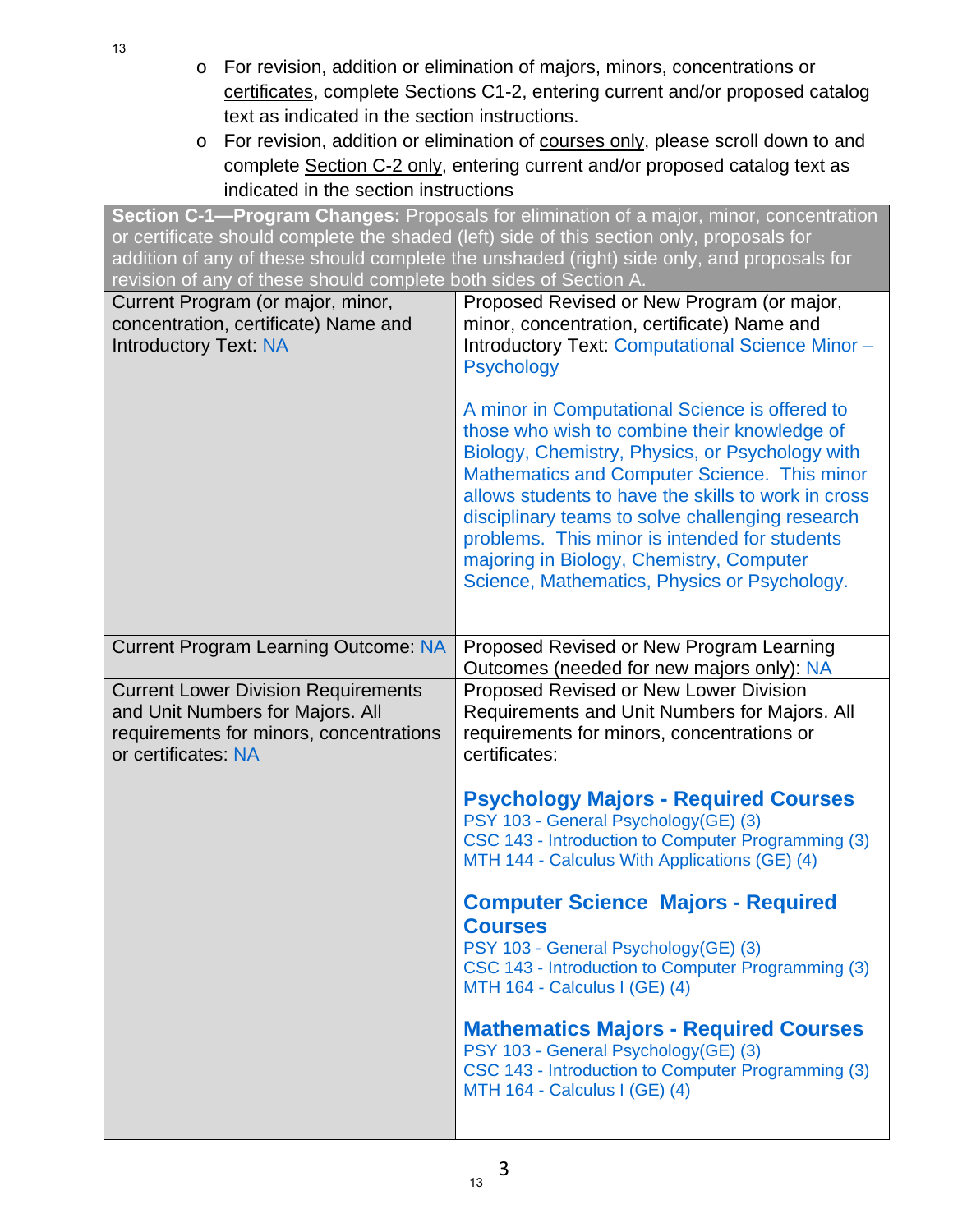| <b>Current Total Lower Division Units:</b><br><b>NA</b>                                                                  | <b>Proposed Total Lower Division Units: 6</b>                                                                                                                                                                                                                                     |
|--------------------------------------------------------------------------------------------------------------------------|-----------------------------------------------------------------------------------------------------------------------------------------------------------------------------------------------------------------------------------------------------------------------------------|
| <b>Current Upper Division Requirements</b><br>and Unit Numbers for Majors. (Highlight<br>new or revised classes in red.) | Proposed Upper Division Requirements and Unit<br>Numbers for Majors. (Highlight new or revised<br>classes in red.)                                                                                                                                                                |
| <b>NA</b>                                                                                                                | PSY 320 - Social Psychology (3)<br>PSY 301 - Physiological and Neuropsychology (4)<br><b>OR</b><br>PSY 409 - Psychology of Cognition and Learning (4)<br>CSC 302 - UNIX and Python Scripting for<br><b>Computational Science (2)</b><br>CSC 311 - R for Computational Science (1) |
|                                                                                                                          | <b>PROJECT:</b> (Choose One Set)                                                                                                                                                                                                                                                  |
|                                                                                                                          | HON 498 - Honors Project I (2)<br>HON 499 - Honors Project II (1)<br><b>OR</b><br>MTH 495 - Service Learning in Mathematics (3)<br><b>OR</b><br>CSC 495 - Service Learning in Computer Science (3)                                                                                |
|                                                                                                                          | <b>Psychology Major - Required Courses</b><br>CSC 322 - Data Management for Computational<br>Science (2)<br>MTH 363 - Calculus Based Statistics With R (3)                                                                                                                        |
|                                                                                                                          | <b>Computer Science Majors - Required</b><br><b>Courses</b><br>ISS 414 - Data Base Systems and Web Integration (4)<br>MTH 383 - Mathematical Probability and Statistics (3)                                                                                                       |
|                                                                                                                          | <b>Mathematics Majors - Required Courses</b><br>CSC 322 - Data Management for Computational<br>Science (2)<br>MTH 383 - Mathematical Probability and Statistics (3)                                                                                                               |
| <b>Current Total Upper Division Units:</b>                                                                               | <b>Proposed Total Upper Division Units:</b>                                                                                                                                                                                                                                       |
| <b>NA</b>                                                                                                                | <b>UD units for Psychology Majors: 18</b><br><b>UD units for Computer Science Majors: 20</b><br><b>UD units for Mathematics Majors: 18</b>                                                                                                                                        |
| <b>Current Elective Options (Highlight new</b><br>or revised classes in red.): NA                                        | Proposed Elective Options (Highlight new or<br>revised classes in red.): NA                                                                                                                                                                                                       |
| <b>Current Total Required Elective</b><br><b>Units: NA</b>                                                               | <b>Proposed Total Required Elective Units: NA</b>                                                                                                                                                                                                                                 |
| <b>Current Names and Course Titles of</b>                                                                                | Proposed Names and Course Titles of                                                                                                                                                                                                                                               |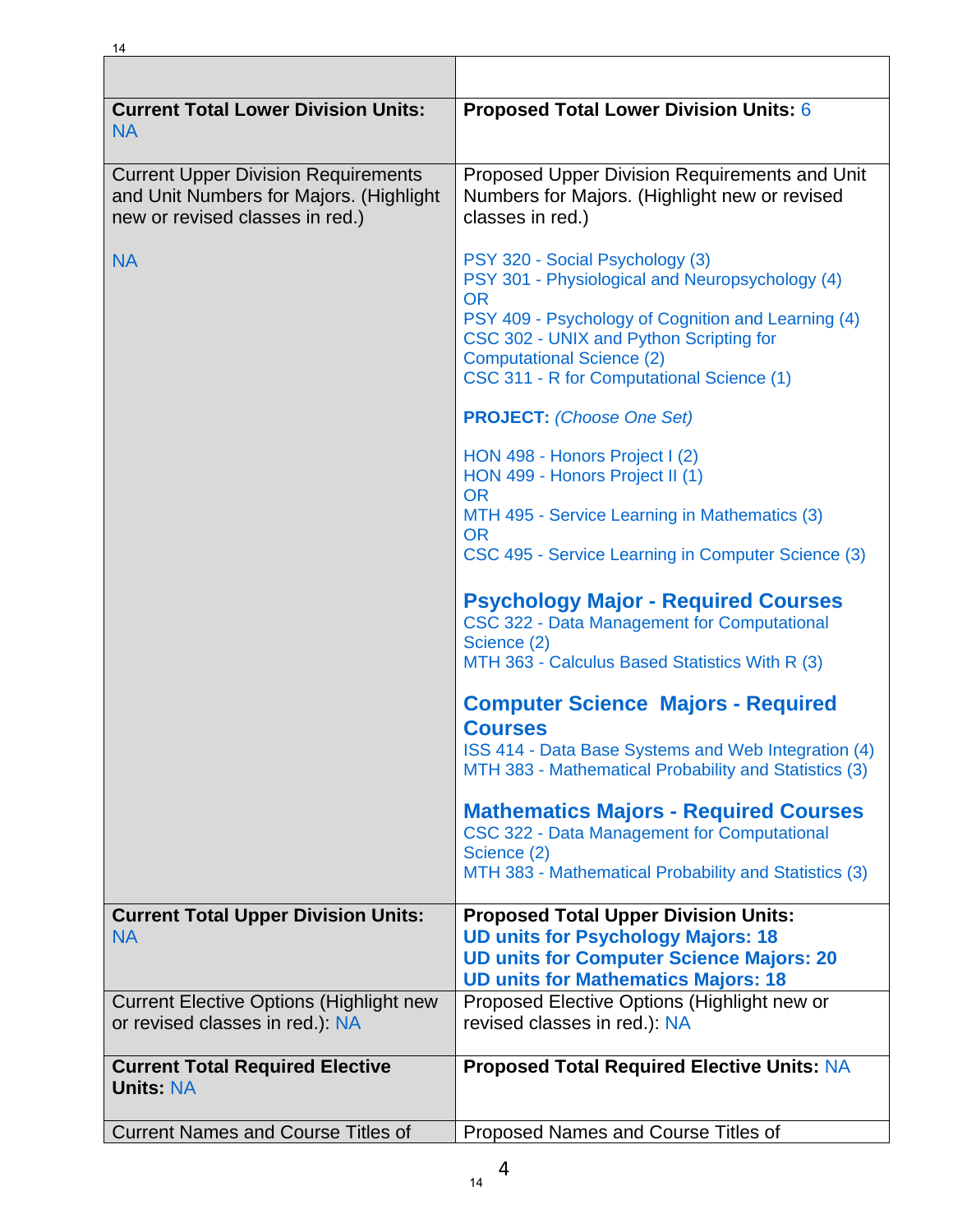| Concentration #1 (if any-use additional<br>boxes for each concentration.): NA                                                                                                                                                                                                                                                                                                                     | Concentration #1 (if any—use additional boxes for<br>each concentration.): NA                                                                                                                                           |  |
|---------------------------------------------------------------------------------------------------------------------------------------------------------------------------------------------------------------------------------------------------------------------------------------------------------------------------------------------------------------------------------------------------|-------------------------------------------------------------------------------------------------------------------------------------------------------------------------------------------------------------------------|--|
| <b>Current Total Program Units: NA</b>                                                                                                                                                                                                                                                                                                                                                            | <b>Proposed Total Program Units:</b><br><b>Minor Total units for Psychology Majors: 28</b><br><b>Minor Total units for Computer Science</b><br><b>Majors: 30</b><br><b>Minor Total units for Mathematics Majors: 28</b> |  |
| Current Notes (if any) at the bottom of<br>program catalog copy: NA                                                                                                                                                                                                                                                                                                                               | Proposed Notes (if any) at the bottom of program<br>catalog copy: NA                                                                                                                                                    |  |
| Section C-2-Course Changes: Proposals for course elimination should complete the<br>shaded (left) side only, proposals for course addition should complete the unshaded (right)<br>side only, and proposals for program or course revision should complete both sides of<br>Section B. Proposals involving only course additions, eliminations or revisions should<br>complete only this section. |                                                                                                                                                                                                                         |  |
| Current course code and description                                                                                                                                                                                                                                                                                                                                                               | Proposed new course code and description                                                                                                                                                                                |  |
| (including units, prerequisites and grade                                                                                                                                                                                                                                                                                                                                                         | (including units, course learning outcomes,                                                                                                                                                                             |  |
| type): NA                                                                                                                                                                                                                                                                                                                                                                                         | prerequisites and grade type): NA                                                                                                                                                                                       |  |
| Course 1: NA                                                                                                                                                                                                                                                                                                                                                                                      | Course 1: NA                                                                                                                                                                                                            |  |
| Course 2: NA                                                                                                                                                                                                                                                                                                                                                                                      | Course 2: NA                                                                                                                                                                                                            |  |
| Course 3: NA                                                                                                                                                                                                                                                                                                                                                                                      | Course 3: NA                                                                                                                                                                                                            |  |
| Course 4: NA                                                                                                                                                                                                                                                                                                                                                                                      | Course 4: NA                                                                                                                                                                                                            |  |
| Course 5: NA                                                                                                                                                                                                                                                                                                                                                                                      | Course 5: NA                                                                                                                                                                                                            |  |
| Course 6: NA                                                                                                                                                                                                                                                                                                                                                                                      | Course 6: NA                                                                                                                                                                                                            |  |

**Step 2:**

15

- o Arrange a meeting: Arrange a meeting with the APC chair to review the completed portion of the proposal and to receive assistance from the Records liaison in submission of current and/or draft proposed catalog copy called for.
- o Attach Catalog copy:
	- For proposed revisions to existing programs, majors, minors, courses, etc, after this page attach the following supplied by Records: 1) The current year catalog copy for that program, major, etc, and 2) the proposed revised catalog pages for your proposal, based on the information from Step One.
	- For entirely new programs, majors, minors, courses, etc, after this page attach the draft new catalog pages for your proposal supplied by Records based on the information in Step One.

STEP TWO: ATTACH CURRENT AND/OR PROPOSED CATALOG COPY AFTER THIS PAGE AS SEPARATE PAGES.

See attached file (pages 32-33).

STEP TWO: ATTACH CURRENT AND/OR PROPOSED CATALOG COPY BEFORE THIS PAGE AS SEPARATE PAGES.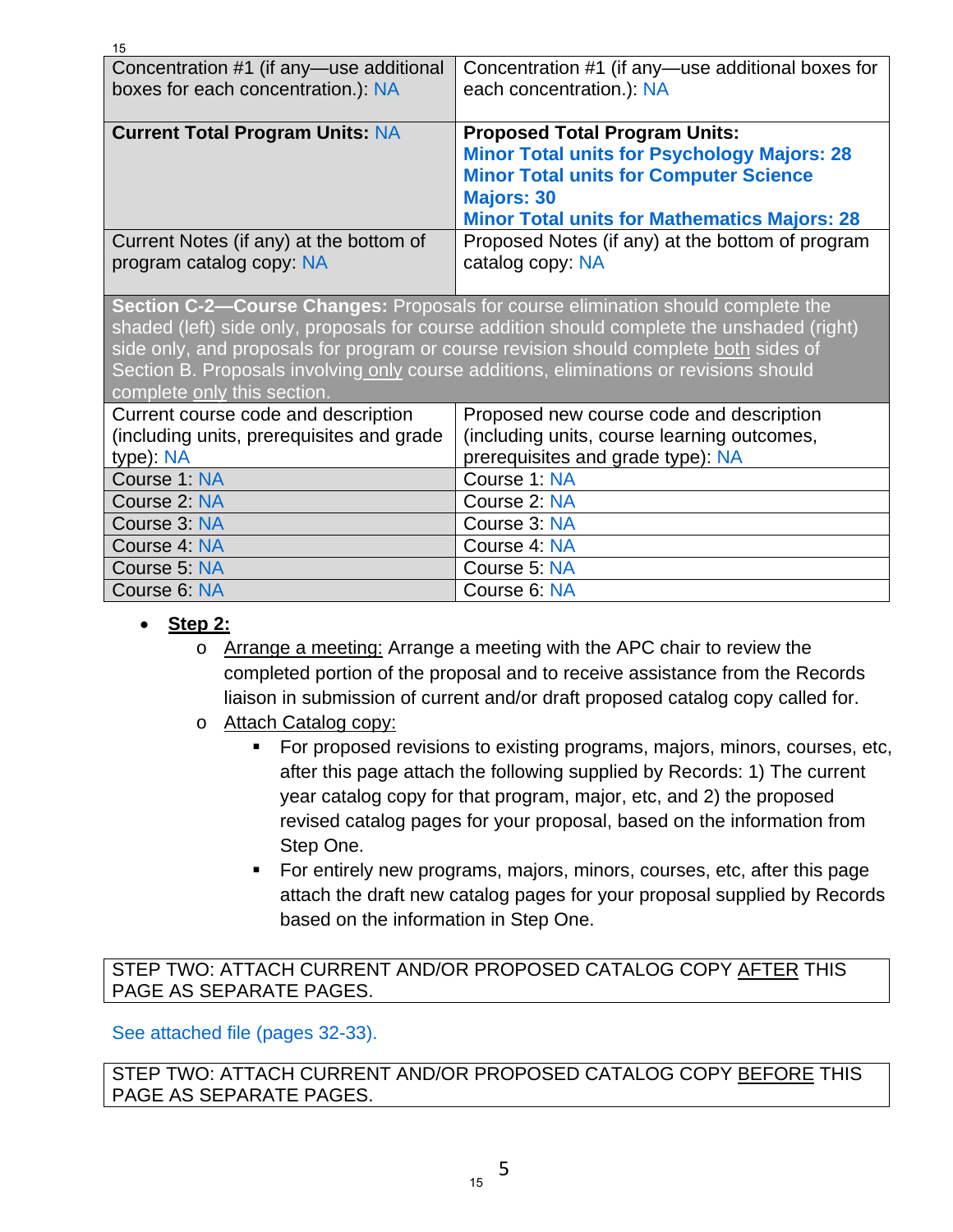#### **SECTION FIVE: SUMMARY CHECKLIST**  16

**Review course and staffing impact with your academic unit's direct report (College Dean or Provost).** 

- **Total course additions:** 0
- **Total course deletions:** 0
- **Total unit additions:** 0
- **Total unit deletions:** 0
- **Staff impact (increase or decrease):** None
- **Rotation of courses or deletions of sections to accommodate additions:** NA

**I have reviewed this proposal and the items above and believe the proposal meets all university requirements and is ready for APC review.** 

**Department or School Direct Report:** 

**\_\_\_\_\_\_\_\_\_\_\_\_\_\_\_\_\_\_\_\_\_\_\_\_\_\_\_\_\_\_\_\_\_\_\_\_\_\_\_\_\_\_\_\_\_\_\_\_\_\_\_\_ Date\_\_\_\_\_\_\_\_\_\_\_\_\_\_\_\_\_** 

**College Dean or Provost as applicable**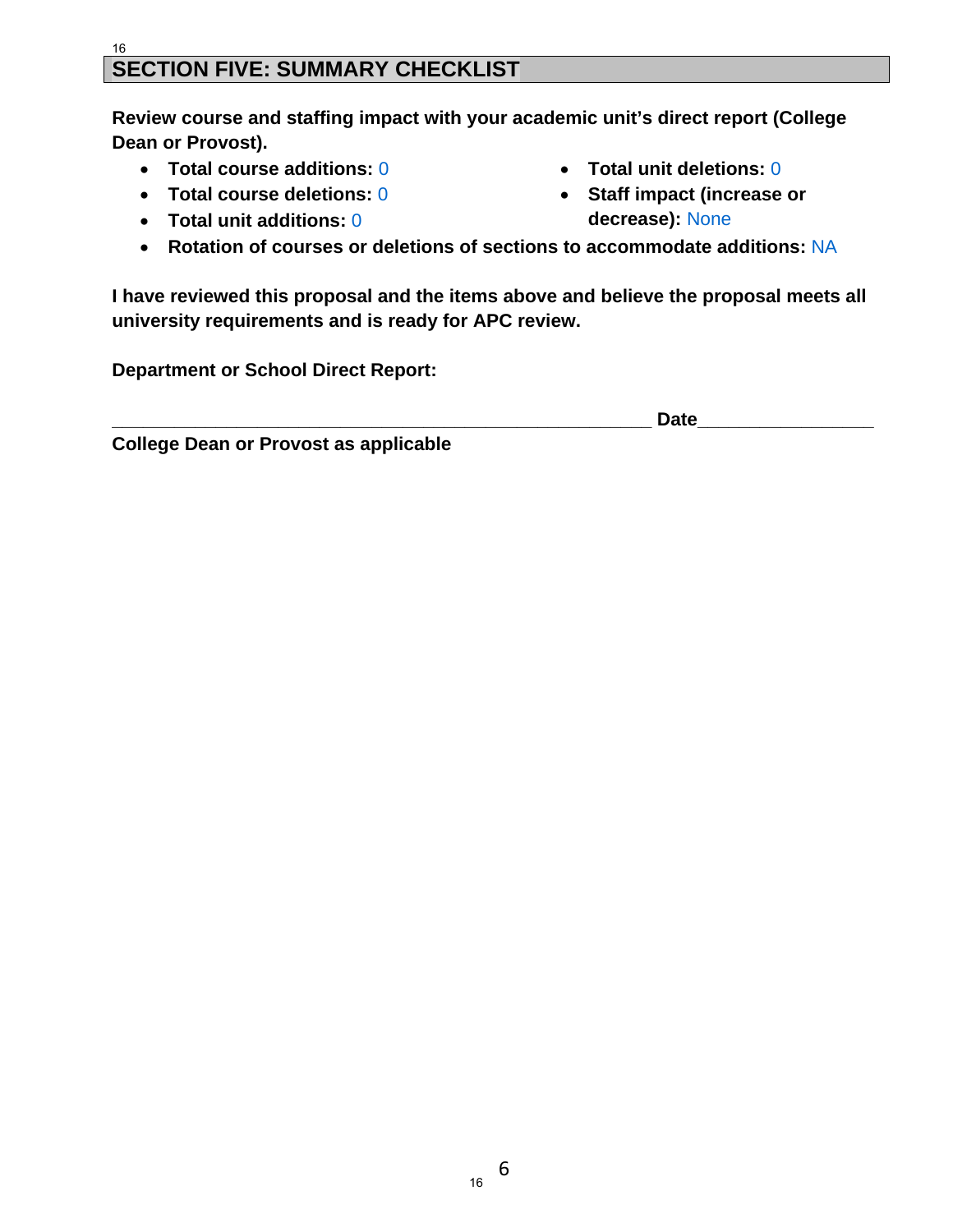#### **ACADEMIC POLICIES COMMITTEE LONG FORM PROPOSAL TEMPLATE**

- Proposals should use this long form if they:
	- o Need faculty and/or WASC approval;
	- o Request elimination, addition or revision of multiple courses and/or courses impacting other departments or schools; or
	- o Request elimination, addition or revision of a major, minor, concentration or credential program.
- All submitted proposals need to adhere to the following template in order to facilitate the work of the Academic Policies Committee.
- **Please read the attached "APC Proposal Reference Information" before completing this form.**

 **For ease of APC Committee reading, please submit your responses in BLUE text. SUBMISSION DATE:** 6-Nov-2015

# **SECTION ONE: WHO**

- **1. Academic Unit Name:** Mathematical, Information, and Computer Sciences
- **2. Recorded Department/School Vote** (Please provide the number and percentage of department/school faculty who voted in approval for this proposal): 5 Yes, 0 No
- 3. **Impact on Other Department(s)/School(s)** (Are there other departments/schools impacted by this proposal? If so, how did the other department[s]/school[s] vote on this proposal?):

This catalog change in upper division requirements impacts the following minor:

|  | a. • Computational Science Minor - Physics |  |  |
|--|--------------------------------------------|--|--|
|  |                                            |  |  |

| <b>Biology Vote:</b>   | 11 Yes, 0 No |
|------------------------|--------------|
| <b>Chemistry Vote:</b> | 7 Yes, 0 No  |
| <b>Physics Vote:</b>   | 1 Yes, 0 No  |

## **4. Impact on Services:**

- a. Ryan Library:
	- i. What new library acquisitions, if any, will be needed to support the proposed changes (if none, please state that): None
	- ii. Person and Date of Contact:
- b. Instructional Technology:
	- i. How many new online/hybrid courses does this proposal include: None
	- ii. How many instructors will need online training or course development assistance over the first two sessions if this proposal is approved: None
	- iii. Person and Date of Contact:

# **SECTION TWO: WHAT**

1. **Overall Proposal Description (**In one sentence, describe the nature of the proposed changes or the proposed new academic offering): NA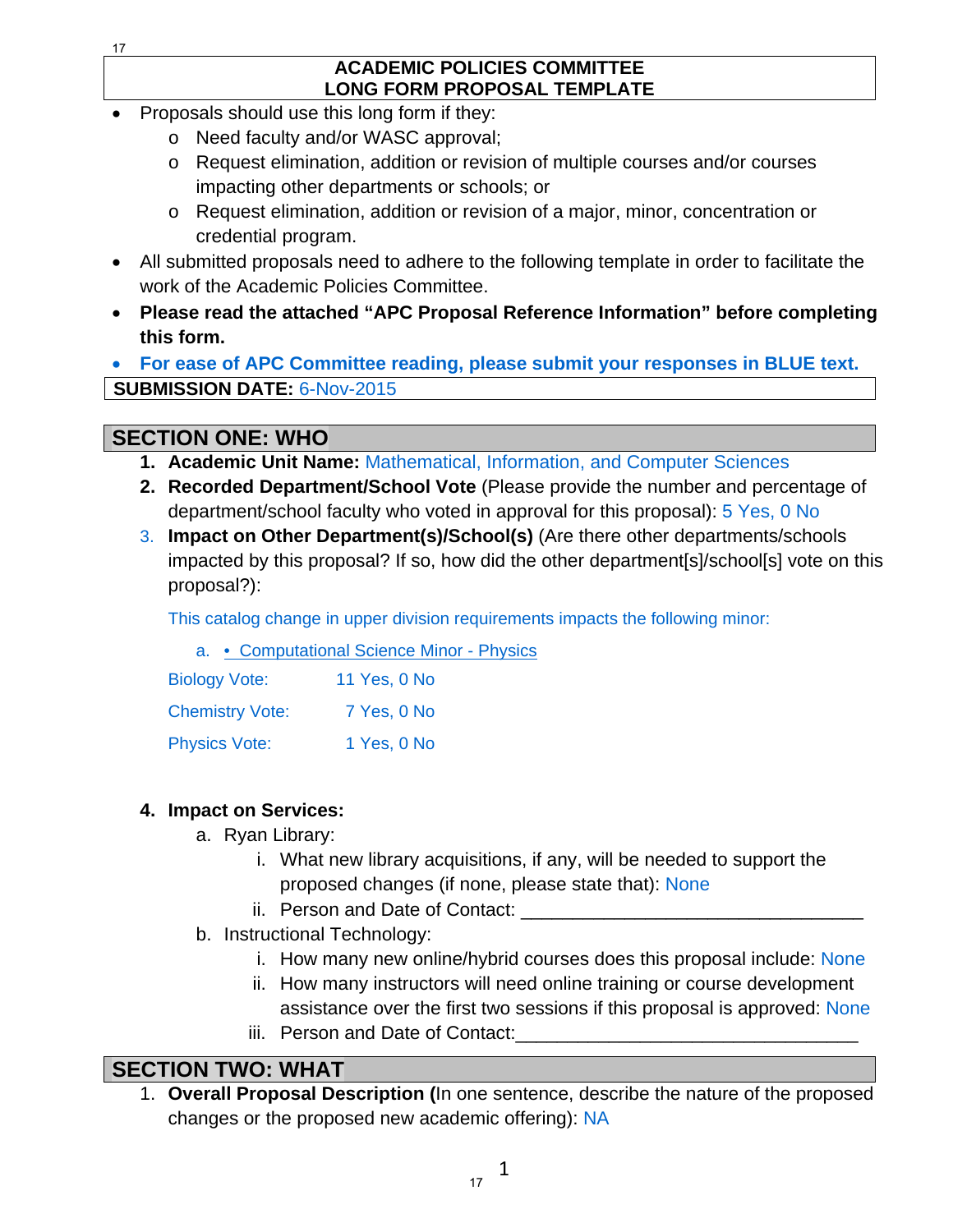- 18
- 2. **Items** (Please describe each item of the proposal with a phrase or one-sentence abstract. Examples might be, "Item 1: To drop XXX course from XX program. Item 2: To add XX course as a requirement", etc. Some proposals will only have 1 item. Add item lines as needed.):
	- a. Item 1: To drop PHY 475 from the Computational Science Minor Physics
	- b. Item 2: To add Honors Project and Service Learning Projects

# **SECTION THREE: WHY**

- 1. **General** Rationale (Please provide a one-sentence rationale for this proposal.): Restructuring the options for the Project component of the *Computational Science Minor – Physics*. The options in this minor will now match the options in the other Computational Science minors. The two unit course PHY 475 Senior Laboratory and Student Project is being replaced by a menu of three unit courses consisting of either an Honors Project, or a Service Learning Project.
- 2. **Mission (**How do the proposed changes support the mission of the university?): NA
- 3. **Internal Factors (**Please provide additional rationale by answering the following questions as applicable: How does the proposal(s) …address the PLNU strategic plan? …address factors arising from assessment data or program review findings? …accommodate the department or school's learning outcomes for the major, minor, concentration, etc.? …increase departmental effectiveness/efficiency? …enhance enrollment or generate new revenue? What impact will it have on the size of the major, minor, etc.? Other internal rationale?): NA
- 4. **External Factors (** Please provide additional rationale by answering the following questions as applicable: To what extent have external factors motivated this proposal, for example what comparable colleges and universities are doing? …improvements suggested by alumni or outside reviewers? …stipulations imposed by outside accrediting agencies? …other external rationale?.)**:** NA

# **SECTION FOUR: HOW**

- A. **Assessment Plan** For new programs, please provide an assessment plan. (If not needed, please state as such.) NA
- B. **Teach**-**Out**  Provide a plan detailing how students who begin this program will be able to finish if the institution determines that the program is to be closed. (If not needed, please state as such). NA
- C. **Catalog Copy**--In this section, please demonstrate in a two-step process how the department/school would like the change to be made. Keep in mind academic policies with regard to number of units for major, minors, certificates, etc. See Academic Proposal Resource Information at the end of this template.
- **Step 1:** In the applicable set of boxes below:
	- o For revision, addition or elimination of majors, minors, concentrations or certificates, complete Sections C1-2, entering current and/or proposed catalog text as indicated in the section instructions.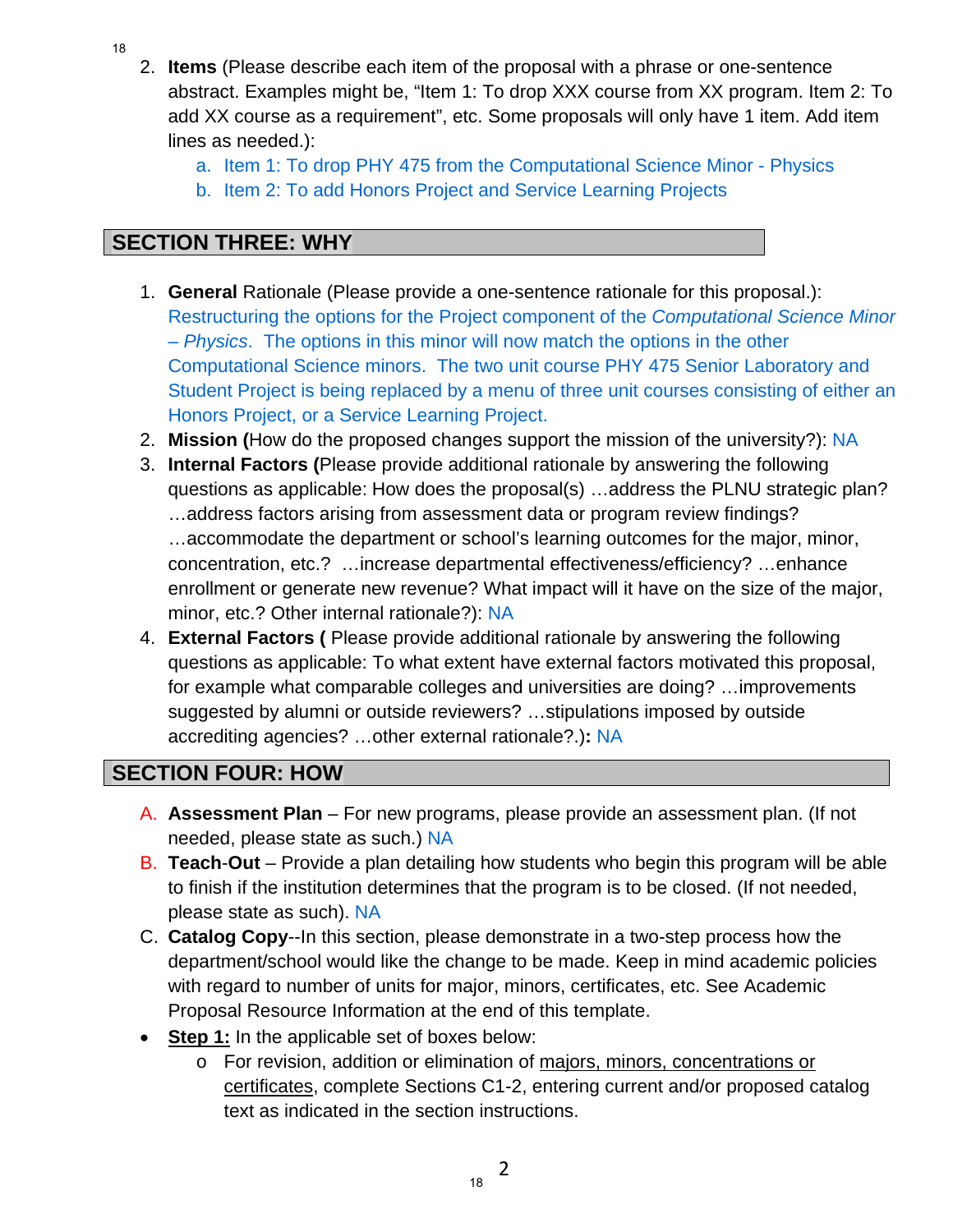19

o For revision, addition or elimination of courses only, please scroll down to and complete Section C-2 only, entering current and/or proposed catalog text as indicated in the section instructions

| Section C-1-Program Changes: Proposals for elimination of a major, minor, concentration<br>or certificate should complete the shaded (left) side of this section only, proposals for<br>addition of any of these should complete the unshaded (right) side only, and proposals for<br>revision of any of these should complete both sides of Section A. |                                                   |  |
|---------------------------------------------------------------------------------------------------------------------------------------------------------------------------------------------------------------------------------------------------------------------------------------------------------------------------------------------------------|---------------------------------------------------|--|
| Current Program (or major, minor,                                                                                                                                                                                                                                                                                                                       | Proposed Revised or New Program (or major,        |  |
| concentration, certificate) Name and                                                                                                                                                                                                                                                                                                                    | minor, concentration, certificate) Name and       |  |
| <b>Introductory Text: NA</b>                                                                                                                                                                                                                                                                                                                            | <b>Introductory Text: NA</b>                      |  |
| <b>Current Program Learning Outcome: NA</b>                                                                                                                                                                                                                                                                                                             | Proposed Revised or New Program Learning          |  |
|                                                                                                                                                                                                                                                                                                                                                         | Outcomes (needed for new majors only): NA         |  |
| <b>Current Lower Division Requirements</b>                                                                                                                                                                                                                                                                                                              | Proposed Revised or New Lower Division            |  |
| and Unit Numbers for Majors. All                                                                                                                                                                                                                                                                                                                        | Requirements and Unit Numbers for Majors. All     |  |
| requirements for minors, concentrations                                                                                                                                                                                                                                                                                                                 | requirements for minors, concentrations or        |  |
| or certificates: NA                                                                                                                                                                                                                                                                                                                                     | certificates: NA                                  |  |
| <b>Current Total Lower Division Units:</b>                                                                                                                                                                                                                                                                                                              | <b>Proposed Total Lower Division Units: 15</b>    |  |
| 15                                                                                                                                                                                                                                                                                                                                                      |                                                   |  |
| <b>Current Upper Division Requirements</b>                                                                                                                                                                                                                                                                                                              | Proposed Upper Division Requirements and Unit     |  |
| and Unit Numbers for Majors. (Highlight                                                                                                                                                                                                                                                                                                                 | Numbers for Majors. (Highlight new or revised     |  |
| new or revised classes in red.)                                                                                                                                                                                                                                                                                                                         | classes in red.)                                  |  |
| PHY 475 - Senior Laboratory and                                                                                                                                                                                                                                                                                                                         | <b>PROJECT:</b> (Choose at least 3 units)         |  |
| <b>Student Project (2)</b>                                                                                                                                                                                                                                                                                                                              |                                                   |  |
|                                                                                                                                                                                                                                                                                                                                                         | HON 498 - Honors Project I (2)                    |  |
|                                                                                                                                                                                                                                                                                                                                                         | HON 499 - Honors Project II (1)<br><b>OR</b>      |  |
|                                                                                                                                                                                                                                                                                                                                                         | MTH 495 - Service Learning in Mathematics (3)     |  |
|                                                                                                                                                                                                                                                                                                                                                         | <b>OR</b>                                         |  |
|                                                                                                                                                                                                                                                                                                                                                         | CSC 495 - Service Learning in Computer Science    |  |
|                                                                                                                                                                                                                                                                                                                                                         | (3)                                               |  |
| <b>Current Total Upper Division Units:</b>                                                                                                                                                                                                                                                                                                              | <b>Proposed Total Upper Division Units: 14</b>    |  |
| 13                                                                                                                                                                                                                                                                                                                                                      |                                                   |  |
| <b>Current Elective Options (Highlight new</b>                                                                                                                                                                                                                                                                                                          | Proposed Elective Options (Highlight new or       |  |
| or revised classes in red.): NA                                                                                                                                                                                                                                                                                                                         | revised classes in red.): NA                      |  |
| <b>Current Total Required Elective</b>                                                                                                                                                                                                                                                                                                                  | <b>Proposed Total Required Elective Units: NA</b> |  |
| <b>Units: NA</b>                                                                                                                                                                                                                                                                                                                                        |                                                   |  |
| <b>Current Names and Course Titles of</b>                                                                                                                                                                                                                                                                                                               | Proposed Names and Course Titles of               |  |
| Concentration #1 (if any—use additional                                                                                                                                                                                                                                                                                                                 | Concentration #1 (if any—use additional boxes for |  |
| boxes for each concentration.): NA                                                                                                                                                                                                                                                                                                                      | each concentration.): NA                          |  |
| <b>Current Total Program Units: NA</b>                                                                                                                                                                                                                                                                                                                  | <b>Proposed Total Program Units: NA</b>           |  |
| Current Notes (if any) at the bottom of                                                                                                                                                                                                                                                                                                                 | Proposed Notes (if any) at the bottom of program  |  |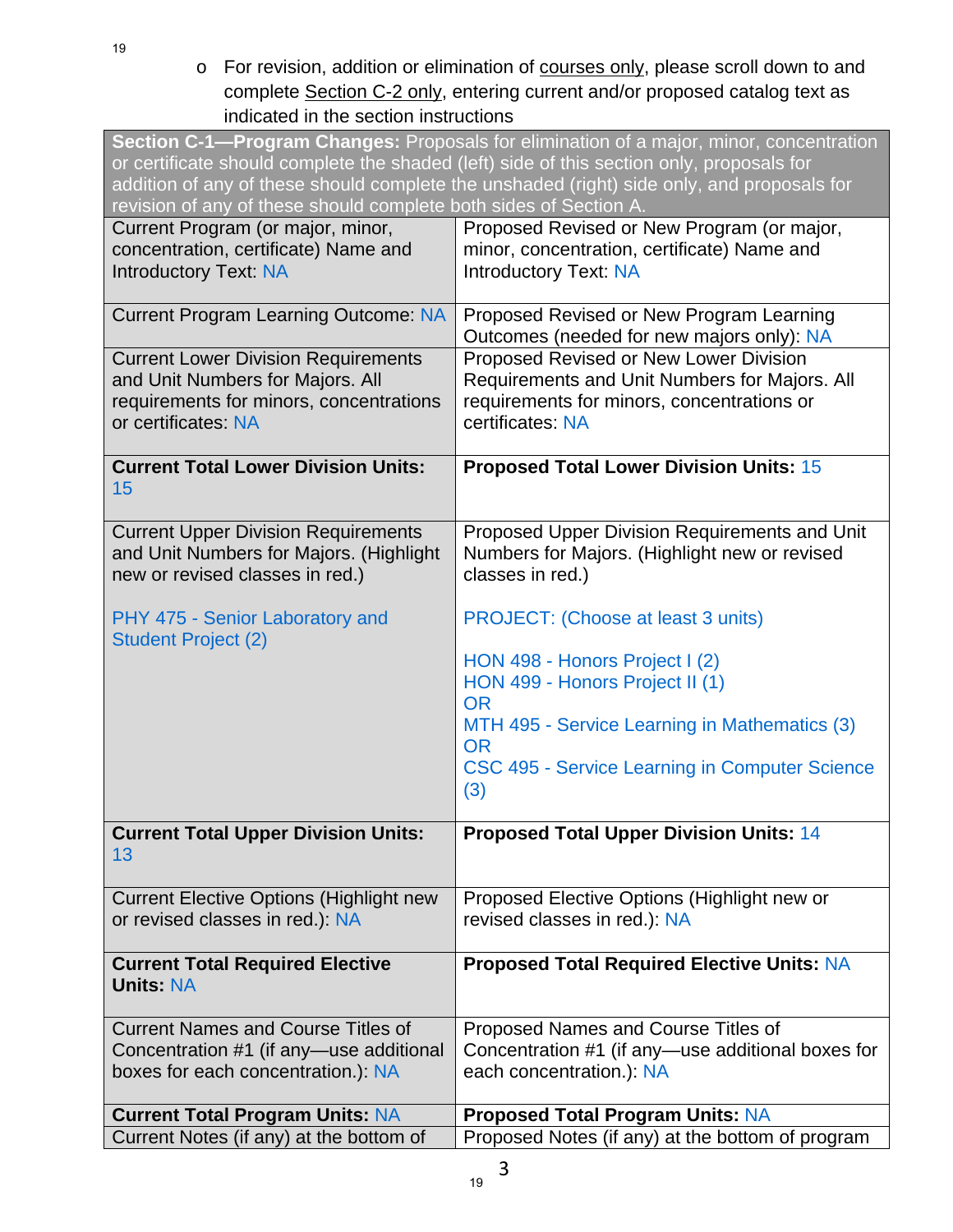| 20                                                                                                                                                                                                                                                                                                                                                                                                       |                                             |  |
|----------------------------------------------------------------------------------------------------------------------------------------------------------------------------------------------------------------------------------------------------------------------------------------------------------------------------------------------------------------------------------------------------------|---------------------------------------------|--|
| program catalog copy: NA                                                                                                                                                                                                                                                                                                                                                                                 | catalog copy: NA                            |  |
|                                                                                                                                                                                                                                                                                                                                                                                                          |                                             |  |
| <b>Section C-2—Course Changes: Proposals for course elimination should complete the</b><br>shaded (left) side only, proposals for course addition should complete the unshaded (right)<br>side only, and proposals for program or course revision should complete both sides of<br>Section B. Proposals involving only course additions, eliminations or revisions should<br>complete only this section. |                                             |  |
| Current course code and description                                                                                                                                                                                                                                                                                                                                                                      | Proposed new course code and description    |  |
| (including units, prerequisites and grade                                                                                                                                                                                                                                                                                                                                                                | (including units, course learning outcomes, |  |
| type): NA                                                                                                                                                                                                                                                                                                                                                                                                | prerequisites and grade type): NA           |  |
| Course 1: NA                                                                                                                                                                                                                                                                                                                                                                                             | Course 1: NA                                |  |
| Course 2: NA                                                                                                                                                                                                                                                                                                                                                                                             | Course 2: NA                                |  |
| Course 3: NA                                                                                                                                                                                                                                                                                                                                                                                             | Course 3: NA                                |  |
| Course 4: NA                                                                                                                                                                                                                                                                                                                                                                                             | Course 4: NA                                |  |
| Course 5: NA                                                                                                                                                                                                                                                                                                                                                                                             | Course 5: NA                                |  |
| Course 6: NA                                                                                                                                                                                                                                                                                                                                                                                             | Course 6: NA                                |  |

- **Step 2:**
	- o Arrange a meeting: Arrange a meeting with the APC chair to review the completed portion of the proposal and to receive assistance from the Records liaison in submission of current and/or draft proposed catalog copy called for.
	- o Attach Catalog copy:
		- For proposed revisions to existing programs, majors, minors, courses, etc, after this page attach the following supplied by Records: 1) The current year catalog copy for that program, major, etc, and 2) the proposed revised catalog pages for your proposal, based on the information from Step One.
		- For entirely new programs, majors, minors, courses, etc, after this page attach the draft new catalog pages for your proposal supplied by Records based on the information in Step One.

#### STEP TWO: ATTACH CURRENT AND/OR PROPOSED CATALOG COPY AFTER THIS PAGE AS SEPARATE PAGES.

See attached file (pages 29-30).

STEP TWO: ATTACH CURRENT AND/OR PROPOSED CATALOG COPY BEFORE THIS PAGE AS SEPARATE PAGES.

## **SECTION FIVE: SUMMARY CHECKLIST**

### **Review course and staffing impact with your academic unit's direct report (College Dean or Provost).**

- **Total course additions:** 0
- **Total course deletions:** 0
- **Total unit additions:** 0-dept, 1-minor
- **Total unit deletions:** 0
- **Staff impact (increase or decrease):** None
- **Rotation of courses or deletions of sections to accommodate additions:** NA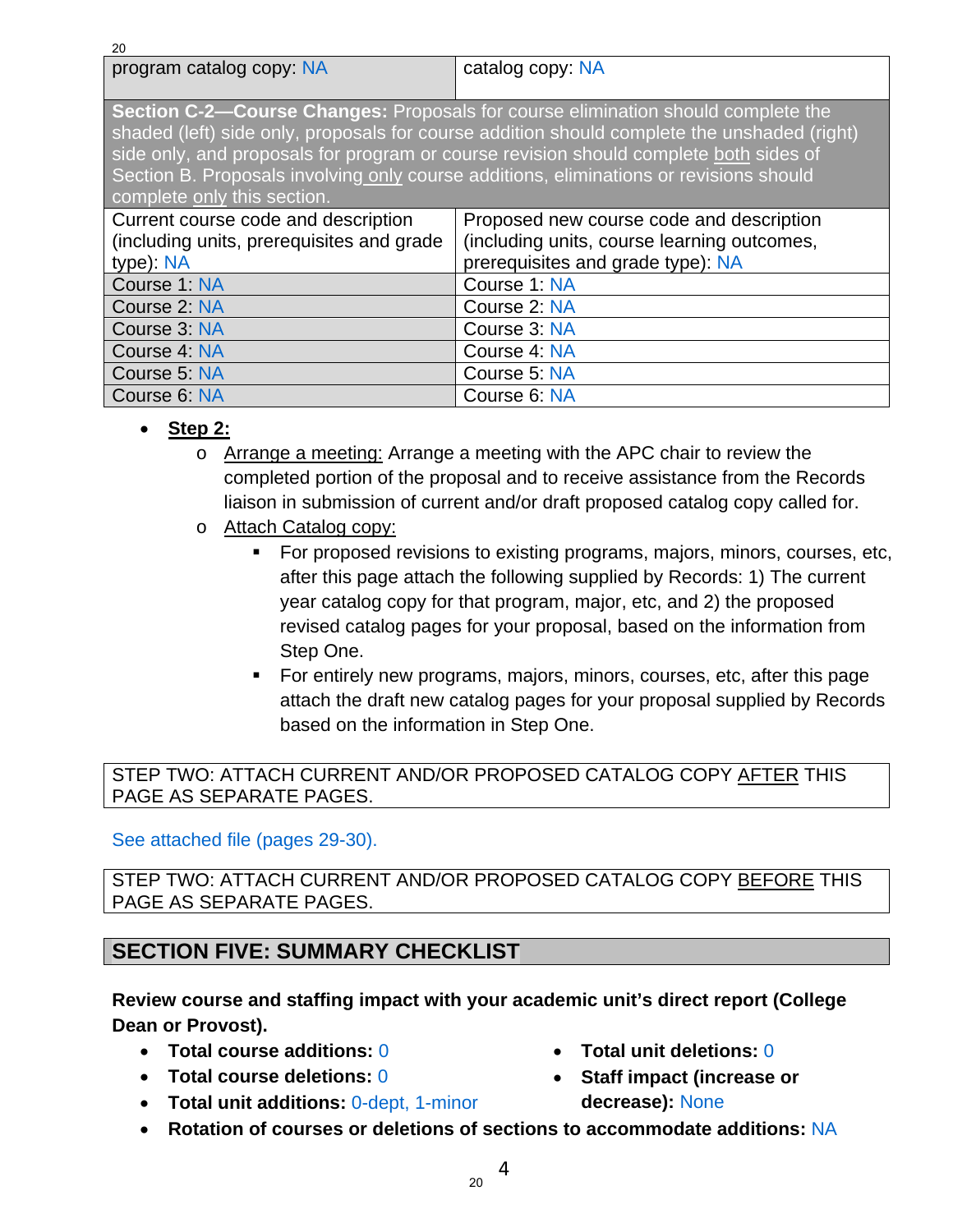**I have reviewed this proposal and the items above and believe the proposal meets all university requirements and is ready for APC review.** 

**Department or School Direct Report:** 

**\_\_\_\_\_\_\_\_\_\_\_\_\_\_\_\_\_\_\_\_\_\_\_\_\_\_\_\_\_\_\_\_\_\_\_\_\_\_\_\_\_\_\_\_\_\_\_\_\_\_\_\_ Date\_\_\_\_\_\_\_\_\_\_\_\_\_\_\_\_\_** 

**College Dean or Provost as applicable**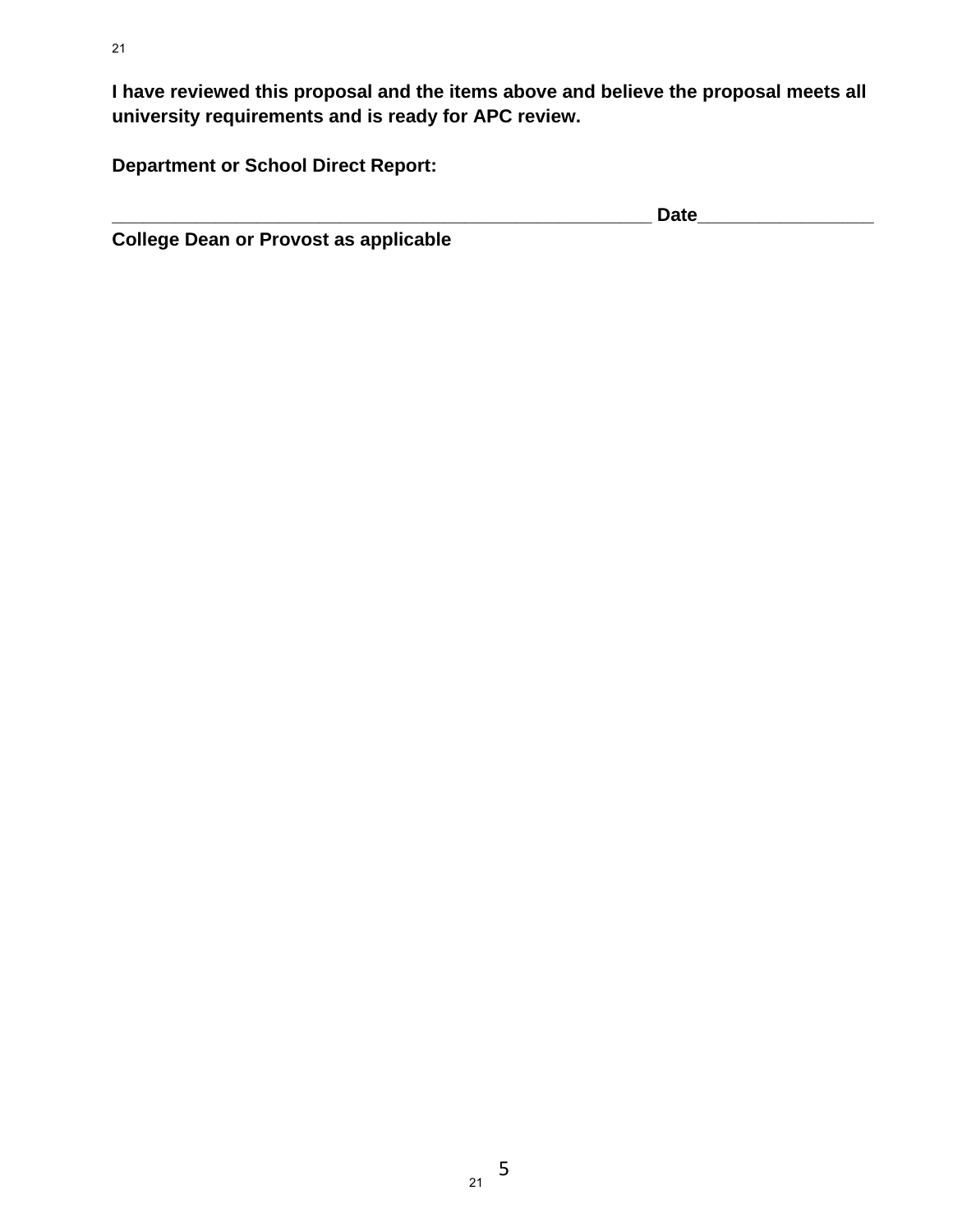#### **ACADEMIC POLICIES COMMITTEE LONG FORM PROPOSAL TEMPLATE**

- Proposals should use this long form if they:
	- o Need faculty and/or WASC approval;
	- o Request elimination, addition or revision of multiple courses and/or courses impacting other departments or schools; or
	- o Request elimination, addition or revision of a major, minor, concentration or credential program.
- All submitted proposals need to adhere to the following template in order to facilitate the work of the Academic Policies Committee.
- **Please read the attached "APC Proposal Reference Information" before completing this form.**

 **For ease of APC Committee reading, please submit your responses in BLUE text. SUBMISSION DATE:** 6-Nov-2015

# **SECTION ONE: WHO**

- **1. Academic Unit Name:** Mathematical, Information, and Computer Sciences
- **2. Recorded Department/School Vote** (Please provide the number and percentage of department/school faculty who voted in approval for this proposal): 5 Yes, 0 No
- 3. **Impact on Other Department(s)/School(s)** (Are there other departments/schools impacted by this proposal? If so, how did the other department[s]/school[s] vote on this proposal?):

This course is required or an elective in the following majors and minors:

- a. Computational Science Minor Biology/Environmental Science
- b. Computational Science Minor Biology/Genetics
- c. Computational Science Minor Chemistry
- d. Computational Science Minor Physics
- e. Computational Science Minor Psychology• Mathematics Minor
- f. Mathematics, B.A.
- g. Mathematics, B.S.

| <b>Biology Vote:</b>   | 11 Yes, 0 No |
|------------------------|--------------|
| <b>Chemistry Vote:</b> | 7 Yes, 0 No  |
| <b>Physics Vote:</b>   | 1 Yes, 0 No  |

## **4. Impact on Services:**

- a. Ryan Library:
	- i. What new library acquisitions, if any, will be needed to support the proposed changes (if none, please state that): None
	- ii. Person and Date of Contact:
- b. Instructional Technology:
	- i. How many new online/hybrid courses does this proposal include: None
	- ii. How many instructors will need online training or course development assistance over the first two sessions if this proposal is approved: None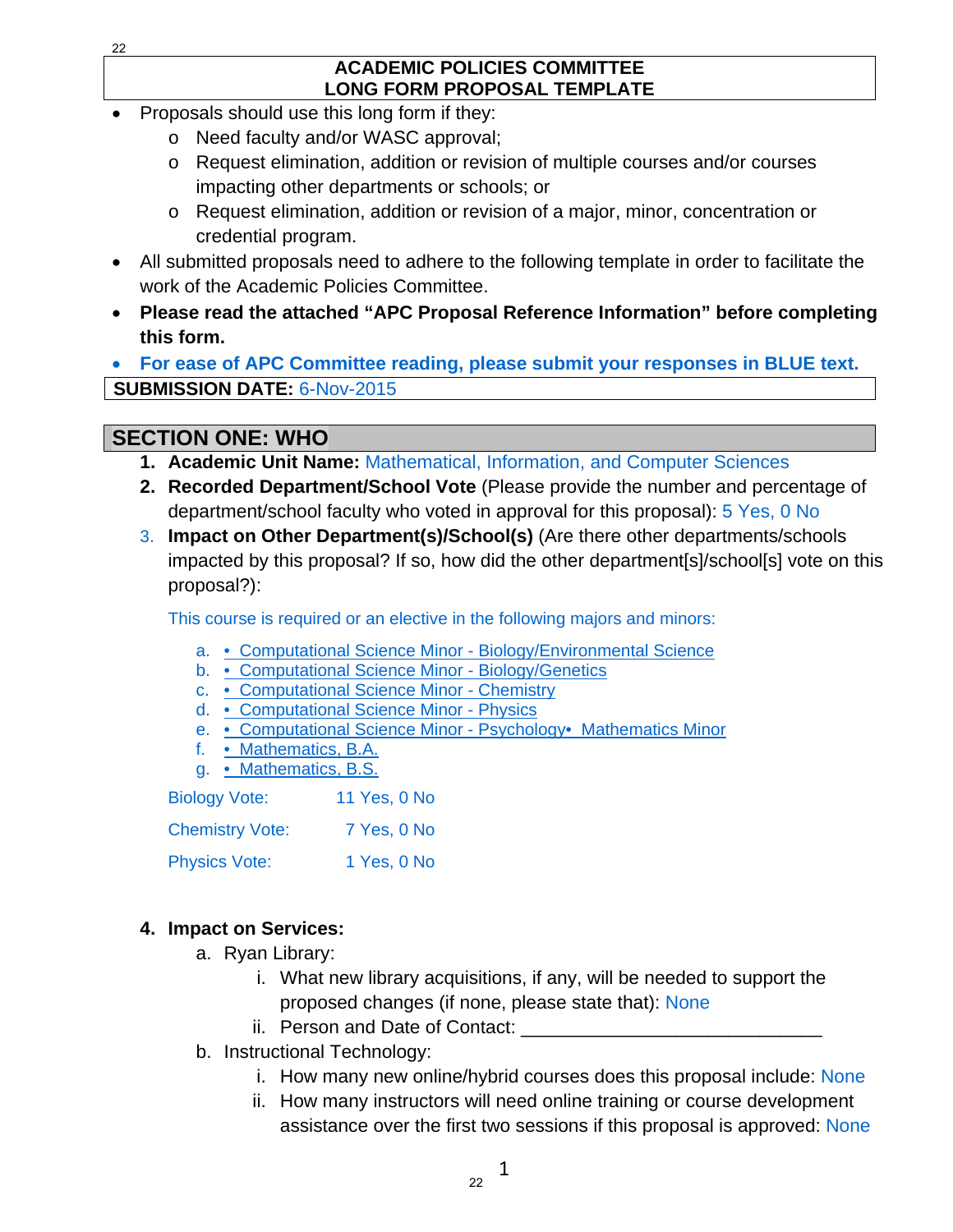## **SECTION TWO: WHAT**

- 1. **Overall Proposal Description (**In one sentence, describe the nature of the proposed changes or the proposed new academic offering): NA
- 2. **Items** (Please describe each item of the proposal with a phrase or one-sentence abstract. Examples might be, "Item 1: To drop XXX course from XX program. Item 2: To add XX course as a requirement", etc. Some proposals will only have 1 item. Add item lines as needed.):
	- a. Item 1: To drop CSC496 from the Computer Science Program.
	- b. Item 2: To drop CSC497 from the Computer Science Program.
	- c. Item 3: To add CSC495 to the Computer Science Program.
	- d. Item 4: To drop ISS496 from the Information Systems Program.
	- e. Item 5: To drop ISS497 from the Information Systems Program.
	- f. Item 6: To add ISS495 to the Information Systems Program.
	- g. Item 7: To drop MTH496 from the Mathematics Program.
	- h. Item 8: To drop MTH497 from the Mathematics Program.
	- i. Item 9: To add MTH495 to the Mathematics Program.

## **SECTION THREE: WHY**

- 1. **General** Rationale (Please provide a one-sentence rationale for this proposal.): Restructuring the current service learning two-semester sequence (2 units fall, 1 unit spring) to a single 3 unit course (fall) will better facilitate student engagement in the projects required within the course.
- 2. **Mission (**How do the proposed changes support the mission of the university?): We believe that we can better simulate the project experience in the working world by compressing the time that the students have to complete their customer-driven projects. This will better prepare them for working conditions.
- 3. **Internal Factors (**Please provide additional rationale by answering the following questions as applicable: How does the proposal(s) …address the PLNU strategic plan? …address factors arising from assessment data or program review findings? …accommodate the department or school's learning outcomes for the major, minor, concentration, etc.? …increase departmental effectiveness/efficiency? …enhance enrollment or generate new revenue? What impact will it have on the size of the major, minor, etc.? Other internal rationale?): We found that when students had a full year to complete their projects they were procrastinating and often their end product suffered because of the procrastination. The four faculty members who have taught this class all agree the shorting it will be more effective.
- 4. **External Factors (** Please provide additional rationale by answering the following questions as applicable: To what extent have external factors motivated this proposal, for example what comparable colleges and universities are doing? …improvements suggested by alumni or outside reviewers? …stipulations imposed by outside accrediting agencies? …other external rationale?.)**:** NA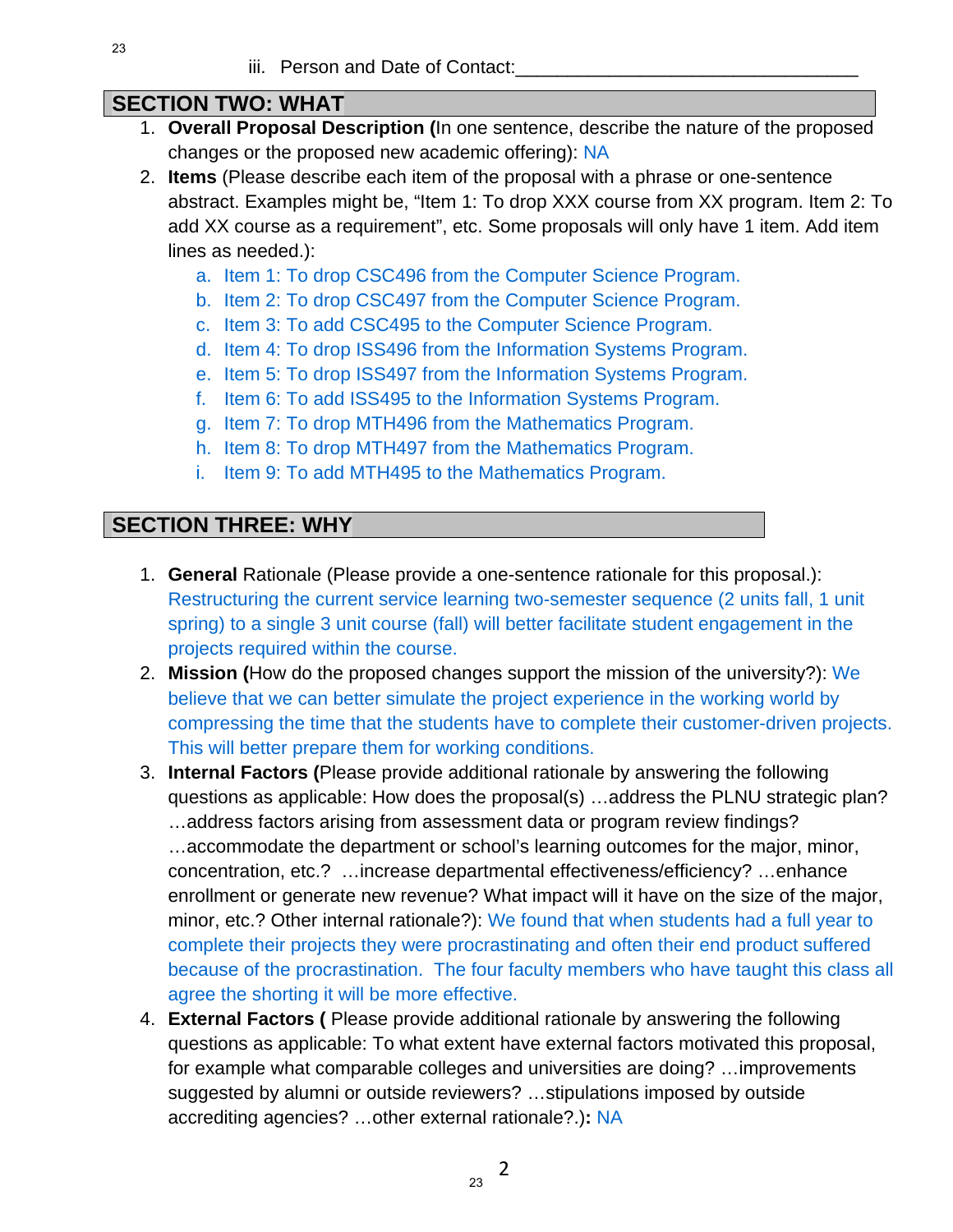- A. **Assessment Plan** For new programs, please provide an assessment plan. (If not needed, please state as such.) NA
- B. **Teach**-**Out**  Provide a plan detailing how students who begin this program will be able to finish if the institution determines that the program is to be closed. (If not needed, please state as such). NA
- C. **Catalog Copy**--In this section, please demonstrate in a two-step process how the department/school would like the change to be made. Keep in mind academic policies with regard to number of units for major, minors, certificates, etc. See Academic Proposal Resource Information at the end of this template.
- **Step 1:** In the applicable set of boxes below:
	- o For revision, addition or elimination of majors, minors, concentrations or certificates, complete Sections C1-2, entering current and/or proposed catalog text as indicated in the section instructions.
	- o For revision, addition or elimination of courses only, please scroll down to and complete Section C-2 only, entering current and/or proposed catalog text as indicated in the section instructions

**Section C-1—Program Changes:** Proposals for elimination of a major, minor, concentration or certificate should complete the shaded (left) side of this section only, proposals for addition of any of these should complete the unshaded (right) side only, and proposals for revision of any of these should complete both sides of Section A.

| Current Program (or major, minor,                          | Proposed Revised or New Program (or major,                                            |
|------------------------------------------------------------|---------------------------------------------------------------------------------------|
| concentration, certificate) Name and                       | minor, concentration, certificate) Name and                                           |
| <b>Introductory Text: NA</b>                               | <b>Introductory Text: NA</b>                                                          |
| <b>Current Program Learning Outcome: NA</b>                | Proposed Revised or New Program Learning<br>Outcomes (needed for new majors only): NA |
| <b>Current Lower Division Requirements</b>                 | Proposed Revised or New Lower Division                                                |
| and Unit Numbers for Majors. All                           | Requirements and Unit Numbers for Majors. All                                         |
| requirements for minors, concentrations                    | requirements for minors, concentrations or                                            |
| or certificates: NA                                        | certificates: NA                                                                      |
| <b>Current Total Lower Division Units:</b><br><b>NA</b>    | <b>Proposed Total Lower Division Units: NA</b>                                        |
| <b>Current Upper Division Requirements</b>                 | Proposed Upper Division Requirements and Unit                                         |
| and Unit Numbers for Majors. (Highlight                    | Numbers for Majors. (Highlight new or revised                                         |
| new or revised classes in red.) NA                         | classes in red.) NA                                                                   |
| <b>Current Total Upper Division Units:</b><br><b>NA</b>    | <b>Proposed Total Upper Division Units: NA</b>                                        |
| <b>Current Elective Options (Highlight new</b>             | Proposed Elective Options (Highlight new or                                           |
| or revised classes in red.): NA                            | revised classes in red.): NA                                                          |
| <b>Current Total Required Elective</b><br><b>Units: NA</b> | <b>Proposed Total Required Elective Units: NA</b>                                     |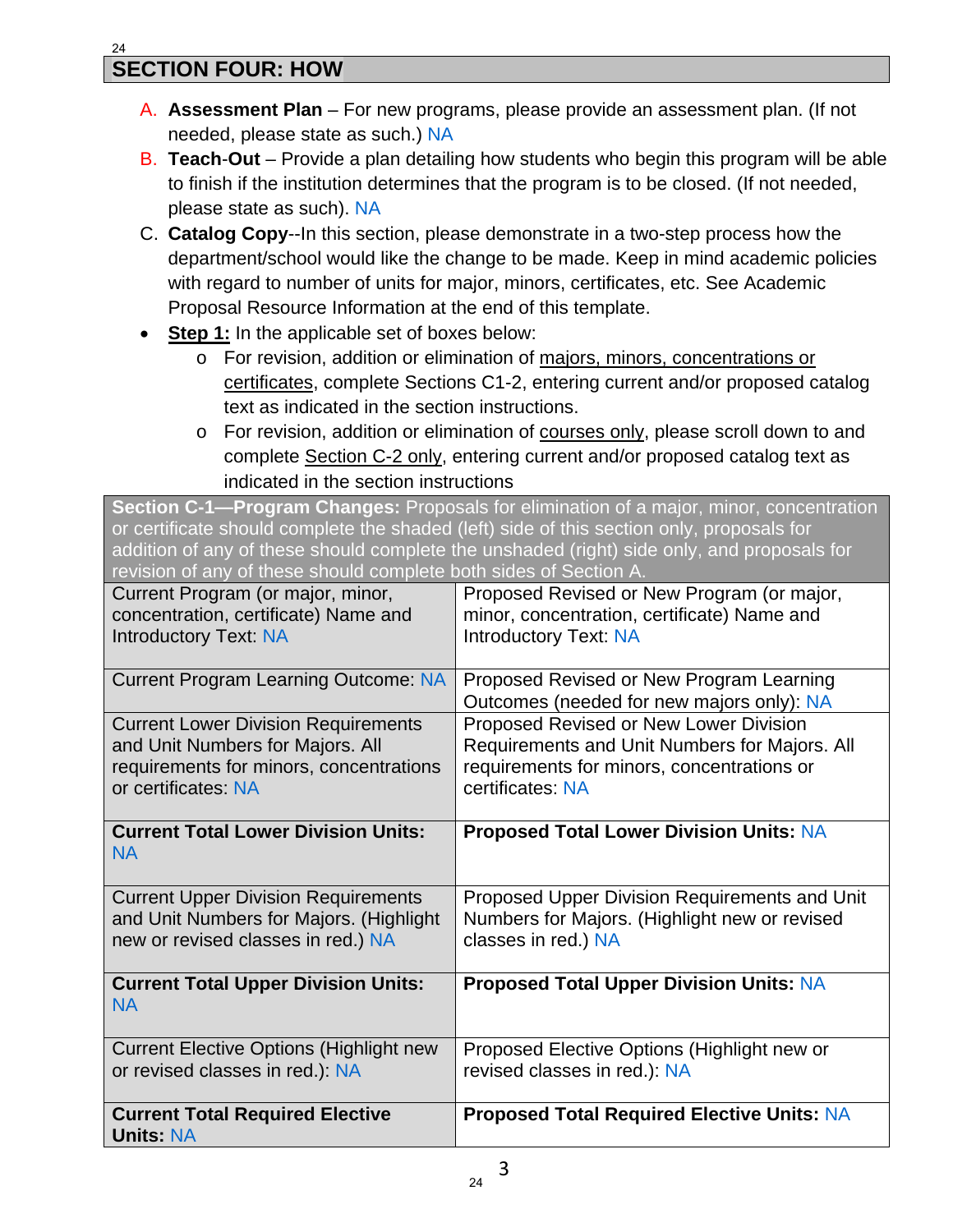| <b>Current Names and Course Titles of</b><br>Concentration #1 (if any—use additional<br>boxes for each concentration.): NA                                                                                                                                               | Proposed Names and Course Titles of<br>Concentration #1 (if any-use additional boxes for<br>each concentration.): NA                                                                                                                                                                                                                                                                                                   |  |
|--------------------------------------------------------------------------------------------------------------------------------------------------------------------------------------------------------------------------------------------------------------------------|------------------------------------------------------------------------------------------------------------------------------------------------------------------------------------------------------------------------------------------------------------------------------------------------------------------------------------------------------------------------------------------------------------------------|--|
| <b>Current Total Program Units: NA</b>                                                                                                                                                                                                                                   | <b>Proposed Total Program Units: NA</b>                                                                                                                                                                                                                                                                                                                                                                                |  |
| Current Notes (if any) at the bottom of<br>program catalog copy: NA                                                                                                                                                                                                      | Proposed Notes (if any) at the bottom of program<br>catalog copy: NA                                                                                                                                                                                                                                                                                                                                                   |  |
| complete only this section.                                                                                                                                                                                                                                              | Section C-2-Course Changes: Proposals for course elimination should complete the<br>shaded (left) side only, proposals for course addition should complete the unshaded (right)<br>side only, and proposals for program or course revision should complete both sides of<br>Section B. Proposals involving only course additions, eliminations or revisions should                                                     |  |
| Current course code and description<br>(including units, prerequisites and grade<br>type): NA                                                                                                                                                                            | Proposed new course code and description<br>(including units, course learning outcomes,<br>prerequisites and grade type): NA                                                                                                                                                                                                                                                                                           |  |
| Course 1: CSC 496 - Service Learning<br>in Computer Science I (2)                                                                                                                                                                                                        | Course 1: CSC 495 - Service Learning in Computer<br>Science (3)                                                                                                                                                                                                                                                                                                                                                        |  |
| Students working in teams design and<br>implement a project using a broad<br>spectrum of computer science<br>knowledge to meet the needs of a<br>community organization or the                                                                                           | Students working in teams design and implement a<br>project using a broad spectrum of computer science<br>knowledge to meet the needs of a community<br>organization or the university.<br>Prerequisite(s): Consent of instructor and Junior                                                                                                                                                                           |  |
| university.<br>Prerequisite(s): Consent of instructor                                                                                                                                                                                                                    | standing.                                                                                                                                                                                                                                                                                                                                                                                                              |  |
| and Junior standing.                                                                                                                                                                                                                                                     | <b>Class Learning Outcomes:</b>                                                                                                                                                                                                                                                                                                                                                                                        |  |
| <b>Class Learning Outcomes:</b>                                                                                                                                                                                                                                          | CSC495/ISS495/MTH495                                                                                                                                                                                                                                                                                                                                                                                                   |  |
| CSC496/ISS496/MTH496<br>1. Students will be able to apply their<br>technical knowledge to solve<br>problems.<br>2. Students will be able to speak about<br>their work with precision, clarity and                                                                        | 1. Students will be able to apply their technical<br>knowledge to solve problems.<br>Students will be able to speak about their work<br>2.<br>with precision, clarity and organization.<br>Students will be able to write about their work<br>3 <sub>1</sub><br>with precision, clarity and organization.<br>Students will collaborate effectively in teams.<br>4.<br>Students will be able to identify, locate,<br>5. |  |
| organization.<br>3. Students will be able to write about<br>their work with precision, clarity and<br>organization.<br>4. Students will collaborate effectively                                                                                                          | evaluate, and effectively and responsibly use<br>and cite information for the task at hand.<br>6. Students will be able to gather relevant<br>information, examine information and form a                                                                                                                                                                                                                              |  |
| in teams.<br>5. Students will be able to identify,<br>locate, evaluate, and effectively and<br>responsibly use and cite information<br>for the task at hand.<br>6. Students will be able to gather<br>relevant information, examine<br>information and form a conclusion | conclusion based on that information.<br>7. Students will be able to understand and create<br>arguments supported by quantitative evidence,<br>and they can clearly communicate those<br>arguments in a variety of formats.                                                                                                                                                                                            |  |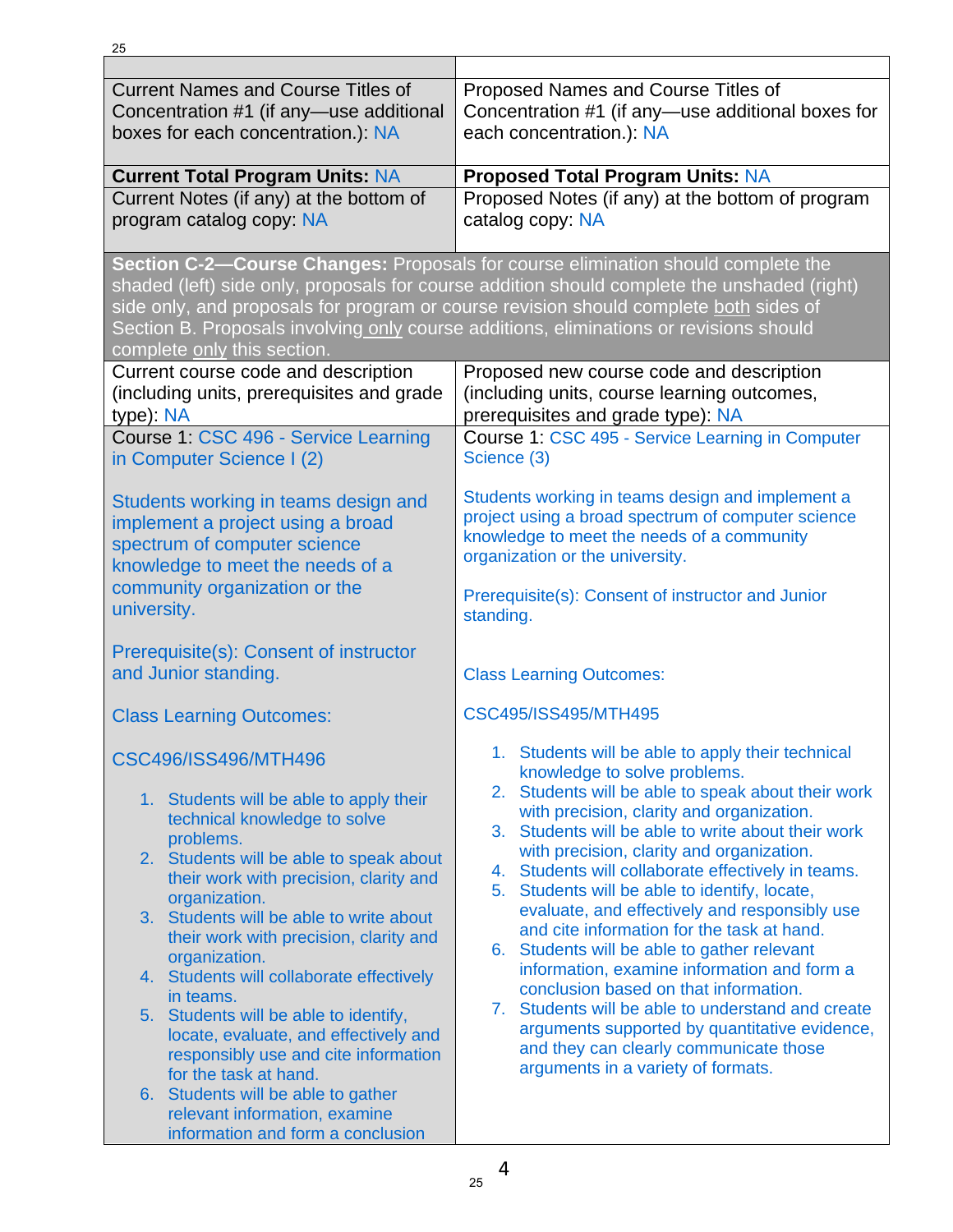| 26                                                                                                                                                                                                                  |                                                                                                                                                                                            |
|---------------------------------------------------------------------------------------------------------------------------------------------------------------------------------------------------------------------|--------------------------------------------------------------------------------------------------------------------------------------------------------------------------------------------|
| based on that information.<br>7. Students will be able to understand<br>and create arguments supported by<br>quantitative evidence, and they can<br>clearly communicate those<br>arguments in a variety of formats. |                                                                                                                                                                                            |
| Course 2: CSC 497 - Service Learning in<br><b>Computer Science II (1)</b>                                                                                                                                           | Course 2: Combined to make course above.                                                                                                                                                   |
| Continuation of the service learning project<br>designed in CSC 496.<br>Prerequisite(s): CSC 496.                                                                                                                   |                                                                                                                                                                                            |
| <b>Class Learning Outcomes:</b>                                                                                                                                                                                     |                                                                                                                                                                                            |
| CSC497/ISS497/MTH497                                                                                                                                                                                                |                                                                                                                                                                                            |
| 1. Students will be able to apply their<br>technical knowledge to solve<br>problems.                                                                                                                                |                                                                                                                                                                                            |
| 2. Students will be able to speak about<br>their work with precision, clarity and<br>organization.                                                                                                                  |                                                                                                                                                                                            |
| 3. Students will be able to write about<br>their work with precision, clarity and<br>organization.                                                                                                                  |                                                                                                                                                                                            |
| 4. Students will collaborate effectively<br>in teams.                                                                                                                                                               |                                                                                                                                                                                            |
| 5. Students will be able to identify,<br>locate, evaluate, and effectively and                                                                                                                                      |                                                                                                                                                                                            |
| responsibly use and cite information<br>for the task at hand.                                                                                                                                                       |                                                                                                                                                                                            |
| 6. Students will be able to gather<br>relevant information, examine                                                                                                                                                 |                                                                                                                                                                                            |
| information and form a conclusion<br>based on that information.                                                                                                                                                     |                                                                                                                                                                                            |
| 7. Students will be able to understand<br>and create arguments supported by                                                                                                                                         |                                                                                                                                                                                            |
| quantitative evidence, and they can<br>clearly communicate those                                                                                                                                                    |                                                                                                                                                                                            |
| arguments in a variety of formats.                                                                                                                                                                                  |                                                                                                                                                                                            |
| Course 3: ISS 496 - Service Learning in<br><b>Computer Information Systems I (2)</b>                                                                                                                                | Course 3: ISS 495 - Service Learning in Computer<br><b>Information Systems (3)</b>                                                                                                         |
| Students working in teams design and<br>implement a project using a broad spectrum<br>of information systems knowledge to meet<br>the needs of a community organization or<br>the university.                       | Students working in teams design and implement a<br>project using a broad spectrum of information systems<br>knowledge to meet the needs of a community<br>organization or the university. |
| Prerequisite(s): Consent of instructor and<br>Junior standing.                                                                                                                                                      | Prerequisite(s): Consent of instructor and Junior<br>standing.                                                                                                                             |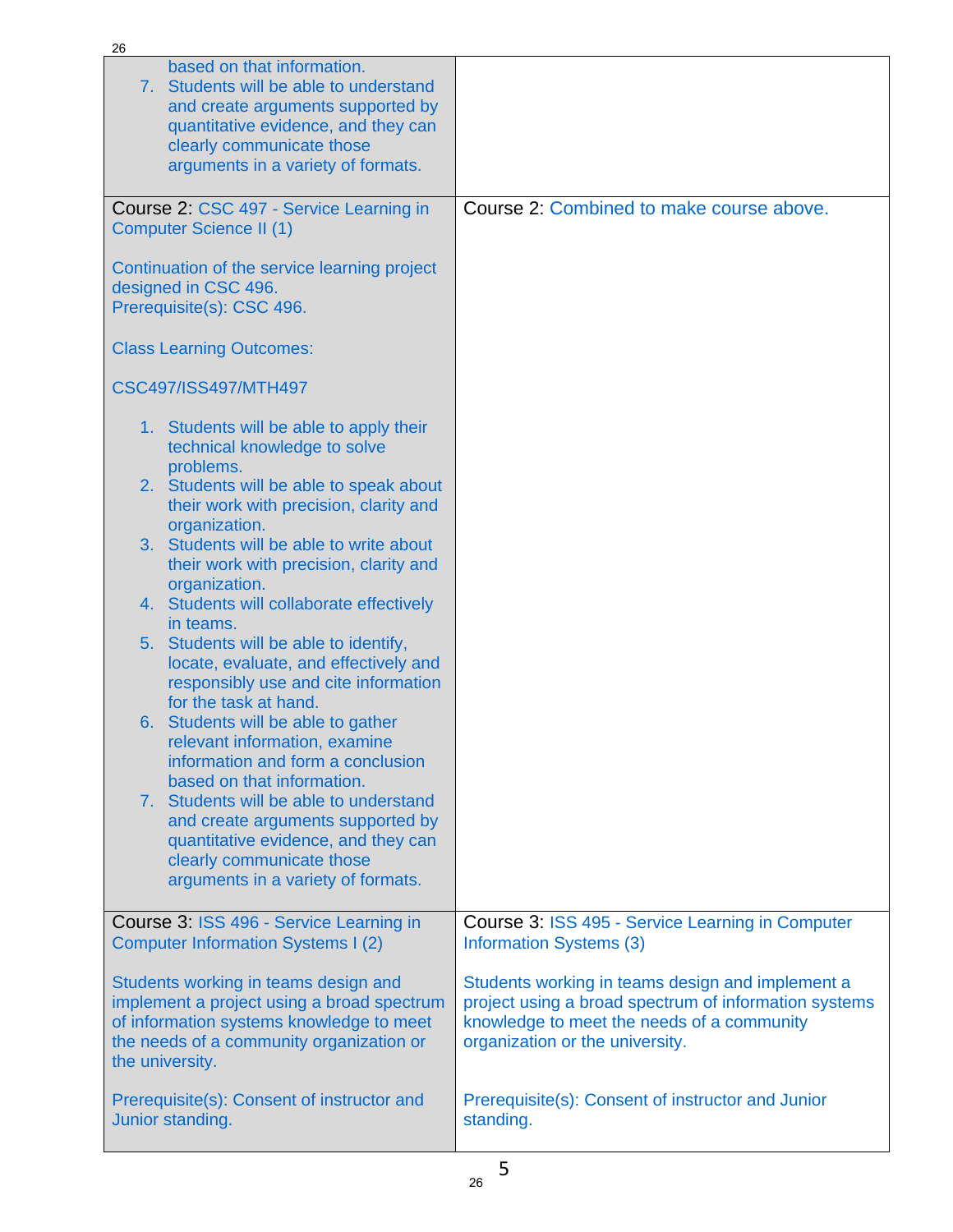| 27 |                                                                                       |                                                                                                    |
|----|---------------------------------------------------------------------------------------|----------------------------------------------------------------------------------------------------|
|    | <b>Class Learning Outcomes:</b>                                                       | <b>Class Learning Outcomes:</b>                                                                    |
|    | CSC496/ISS496/MTH496                                                                  |                                                                                                    |
|    | 1. Students will be able to apply their                                               | CSC495/ISS495/MTH495                                                                               |
|    | technical knowledge to solve                                                          | 1. Students will be able to apply their technical                                                  |
|    | problems.<br>2. Students will be able to speak about                                  | knowledge to solve problems.<br>2. Students will be able to speak about their work                 |
|    | their work with precision, clarity and                                                | with precision, clarity and organization.                                                          |
|    | organization.<br>3. Students will be able to write about                              | 3. Students will be able to write about their work<br>with precision, clarity and organization.    |
|    | their work with precision, clarity and                                                | 4. Students will collaborate effectively in teams.                                                 |
|    | organization.<br>4. Students will collaborate effectively                             | 5. Students will be able to identify, locate,<br>evaluate, and effectively and responsibly use     |
|    | in teams.                                                                             | and cite information for the task at hand.                                                         |
|    | 5. Students will be able to identify,<br>locate, evaluate, and effectively and        | 6. Students will be able to gather relevant<br>information, examine information and form a         |
|    | responsibly use and cite information                                                  | conclusion based on that information.                                                              |
|    | for the task at hand.<br>6. Students will be able to gather                           | 7. Students will be able to understand and create<br>arguments supported by quantitative evidence, |
|    | relevant information, examine                                                         | and they can clearly communicate those                                                             |
|    | information and form a conclusion<br>based on that information.                       | arguments in a variety of formats.                                                                 |
|    | 7. Students will be able to understand                                                |                                                                                                    |
|    | and create arguments supported by<br>quantitative evidence, and they can              |                                                                                                    |
|    | clearly communicate those<br>arguments in a variety of formats.                       |                                                                                                    |
|    |                                                                                       |                                                                                                    |
|    | Course 4: ISS 497 - Service Learning in<br><b>Computer Information Systems II (1)</b> | Course 4: Combined to make course above.                                                           |
|    | Continuation of the service learning project<br>designed in ISS 496.                  |                                                                                                    |
|    | Prerequisite(s): ISS 496.                                                             |                                                                                                    |
|    | <b>Class Learning Outcomes:</b>                                                       |                                                                                                    |
|    | CSC497/ISS497/MTH497                                                                  |                                                                                                    |
|    | 1. Students will be able to apply their<br>technical knowledge to solve               |                                                                                                    |
|    | problems.<br>2. Students will be able to speak about                                  |                                                                                                    |
|    | their work with precision, clarity and                                                |                                                                                                    |
|    | organization.<br>3. Students will be able to write about                              |                                                                                                    |
|    | their work with precision, clarity and<br>organization.                               |                                                                                                    |
|    | 4. Students will collaborate effectively                                              |                                                                                                    |
|    | in teams.<br>5. Students will be able to identify,                                    |                                                                                                    |
|    | locate, evaluate, and effectively and                                                 |                                                                                                    |
|    | responsibly use and cite information                                                  |                                                                                                    |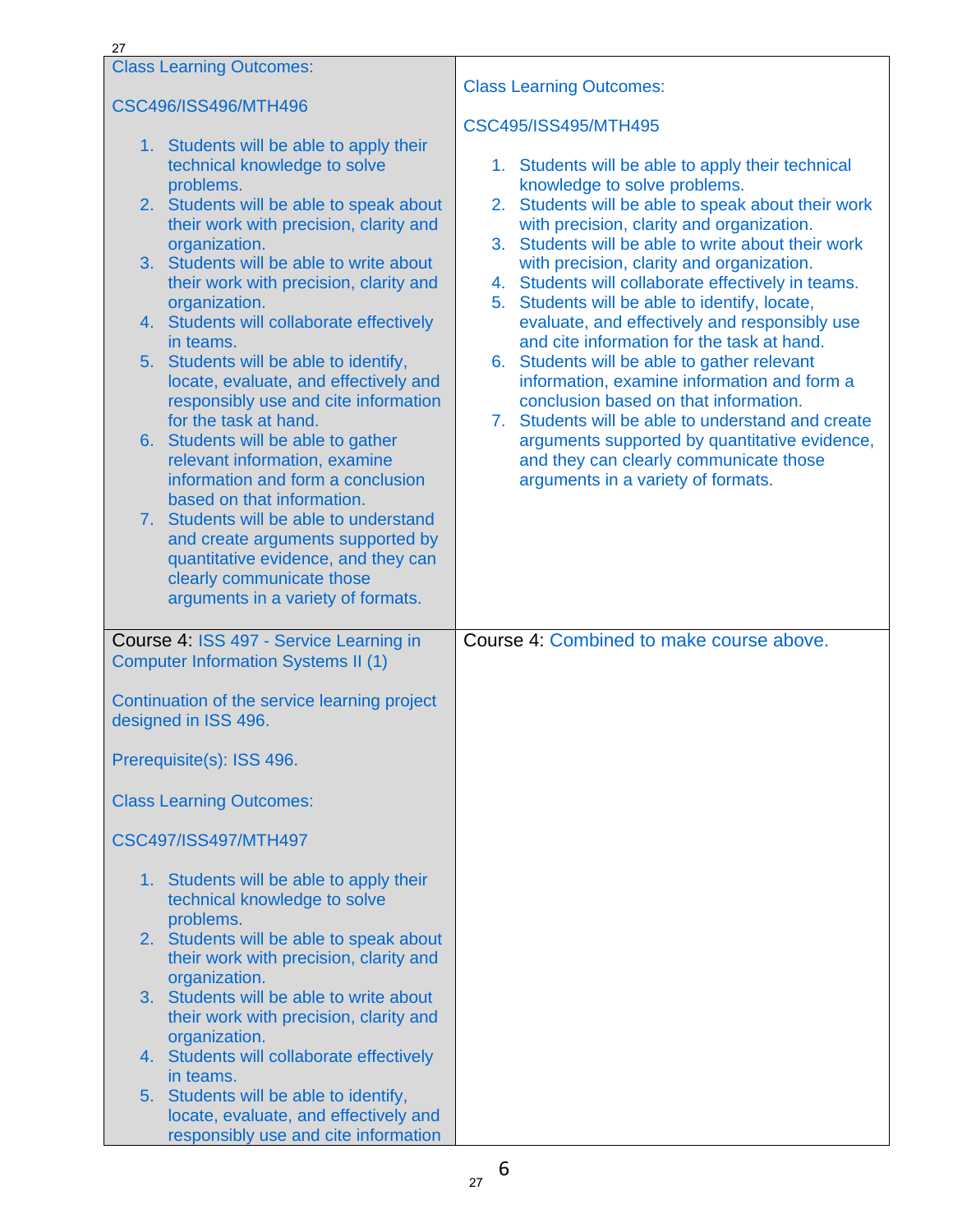| 28                                                                                                                                                                                                                                                                                                                                                                                                                                                                                                                                                                                                                                                                                                                                                                                                                                              |                                                                                                                                                                                                                                                                                                                                                                                                                                                                                                                                                                                                                                                                                                                                                                                                                                  |
|-------------------------------------------------------------------------------------------------------------------------------------------------------------------------------------------------------------------------------------------------------------------------------------------------------------------------------------------------------------------------------------------------------------------------------------------------------------------------------------------------------------------------------------------------------------------------------------------------------------------------------------------------------------------------------------------------------------------------------------------------------------------------------------------------------------------------------------------------|----------------------------------------------------------------------------------------------------------------------------------------------------------------------------------------------------------------------------------------------------------------------------------------------------------------------------------------------------------------------------------------------------------------------------------------------------------------------------------------------------------------------------------------------------------------------------------------------------------------------------------------------------------------------------------------------------------------------------------------------------------------------------------------------------------------------------------|
| for the task at hand.<br>6. Students will be able to gather<br>relevant information, examine<br>information and form a conclusion<br>based on that information.<br>7. Students will be able to understand<br>and create arguments supported by<br>quantitative evidence, and they can<br>clearly communicate those<br>arguments in a variety of formats.                                                                                                                                                                                                                                                                                                                                                                                                                                                                                        |                                                                                                                                                                                                                                                                                                                                                                                                                                                                                                                                                                                                                                                                                                                                                                                                                                  |
| Course 5: MTH 496 - Service Learning in<br>Mathematics I (2)                                                                                                                                                                                                                                                                                                                                                                                                                                                                                                                                                                                                                                                                                                                                                                                    | Course 5: MTH 495 - Service Learning in Mathematics<br>(3)                                                                                                                                                                                                                                                                                                                                                                                                                                                                                                                                                                                                                                                                                                                                                                       |
| Students working in teams design and<br>implement a project using a broad spectrum<br>of mathematical knowledge to meet the<br>needs of a community organization or the<br>university.                                                                                                                                                                                                                                                                                                                                                                                                                                                                                                                                                                                                                                                          | Students working in teams design and implement a<br>project using a broad spectrum of mathematical<br>knowledge to meet the needs of a community<br>organization or the university.<br>Prerequisite(s): Consent of instructor and Junior                                                                                                                                                                                                                                                                                                                                                                                                                                                                                                                                                                                         |
| Prerequisite(s): Consent of instructor and<br>Junior standing.                                                                                                                                                                                                                                                                                                                                                                                                                                                                                                                                                                                                                                                                                                                                                                                  | standing.                                                                                                                                                                                                                                                                                                                                                                                                                                                                                                                                                                                                                                                                                                                                                                                                                        |
| <b>Class Learning Outcomes:</b>                                                                                                                                                                                                                                                                                                                                                                                                                                                                                                                                                                                                                                                                                                                                                                                                                 |                                                                                                                                                                                                                                                                                                                                                                                                                                                                                                                                                                                                                                                                                                                                                                                                                                  |
| CSC496/ISS496/MTH496                                                                                                                                                                                                                                                                                                                                                                                                                                                                                                                                                                                                                                                                                                                                                                                                                            | <b>Class Learning Outcomes:</b><br>CSC495/ISS495/MTH495                                                                                                                                                                                                                                                                                                                                                                                                                                                                                                                                                                                                                                                                                                                                                                          |
| 1. Students will be able to apply their<br>technical knowledge to solve<br>problems.<br>2. Students will be able to speak about<br>their work with precision, clarity and<br>organization.<br>3. Students will be able to write about<br>their work with precision, clarity and<br>organization.<br>4. Students will collaborate effectively<br>in teams.<br>5. Students will be able to identify,<br>locate, evaluate, and effectively and<br>responsibly use and cite information<br>for the task at hand.<br>6. Students will be able to gather<br>relevant information, examine<br>information and form a conclusion<br>based on that information.<br>7. Students will be able to understand<br>and create arguments supported by<br>quantitative evidence, and they can<br>clearly communicate those<br>arguments in a variety of formats. | 1. Students will be able to apply their technical<br>knowledge to solve problems.<br>Students will be able to speak about their work<br>2.<br>with precision, clarity and organization.<br>3. Students will be able to write about their work<br>with precision, clarity and organization.<br>4. Students will collaborate effectively in teams.<br>Students will be able to identify, locate,<br>5.<br>evaluate, and effectively and responsibly use<br>and cite information for the task at hand.<br>6. Students will be able to gather relevant<br>information, examine information and form a<br>conclusion based on that information.<br>7. Students will be able to understand and create<br>arguments supported by quantitative evidence,<br>and they can clearly communicate those<br>arguments in a variety of formats. |
| Course 6: MTH 497 - Service Learning in<br>Mathematics II (1)                                                                                                                                                                                                                                                                                                                                                                                                                                                                                                                                                                                                                                                                                                                                                                                   | Course 6: Combined to make course above.                                                                                                                                                                                                                                                                                                                                                                                                                                                                                                                                                                                                                                                                                                                                                                                         |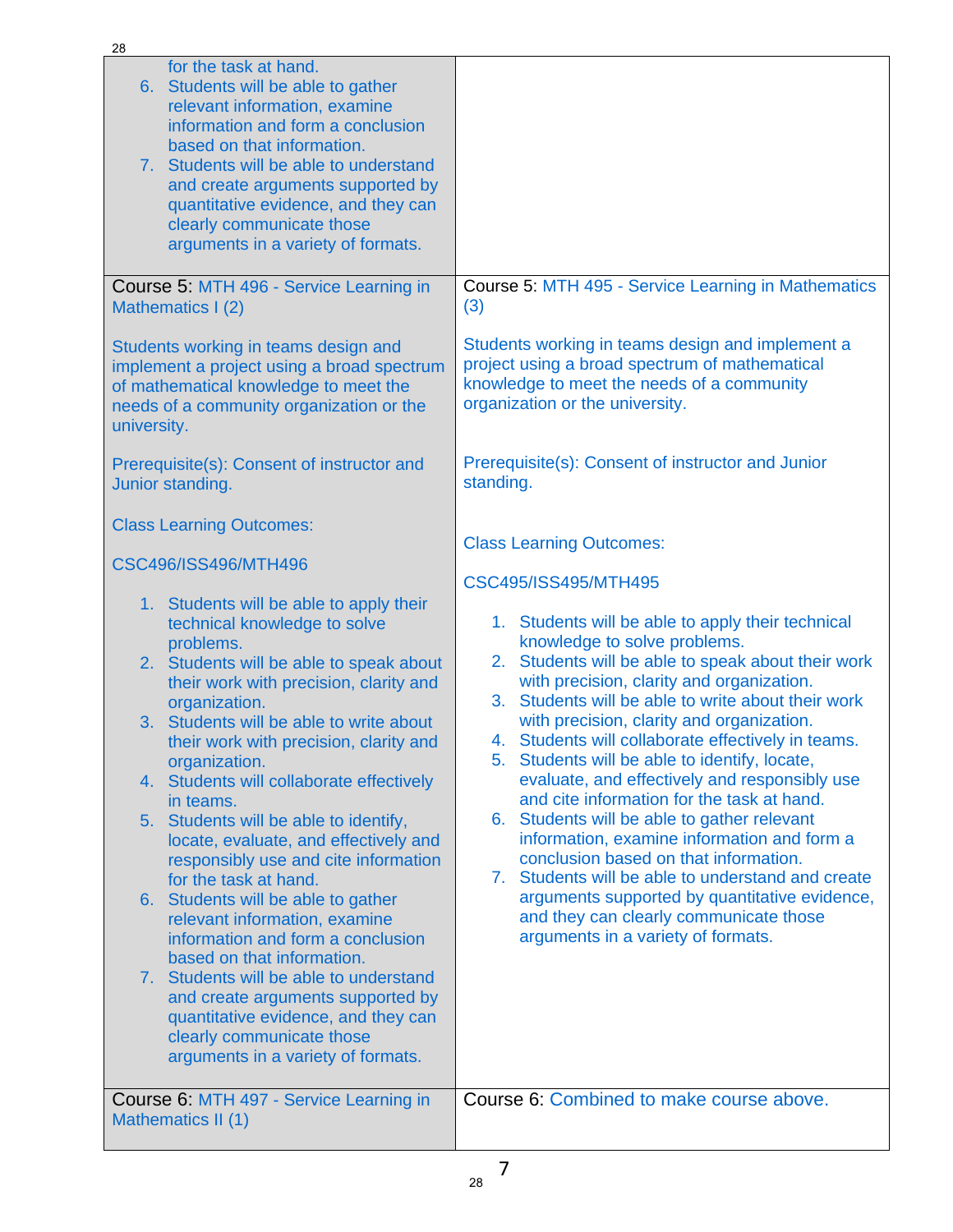| 29                                                            |  |
|---------------------------------------------------------------|--|
| Continuation of the service learning project                  |  |
| designed in MTH 496.                                          |  |
|                                                               |  |
| Prerequisite(s): MTH 496.                                     |  |
|                                                               |  |
| <b>Class Learning Outcomes:</b>                               |  |
|                                                               |  |
| <b>CSC497/ISS497/MTH497</b>                                   |  |
| 1. Students will be able to apply their                       |  |
| technical knowledge to solve                                  |  |
| problems.                                                     |  |
| 2. Students will be able to speak about                       |  |
| their work with precision, clarity and                        |  |
| organization.                                                 |  |
| 3. Students will be able to write about                       |  |
| their work with precision, clarity and                        |  |
| organization.                                                 |  |
| 4. Students will collaborate effectively                      |  |
| in teams.                                                     |  |
| 5. Students will be able to identify,                         |  |
| locate, evaluate, and effectively and                         |  |
| responsibly use and cite information<br>for the task at hand. |  |
| 6. Students will be able to gather                            |  |
| relevant information, examine                                 |  |
| information and form a conclusion                             |  |
| based on that information.                                    |  |
| 7. Students will be able to understand                        |  |
| and create arguments supported by                             |  |
| quantitative evidence, and they can                           |  |
| clearly communicate those                                     |  |
| arguments in a variety of formats.                            |  |
|                                                               |  |

- **Step 2:**
	- o Arrange a meeting: Arrange a meeting with the APC chair to review the completed portion of the proposal and to receive assistance from the Records liaison in submission of current and/or draft proposed catalog copy called for.
	- o Attach Catalog copy:
		- For proposed revisions to existing programs, majors, minors, courses, etc, after this page attach the following supplied by Records: 1) The current year catalog copy for that program, major, etc, and 2) the proposed revised catalog pages for your proposal, based on the information from Step One.
		- For entirely new programs, majors, minors, courses, etc, after this page attach the draft new catalog pages for your proposal supplied by Records based on the information in Step One.

STEP TWO: ATTACH CURRENT AND/OR PROPOSED CATALOG COPY AFTER THIS PAGE AS SEPARATE PAGES.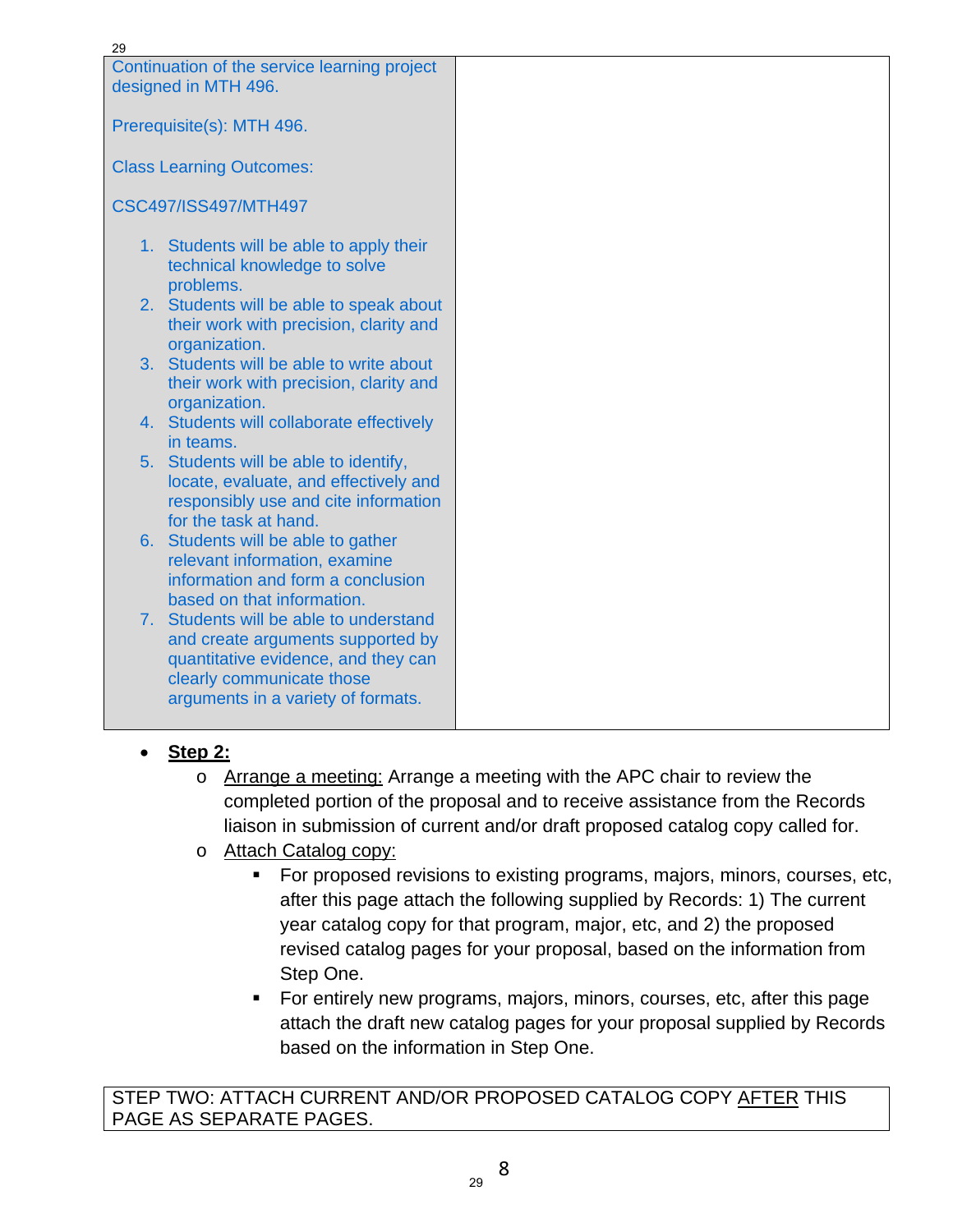STEP TWO: ATTACH CURRENT AND/OR PROPOSED CATALOG COPY BEFORE THIS PAGE AS SEPARATE PAGES.

## **SECTION FIVE: SUMMARY CHECKLIST**

**Review course and staffing impact with your academic unit's direct report (College Dean or Provost).** 

- **Total course additions: 3**
- **Total course deletions: 6**
- **Total unit additions: 9**
- **Total unit deletions: 9**
- **Staff impact (increase or decrease): 0**
- **Rotation of courses or deletions of sections to accommodate additions: NA**

**I have reviewed this proposal and the items above and believe the proposal meets all university requirements and is ready for APC review.** 

**Department or School Direct Report:** 

**\_\_\_\_\_\_\_\_\_\_\_\_\_\_\_\_\_\_\_\_\_\_\_\_\_\_\_\_\_\_\_\_\_\_\_\_\_\_\_\_\_\_\_\_\_\_\_\_\_\_\_\_ Date\_\_\_\_\_\_\_\_\_\_\_\_\_\_\_\_\_** 

**College Dean or Provost as applicable**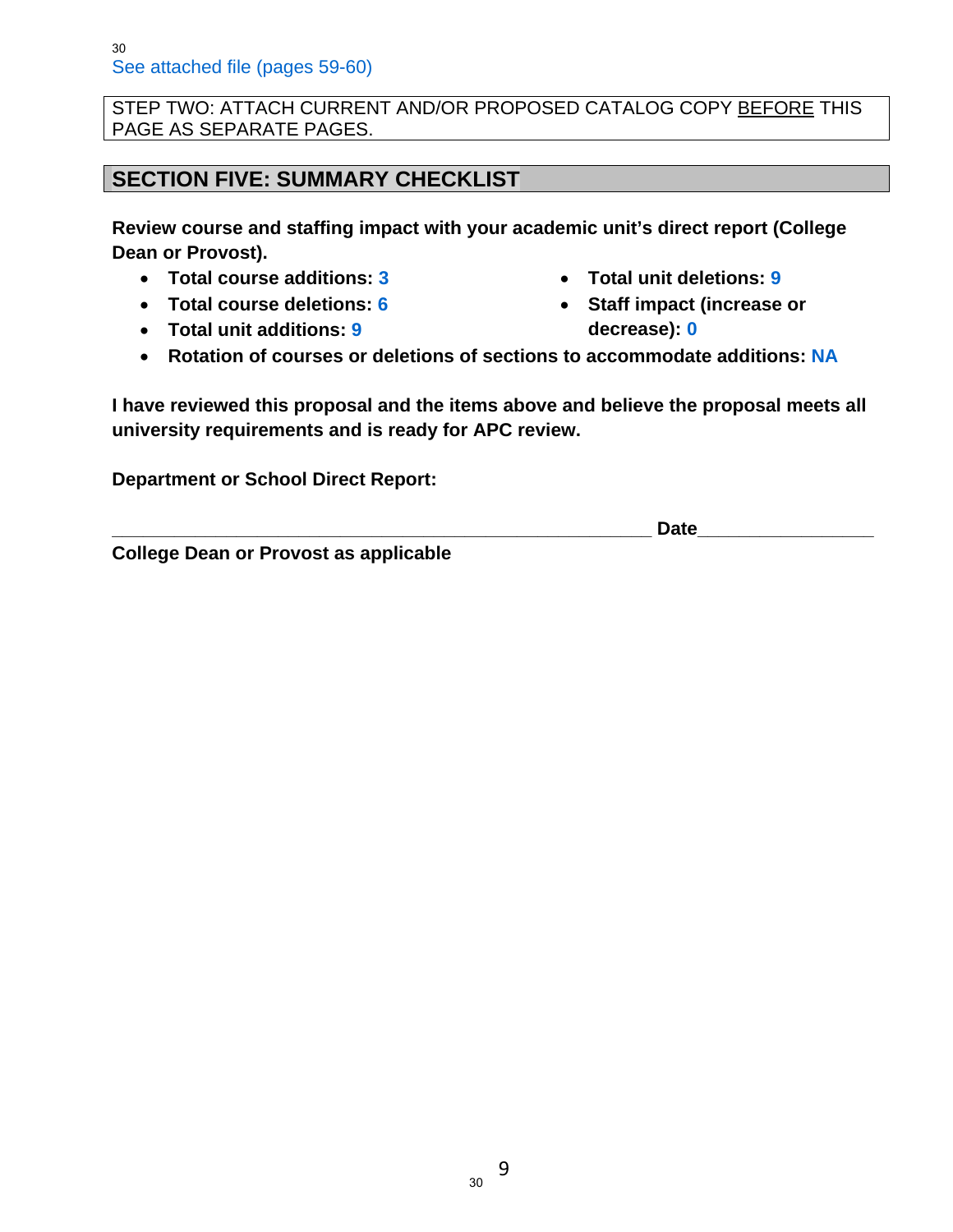#### **ACADEMIC POLICIES COMMITTEE LONG FORM PROPOSAL TEMPLATE**

- Proposals should use this long form if they:
	- o Need faculty and/or WASC approval;
	- o Request elimination, addition or revision of multiple courses and/or courses impacting other departments or schools; or
	- o Request elimination, addition or revision of a major, minor, concentration or credential program.
- All submitted proposals need to adhere to the following template in order to facilitate the work of the Academic Policies Committee.
- **Please read the attached "APC Proposal Reference Information" before completing this form.**

 **For ease of APC Committee reading, please submit your responses in BLUE text. SUBMISSION DATE:** 6-Nov-2015

## **SECTION ONE: WHO**

- **1. Academic Unit Name:** Mathematical, Information, and Computer Sciences
- **2. Recorded Department/School Vote** (Please provide the number and percentage of department/school faculty who voted in approval for this proposal): 5 Yes, 0 No
- **3. Impact on Other Department(s)/School(s)** (Are there other departments/schools impacted by this proposal? If so, how did the other department[s]/school[s] vote on this proposal?): This affects the computational science minors, the Computer Science majors, and the Mathematics majors and minor, by raising the number of required units in each by up to one unit. See attached catalog copy (with track changes). The following majors and minors are impacted:
	- a. Computational Science Minor Biology/Environmental Science
	- b. Computational Science Minor Biology/Genetics
	- c. Computational Science Minor Chemistry
	- d. Computational Science Minor Physics
	- e. Computational Science Minor Psychology
	- f. Computer Science: Software Engineering, B.A.
	- g. Computer Science: Software Engineering, B.S.
	- h. Computer Science: Technical Applications, B.S.
	- i. Mathematics Minor
	- j. Mathematics, B.A.
	- k. Mathematics, B.S.

| <b>Biology Vote:</b>   | 11 Yes, 0 No |
|------------------------|--------------|
| <b>Chemistry Vote:</b> | 7 Yes, 0 No  |
| <b>Physics Vote:</b>   | 1 Yes, 0 No  |

## **4. Impact on Services:**

- a. Ryan Library:
	- i. What new library acquisitions, if any, will be needed to support the proposed changes (if none, please state that): None
	- ii. Person and Date of Contact: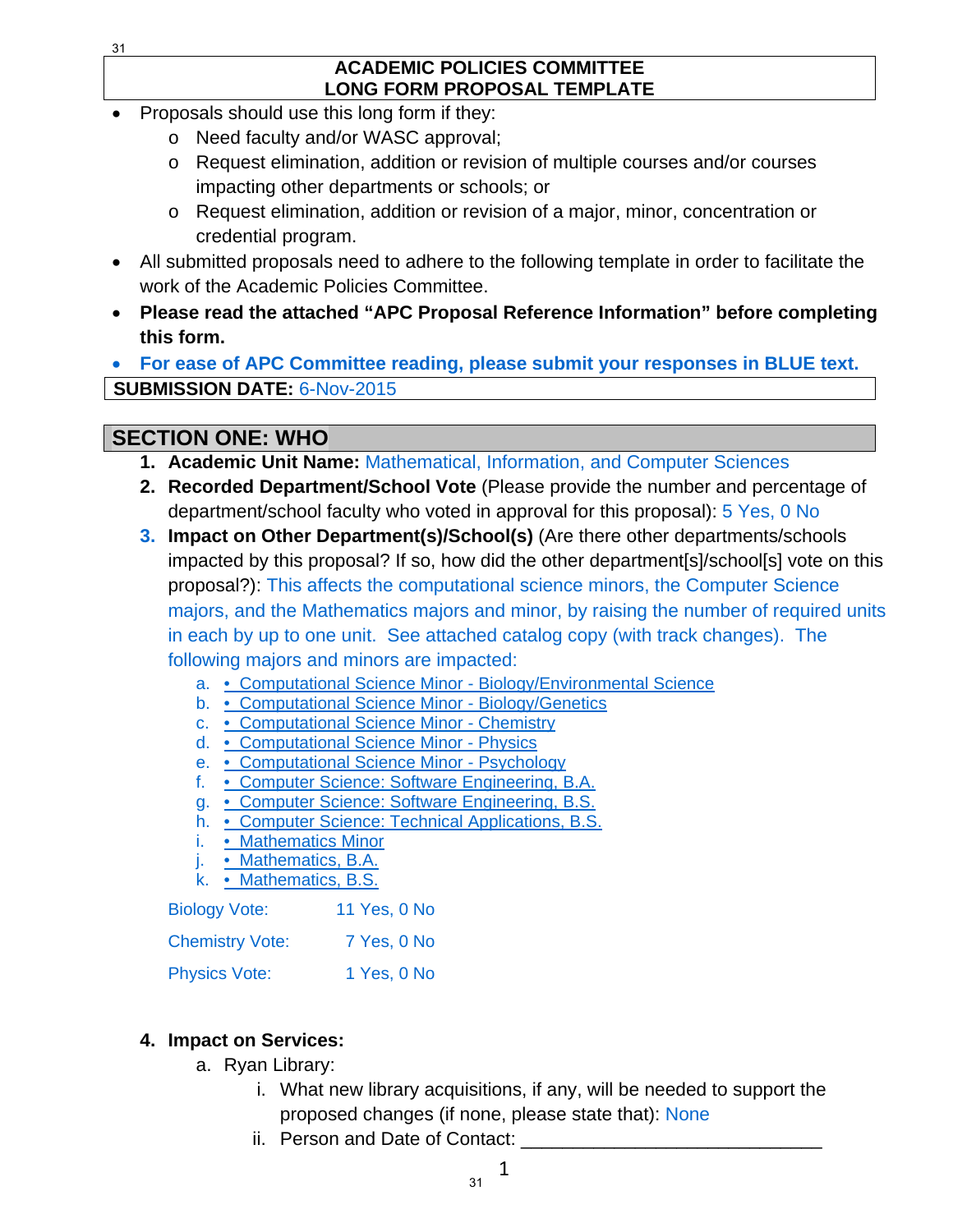- b. Instructional Technology:
	- i. How many new online/hybrid courses does this proposal include: None
	- ii. How many instructors will need online training or course development assistance over the first two sessions if this proposal is approved: None
	- iii. Person and Date of Contact:

# **SECTION TWO: WHAT**

- 1. **Overall Proposal Description (**In one sentence, describe the nature of the proposed changes or the proposed new academic offering): NA
- 2. **Items** (Please describe each item of the proposal with a phrase or one-sentence abstract. Examples might be, "Item 1: To drop XXX course from XX program. Item 2: To add XX course as a requirement", etc. Some proposals will only have 1 item. Add item lines as needed.):
	- a. Item 1: To drop MTH 382 from the BA and BS in mathematics.
	- b. Item 2: To drop MTH 392 from the BA and BS in mathematics.
	- c. Item 3: To add MTH 383 to the BA and BS in mathematics.

## **SECTION THREE: WHY**

- 1. **General** Rationale (Please provide a one-sentence rationale for this proposal.): MTH 382 (2) has been taught once yearly and MTH 392 has been taught once every other year for a total of six (6) units every two years. MTH 383 (3) will be taught every year for a total of six (6) units every two years. Previously, the topics from MTH 382 and MTH 392 had been separated and the statistics portion requires the probability portion in an interlaced manner throughout the course. As proposed, the material is easier to understand if it is taught in one course (MTH 383).
- 2. **Mission (**How do the proposed changes support the mission of the university?): This change in curriculum will enable students to learn the material in a more coherent manner and will better equip them to take the first test required for qualification as an actuary.
- 3. **Internal Factors (**Please provide additional rationale by answering the following questions as applicable: How does the proposal(s) …address the PLNU strategic plan? …address factors arising from assessment data or program review findings? …accommodate the department or school's learning outcomes for the major, minor, concentration, etc.? …increase departmental effectiveness/efficiency? …enhance enrollment or generate new revenue? What impact will it have on the size of the major, minor, etc.? Other internal rationale?): Several years ago the statistics and probability courses were separated. After evaluation of students' understanding of the material and the coherence of both courses, the department decided to reunite the two courses.
- 4. **External Factors (** Please provide additional rationale by answering the following questions as applicable: To what extent have external factors motivated this proposal, for example what comparable colleges and universities are doing? …improvements suggested by alumni or outside reviewers? …stipulations imposed by outside accrediting agencies? …other external rationale?.)**:** We have a number of students who are entering the actuarial field. The first exam that they must take is a combination of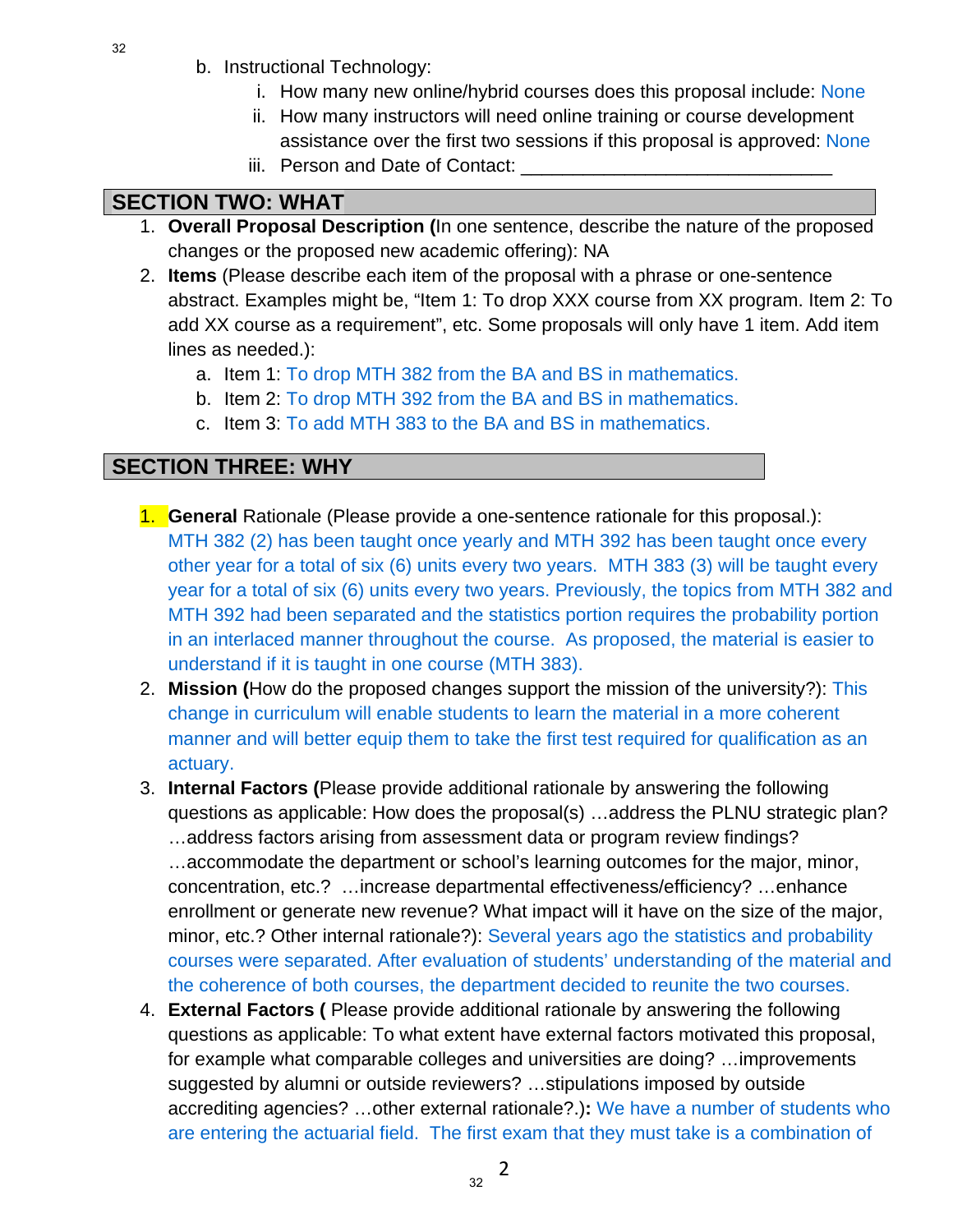probability and statistics. We believe that teaching the course in this manner will more adequately prepare them to take the exam.

## **SECTION FOUR: HOW**

- A. **Assessment Plan** For new programs, please provide an assessment plan. (If not needed, please state as such.) NA
- B. **Teach**-**Out**  Provide a plan detailing how students who begin this program will be able to finish if the institution determines that the program is to be closed. (If not needed, please state as such). NA
- C. **Catalog Copy**--In this section, please demonstrate in a two-step process how the department/school would like the change to be made. Keep in mind academic policies with regard to number of units for major, minors, certificates, etc. See Academic Proposal Resource Information at the end of this template.
- **Step 1:** In the applicable set of boxes below:
	- o For revision, addition or elimination of majors, minors, concentrations or certificates, complete Sections C1-2, entering current and/or proposed catalog text as indicated in the section instructions.
	- o For revision, addition or elimination of courses only, please scroll down to and complete Section C-2 only, entering current and/or proposed catalog text as indicated in the section instructions

**Section C-1—Program Changes:** Proposals for elimination of a major, minor, concentration or certificate should complete the shaded (left) side of this section only, proposals for addition of any of these should complete the unshaded (right) side only, and proposals for revision of any of these should complete both sides of Section A. Current Program (or major, minor, concentration, certificate) Name and Introductory Text: NA Proposed Revised or New Program (or major, minor, concentration, certificate) Name and Introductory NA: NA Current Program Learning Outcome: NA | Proposed Revised or New Program Learning Outcomes (needed for new majors only): NA Current Lower Division Requirements and Unit Numbers for Majors. All requirements for minors, concentrations or certificates: NA Proposed Revised or New Lower Division Requirements and Unit Numbers for Majors. All requirements for minors, concentrations or certificates: NA **Current Total Lower Division Units:** NA **Proposed Total Lower Division Units:** NA Current Upper Division Requirements and Unit Numbers for Majors. (Highlight new or revised classes in red.) NA Proposed Upper Division Requirements and Unit Numbers for Majors. (Highlight new or revised classes in red.) NA **Current Total Upper Division Units:** NA **Proposed Total Upper Division Units:** NA Current Elective Options (Highlight new or revised classes in red.): NA Proposed Elective Options (Highlight new or revised classes in red.): NA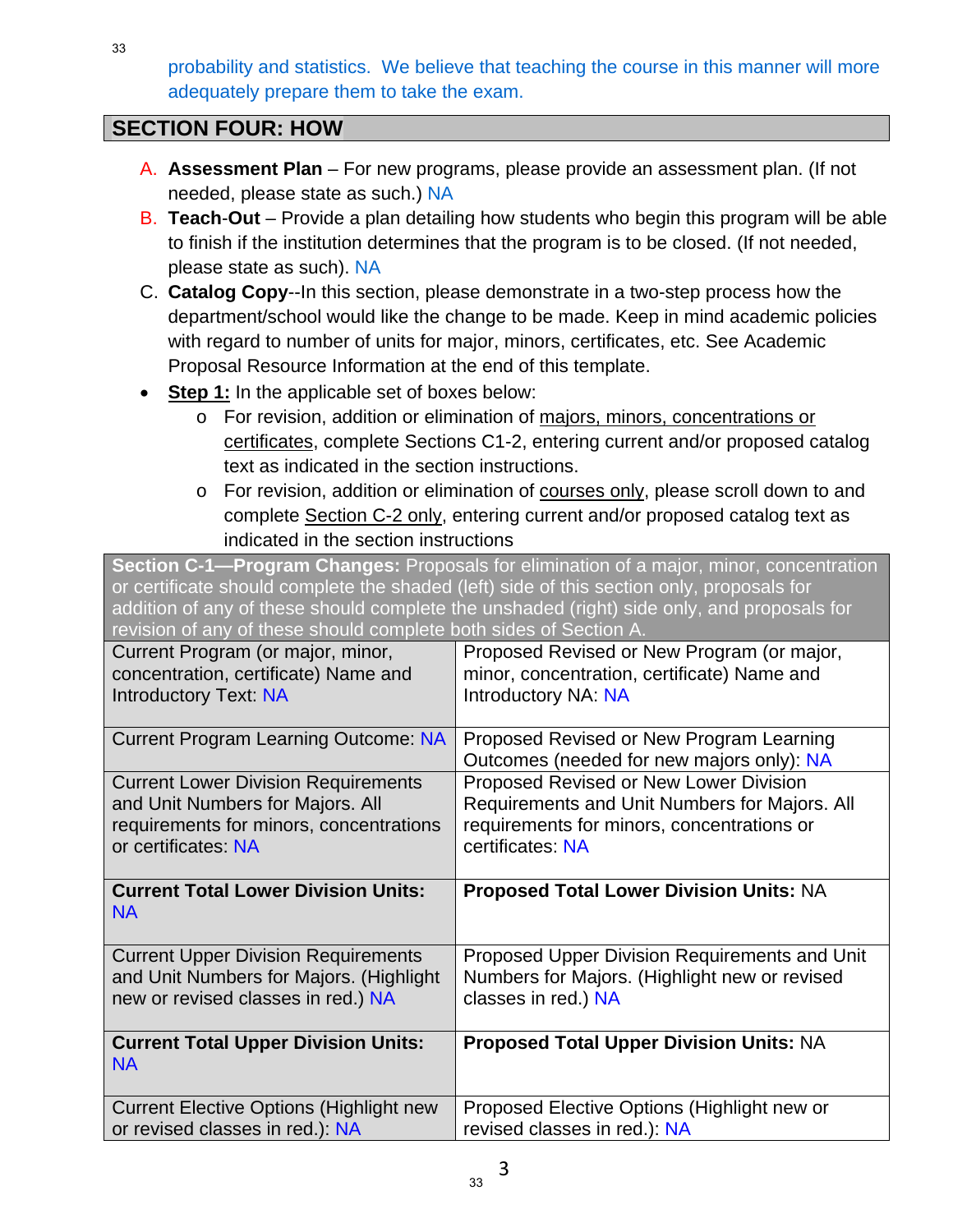| <b>Current Total Required Elective</b><br><b>Units: NA</b>                                                                                                                                                                                                                                                                                                                                        | <b>Proposed Total Required Elective Units: NA</b>                                                                                                                                                                                                                                                                                                                                                                                                                                                                                             |  |
|---------------------------------------------------------------------------------------------------------------------------------------------------------------------------------------------------------------------------------------------------------------------------------------------------------------------------------------------------------------------------------------------------|-----------------------------------------------------------------------------------------------------------------------------------------------------------------------------------------------------------------------------------------------------------------------------------------------------------------------------------------------------------------------------------------------------------------------------------------------------------------------------------------------------------------------------------------------|--|
| <b>Current Names and Course Titles of</b><br>Concentration #1 (if any-use additional<br>boxes for each concentration.): NA                                                                                                                                                                                                                                                                        | Proposed Names and Course Titles of<br>Concentration #1 (if any-use additional boxes for<br>each concentration.): NA                                                                                                                                                                                                                                                                                                                                                                                                                          |  |
| <b>Current Total Program Units: NA</b>                                                                                                                                                                                                                                                                                                                                                            | <b>Proposed Total Program Units: NA</b>                                                                                                                                                                                                                                                                                                                                                                                                                                                                                                       |  |
| Current Notes (if any) at the bottom of<br>program catalog copy: NA                                                                                                                                                                                                                                                                                                                               | Proposed Notes (if any) at the bottom of program<br>catalog copy: NA                                                                                                                                                                                                                                                                                                                                                                                                                                                                          |  |
| complete only this section.                                                                                                                                                                                                                                                                                                                                                                       | Section C-2-Course Changes: Proposals for course elimination should complete the<br>shaded (left) side only, proposals for course addition should complete the unshaded (right)<br>side only, and proposals for program or course revision should complete both sides of<br>Section B. Proposals involving only course additions, eliminations or revisions should                                                                                                                                                                            |  |
| Current course code and description<br>(including units, prerequisites and grade<br>type):                                                                                                                                                                                                                                                                                                        | Proposed new course code and description<br>(including units, course learning outcomes,<br>prerequisites and grade type):                                                                                                                                                                                                                                                                                                                                                                                                                     |  |
| Course 1:                                                                                                                                                                                                                                                                                                                                                                                         | Course 1:                                                                                                                                                                                                                                                                                                                                                                                                                                                                                                                                     |  |
| <b>MTH 382 - Mathematical Statistics (2)</b><br>A first course in descriptive and                                                                                                                                                                                                                                                                                                                 | <b>MTH 383- Mathematical Probability and</b><br><b>Statistics (3)</b>                                                                                                                                                                                                                                                                                                                                                                                                                                                                         |  |
| inferential statistics for students with<br>sophisticated mathematics exposure.<br>Topics include applied work in<br>experimental design, sampling<br>distributions, point estimation and<br>hypothesis listing supported by the use<br>of statistical software. In addition, the<br>theoretical basis for these techniques is<br>explored. Offered on a Quad basis.<br>Prerequisite(s): MTH 274. | A first course in probability and statistics for<br>students with sophisticated mathematics<br>exposure. Topics include axioms of probability,<br>random variables, discrete and continuous<br>distributions, mathematical expectation, limit<br>theorems, least square estimates of parameter,<br>linear regression, experimental design, hypothesis<br>testing, and confidence intervals, testing of<br>models, data analysis and appropriateness of<br>models. Topics are supported by the use of<br>statistical software. Offered yearly. |  |
|                                                                                                                                                                                                                                                                                                                                                                                                   | Prerequisite(s): MTH 274.                                                                                                                                                                                                                                                                                                                                                                                                                                                                                                                     |  |
| Letter grade                                                                                                                                                                                                                                                                                                                                                                                      | Letter grade                                                                                                                                                                                                                                                                                                                                                                                                                                                                                                                                  |  |
| CLO's:                                                                                                                                                                                                                                                                                                                                                                                            | CLO's:                                                                                                                                                                                                                                                                                                                                                                                                                                                                                                                                        |  |
| 1. Students will be able to apply<br>their mathematical knowledge to<br>solve problems.<br>2. Students will be able to use<br>technology to solve problems.<br>3. Students will collaborate<br>effectively in teams.                                                                                                                                                                              | 1. Students will be able to apply their<br>mathematical knowledge to solve<br>problems.<br>2. Students will be able to use technology to<br>solve problems.<br>3. Students will collaborate effectively in<br>teams.                                                                                                                                                                                                                                                                                                                          |  |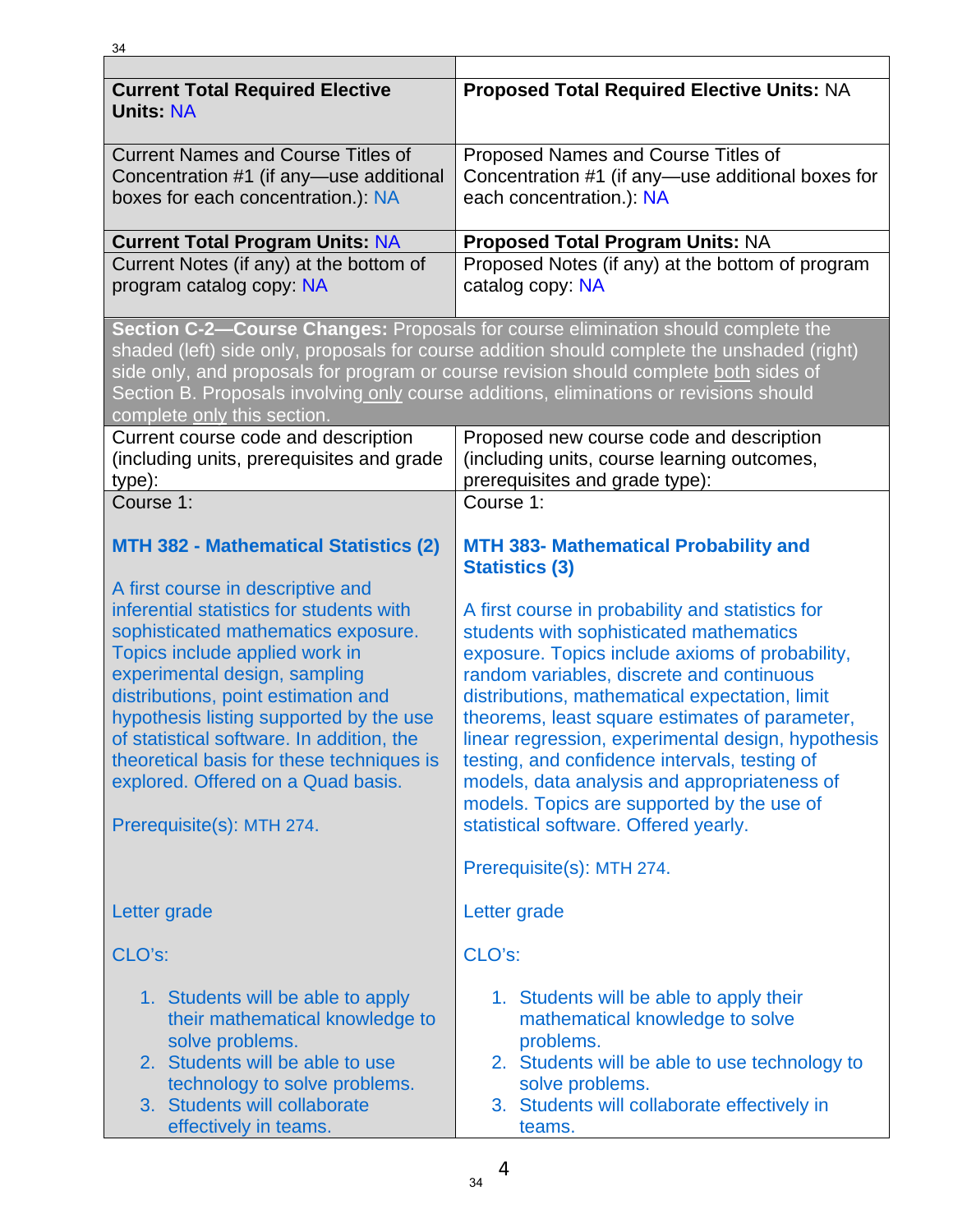| 35                                                                                                                                                                                                                                                                                                                                                                                                               |                                                                                                                                                                                       |
|------------------------------------------------------------------------------------------------------------------------------------------------------------------------------------------------------------------------------------------------------------------------------------------------------------------------------------------------------------------------------------------------------------------|---------------------------------------------------------------------------------------------------------------------------------------------------------------------------------------|
| 4. Students will be able to<br>understand and create<br>arguments supported by<br>quantitative evidence, and they<br>can clearly communicate those<br>arguments in a variety of formats.                                                                                                                                                                                                                         | 4. Students will be able to understand and<br>create arguments supported by quantitative<br>evidence, and they can clearly<br>communicate those arguments in a variety<br>of formats. |
| Course 2: MTH 392 - Mathematical<br><b>Probability (2)</b>                                                                                                                                                                                                                                                                                                                                                       | Course 2: See above for the combined course.                                                                                                                                          |
| A first course in probability for students<br>with sophisticated mathematics<br>exposure. Topics include axioms of<br>probability, random variables, discrete<br>and continuous distributions,<br>mathematical expectation and limit<br>theorems. Offered 2015-2016. Offered<br>on a Quad basis.                                                                                                                 |                                                                                                                                                                                       |
| Corequisite(s): MTH 382.                                                                                                                                                                                                                                                                                                                                                                                         |                                                                                                                                                                                       |
| Letter grade                                                                                                                                                                                                                                                                                                                                                                                                     |                                                                                                                                                                                       |
| CLO's:                                                                                                                                                                                                                                                                                                                                                                                                           |                                                                                                                                                                                       |
| 1. Students will be able to apply<br>their mathematical knowledge to<br>solve problems.<br>2. Students will be able to use<br>technology to solve problems.<br>3. Students will collaborate<br>effectively in teams.<br>4. Students will be able to<br>understand and create<br>arguments supported by<br>quantitative evidence, and they<br>can clearly communicate those<br>arguments in a variety of formats. |                                                                                                                                                                                       |
| Course 3: NA                                                                                                                                                                                                                                                                                                                                                                                                     | Course 3: NA                                                                                                                                                                          |
|                                                                                                                                                                                                                                                                                                                                                                                                                  |                                                                                                                                                                                       |

- **Step 2:**
	- o Arrange a meeting: Arrange a meeting with the APC chair to review the completed portion of the proposal and to receive assistance from the Records liaison in submission of current and/or draft proposed catalog copy called for.
	- o Attach Catalog copy: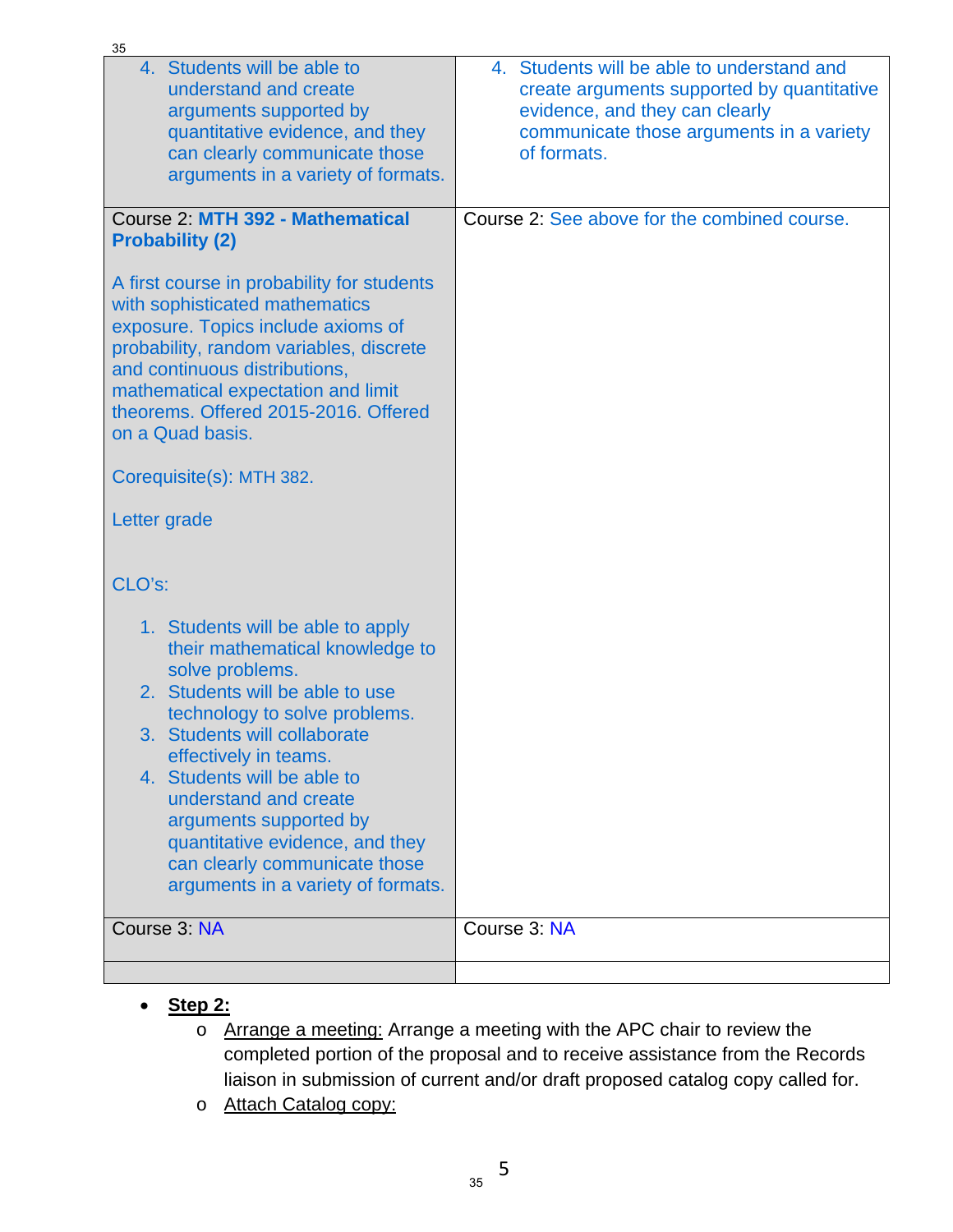- For proposed revisions to existing programs, majors, minors, courses, etc, after this page attach the following supplied by Records: 1) The current year catalog copy for that program, major, etc, and 2) the proposed revised catalog pages for your proposal, based on the information from Step One.
- For entirely new programs, majors, minors, courses, etc, after this page attach the draft new catalog pages for your proposal supplied by Records based on the information in Step One.

#### STEP TWO: ATTACH CURRENT AND/OR PROPOSED CATALOG COPY AFTER THIS PAGE AS SEPARATE PAGES.

#### See attached file (page 58 and throughout).

STEP TWO: ATTACH CURRENT AND/OR PROPOSED CATALOG COPY BEFORE THIS PAGE AS SEPARATE PAGES.

## **SECTION FIVE: SUMMARY CHECKLIST**

**Review course and staffing impact with your academic unit's direct report (College Dean or Provost).** 

- **Total course additions:** 1
- **Total course deletions:** 2
- **Total unit additions:** 6
- **Total unit deletions:** 6
- **Staff impact (increase or decrease):** None
- **Rotation of courses or deletions of sections to accommodate additions:** The MTH382 (2) units have been taught once yearly and the MTH392 (2) units have been taught once every other year for a total of six (6) units every two years. MTH383 (3) will be taught every year for a total of six (6) units every two years.

**I have reviewed this proposal and the items above and believe the proposal meets all university requirements and is ready for APC review.** 

**Department or School Direct Report:** 

**\_\_\_\_\_\_\_\_\_\_\_\_\_\_\_\_\_\_\_\_\_\_\_\_\_\_\_\_\_\_\_\_\_\_\_\_\_\_\_\_\_\_\_\_\_\_\_\_\_\_\_\_ Date\_\_\_\_\_\_\_\_\_\_\_\_\_\_\_\_\_** 

**College Dean or Provost as applicable** 

36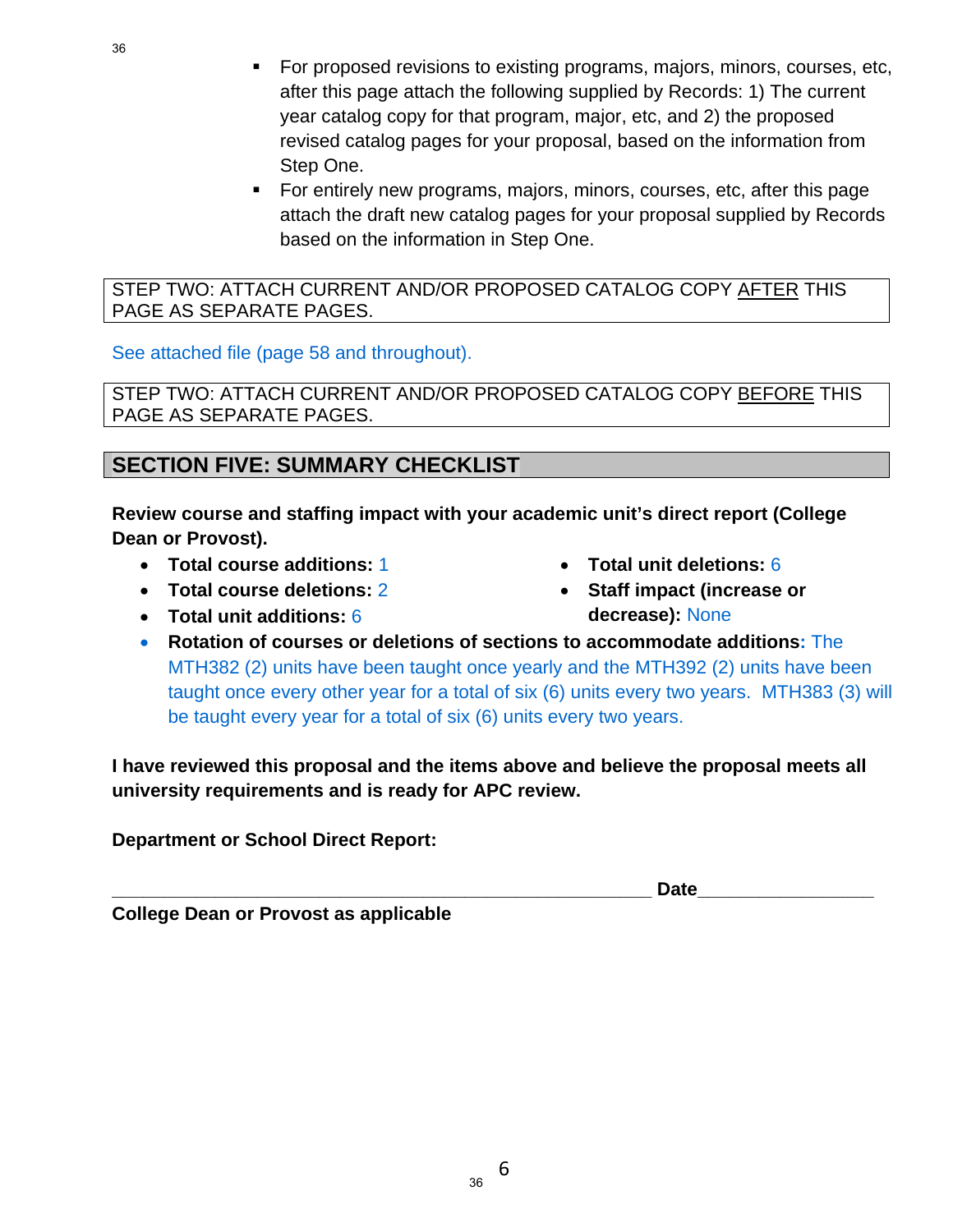#### **Academic Policies Committee**

### **Short Form Proposal Template**

Schools/departments should use this short form to submit proposals:

- Needing only APC approval (revision of course descriptions including title, number or prerequisites, alternate year listing in the Catalog and the cross listing of courses); or
- Eliminating (or adding?) 1-3 courses which don't impact other programs\*; or
- Eliminating a minor, concentration, credential program or certificate which doesn't impact other programs.\* \*confirmed by direct administrative report (college dean or provost).

All submitted proposals need to adhere to the following template in order to facilitate the work of the Academic Policies Committee. **For ease of APC Committee reading, please submit your responses in BLUE text.** 

- **I. WHO Academic Unit Name: Mathematical, Information, and Computer Sciences**
- **II. WHAT Proposal Summary: Changes of description to more precisely fit the current content of the course. A name change occurs as well.**
- **III. WHY Proposal Rationale** (might include): Changes of description to more precisely fit the current content of the course. There is no impact on staffing.

#### **IV. HOW – Curricular Changes:**

A. Curriculum - Short Form proposals should include current and proposed course descriptions including title, number, units, and if needed prerequisites, alternate year listing in the catalog and cross-listed courses. Language must be exactly as the Department/ School wants it to appear in the Catalog. Proposing school/department should work with APC chair to generate proposed Catalog text and attach to this form at the time of submission.

Change the title of

CSC 154 - Object-Oriented Programming (4) to CSC 154 - Objects and Elementary Data Structures (4)

Update the catalog copy to read:

As a continuation of CSC 143, this course deals with more advanced computing constructs and ideas, reinforced in weekly labs. Topics include object-oriented design, inheritance, polymorphism, exception handling, and recursion, along with more intentional development and debugging strategies. Linked lists are introduced as a viable option for implementing basic ADTs. Students gain experience in the design of graphical user interfaces, event driven programming, and larger programming projects. Lecture three hours and laboratory two hours each week.

Prerequisite(s): CSC 143 with a grade of C- or higher.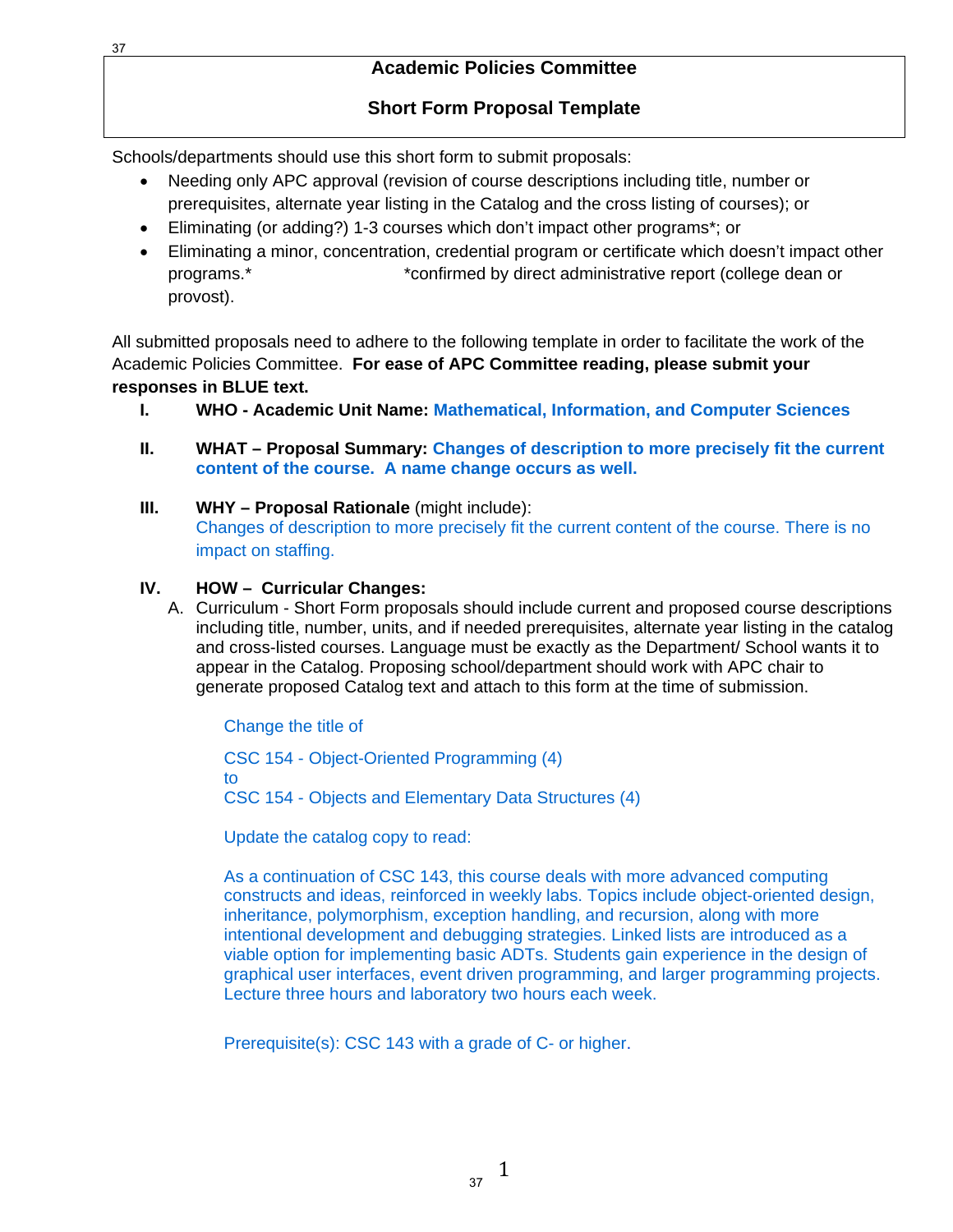| B. Summary Information:            |                                 |
|------------------------------------|---------------------------------|
| Total course/unit additions: 0     | Net financial impact: None      |
|                                    |                                 |
| Total course/unit deletions: 0     | Library resourcing impact: None |
| Staffing unit increase/decrease: 0 |                                 |

I have reviewed this proposal and the items above and believe the proposal meets all university requirements, does not impact other departments or programs, and is ready for APC review.

Department or School Direct Report:

|     | ----<br>--               |  |
|-----|--------------------------|--|
| ___ | $\overline{\phantom{a}}$ |  |

College Dean or Provost as applicable

Note: Submit completed short form proposal to the APC chair not later than one month prior to the APC meeting at which you hope it can be placed on the agenda.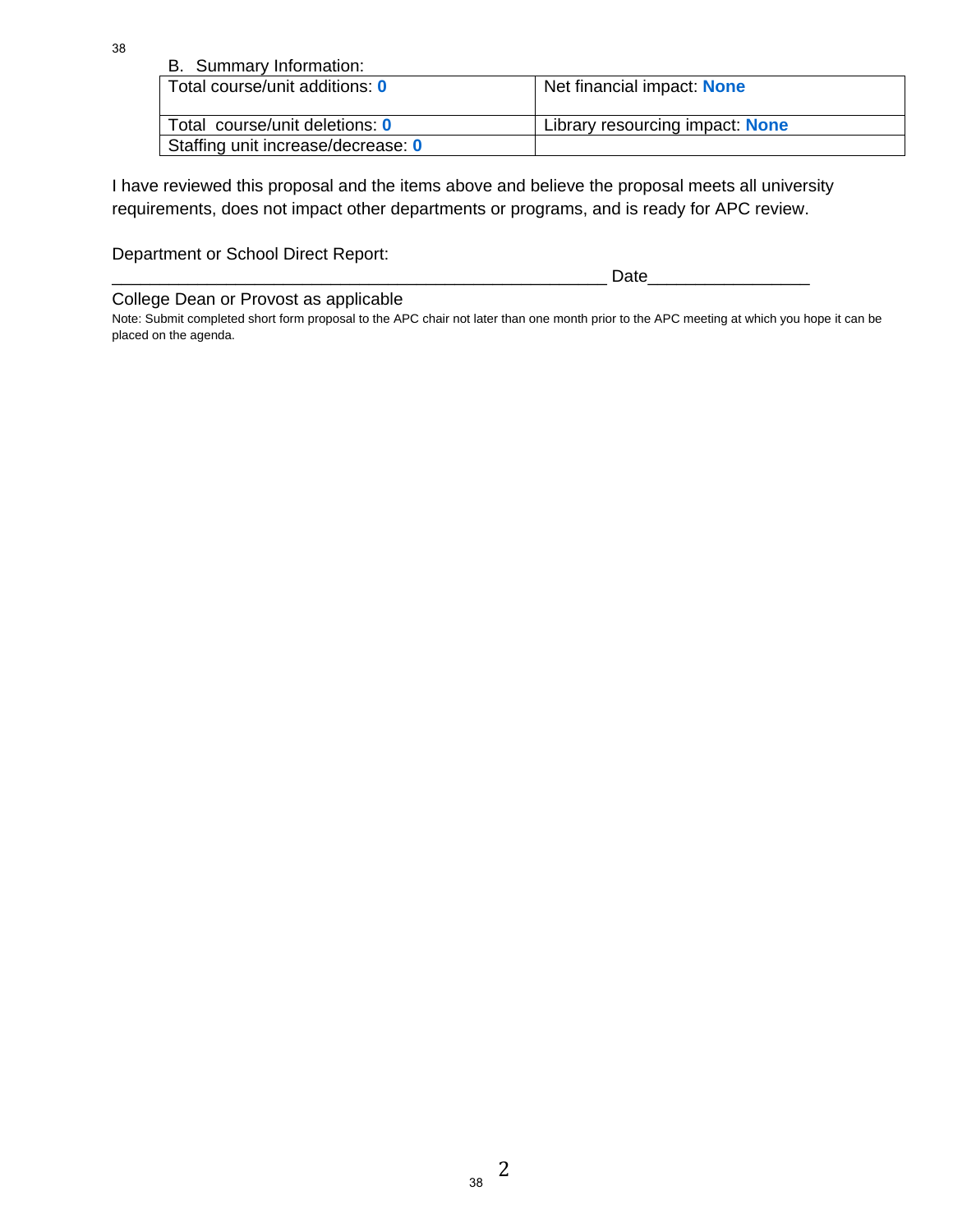## **Short Form Proposal Template**

Schools/departments should use this short form to submit proposals:

- Needing only APC approval (revision of course descriptions including title, number or prerequisites, alternate year listing in the Catalog and the cross listing of courses); or
- Eliminating (or adding?) 1-3 courses which don't impact other programs\*; or
- Eliminating a minor, concentration, credential program or certificate which doesn't impact other programs.\* \*confirmed by direct administrative report (college dean or provost).

All submitted proposals need to adhere to the following template in order to facilitate the work of the Academic Policies Committee. **For ease of APC Committee reading, please submit your responses in BLUE text.** 

- **I. WHO Academic Unit Name: Mathematical, Information, and Computer Sciences**
- II. **WHAT Proposal Summary:** Add the existing course ECO 460 Applied Econometrics to the list of electives for Mathematics (BA) and Mathematics (BS) majors. Since the Mathematics majors have already had MTH223 - Linear Algebra, the ECO305 prerequisite to ECO460 will be waived.

Prerequisite(s): ECO 101, ECO 102, MTH 203, and ECO 305.

**III. WHY – Proposal Rationale:** 

We have approval from the Society of Actuaries for students to be able to complete (prior to graduation) four of the ten requirements to become a Fellow of the Society of Actuaries. The specific details include taking five classes in the School of Business and one MICS class and passing their first Society of Actuaries test. Adding two or three students a year to this course will have no significant impact since it is nowhere near its cap of 25. The last four times it was offered were the spring of 2012, 13, 14, and 15 with enrollments of 6, 9, 4, and 5 respectively.

## **IV. HOW – Curricular Changes:**

A. Curriculum - Short Form proposals should include current and proposed course descriptions including title, number, units, and if needed prerequisites, alternate year listing in the catalog and cross-listed courses. Language must be exactly as the Department/ School wants it to appear in the Catalog. Proposing school/department should work with APC chair to generate proposed Catalog text and attach to this form at the time of submission. See attached file (pages 50, 53).

#### B. Summary Information:

| Total course/unit additions: 0     | Net financial impact: 0      |
|------------------------------------|------------------------------|
| Total course/unit deletions: 0     | Library resourcing impact: 0 |
| Staffing unit increase/decrease: 0 |                              |

I have reviewed this proposal and the items above and believe the proposal meets all university requirements, does not impact other departments or programs, and is ready for APC review.

Department or School Direct Report:

\_\_\_\_\_\_\_\_\_\_\_\_\_\_\_\_\_\_\_\_\_\_\_\_\_\_\_\_\_\_\_\_\_\_\_\_\_\_\_\_\_\_\_\_\_\_\_\_\_\_\_\_ Date\_\_\_\_\_\_\_\_\_\_\_\_\_\_\_\_\_